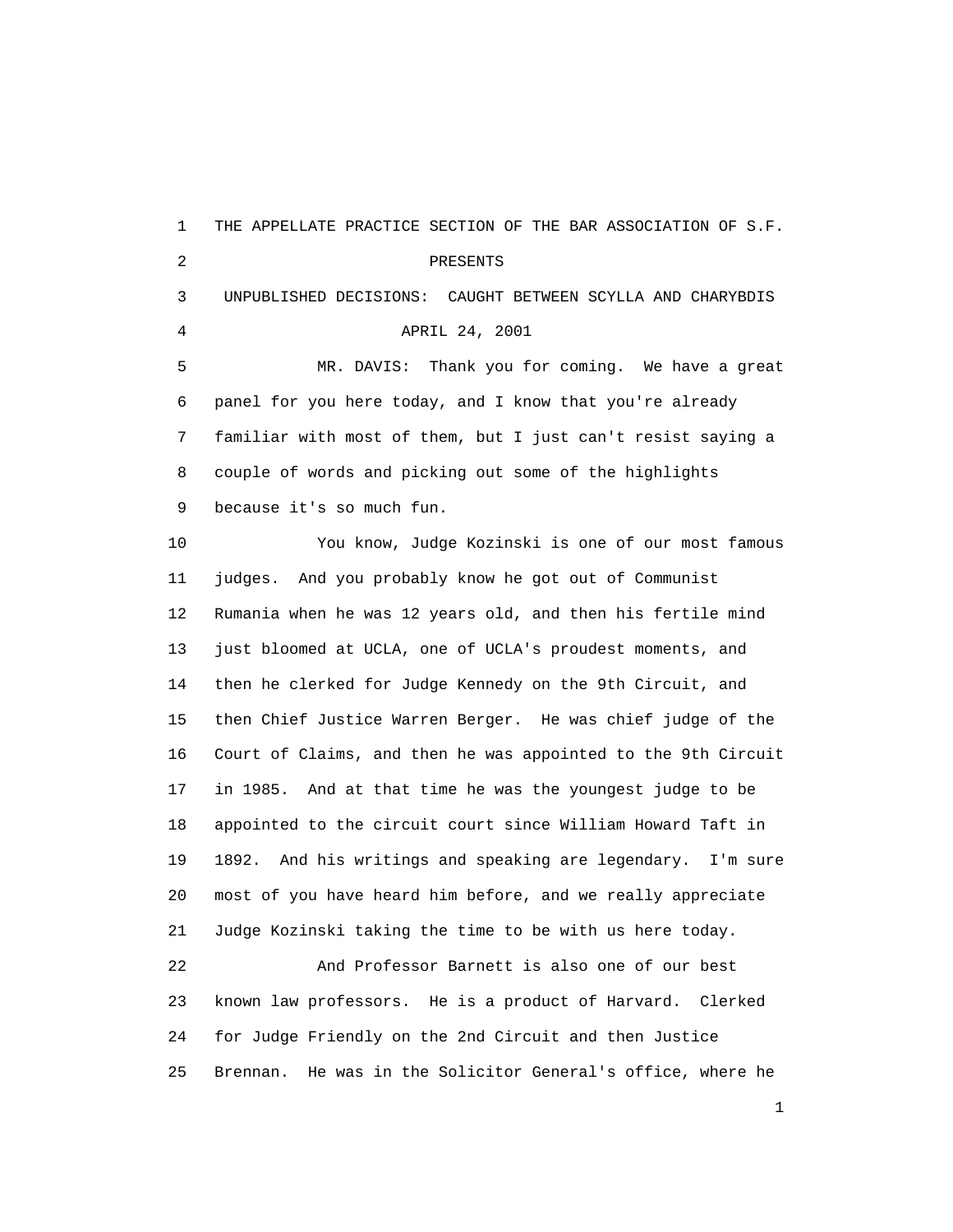1 argued and briefed cases in the United States Supreme Court, 2 and he's been at Boalt since 1967, and is a frequent 3 contributor to the literature on American appellate courts.

 4 And our third panel member, Andrea Asaro, your 5 current co-chair, may not be a famous judge or professor 6 quite yet, but she is an outstanding appellate lawyer and has 7 a very interesting and distinguished career. You probably 8 all know this, but I didn't know that she has a Ph.D. in 9 politics from Princeton, went on to study law at the 10 Sorbonne, and then taught at UC Santa Cruz before becoming a 11 lawyer by going to the University of Pennsylvania Law School 12 and then clerked for Justice Mosk. And she's currently a 13 partner in the San Francisco firm of Rhodes and Dean and 14 Asara here in San Francisco.

 15 Now, the title of our program today you'll notice 16 is Scylla and Charybdis. And you remember, that's where the 17 ancient mariners had to go through the passage in the Spring 18 of Siena, where Scylla is a whirlpool on one side and 19 Charybdis is the rocks on the other side. And we used this 20 title because all of us judges, lawyers, commentators who 21 worry about the appellate system, face the challenge of being 22 sucked into the whirlpool on the one hand, with too many 23 cases to write opinions in, and hitting the rocks on the 24 other side by sacrificing important jurisprudential 25 principles when that is not done.

 $\overline{2}$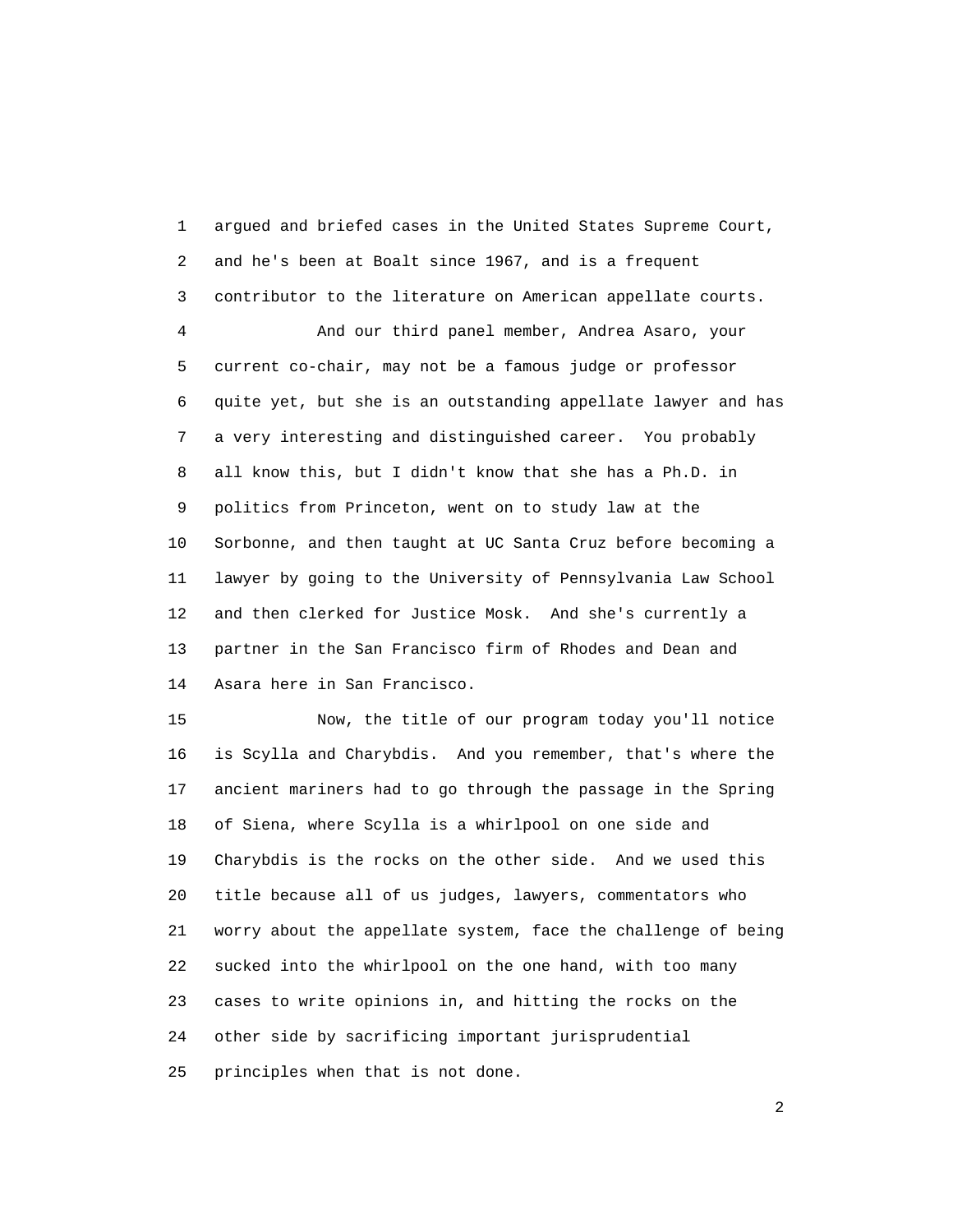1 For the most part, lawyers and commentators argue 2 that courts should write decisions with reasons in all cases 3 and that those decisions should all be citable either as 4 precedent or for their persuasive value. They argue that 5 important principles of jurisprudence are sacrificed if 6 that's not done.

 7 Judges, on the other hand, often argue that they 8 would drown in a sea of cases if they had to write careful 9 decisions with reasons suitable for publication in all cases. 10 And since they can't write that kind of opinion in all cases, 11 they should be able to designate only those cases which they 12 deem suitable which are published, meaning they have 13 precedential value or cited. And they also argue that most 14 of the cases that they decide are routine cases that are 15 decided by well established precedent, and it would add 16 nothing to the development of law if those cases were 17 published or cited.

 18 Now, there are at least three broad issues that 19 I'd like you to keep in mind when you hear this discussion 20 today. One is whether all decisions should be in writing 21 with the reasons stated.

 22 Second, whether all decisions should be published 23 in the official reports. And this is code for having 24 precedential value as opposed to being available informally, 25 electronically, on the Internet, or some other way.

 $\sim$  3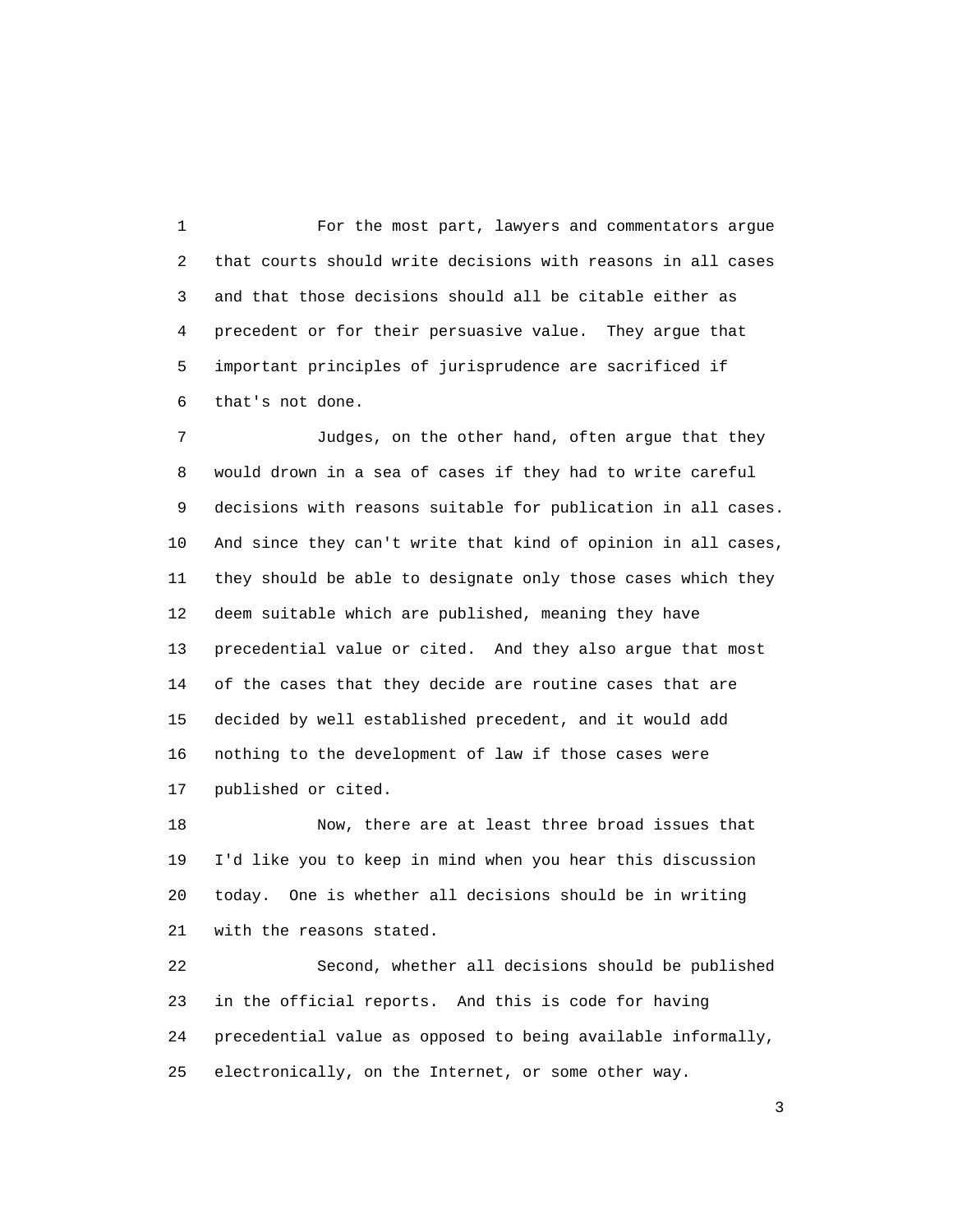1 And third, whether all decisions should be citable 2 by the parties and courts either as precedent or as 3 persuasive form.

 4 Now, one point on terminology. The word "opinion" 5 is a word of art in the 9th Circuit meaning only those 6 dispositions designated for publication. So to avoid 7 confusion, we will refer to all written dispositions on the 8 merits as "decisions," regardless of whether they were 9 designated for publication or how long they are.

 10 Now, we're required to give you some paper for CLE 11 purposes, but I hope you'll appreciate this. We've been 12 mercifully brief and given you very little stuff that you'll 13 have to carry home. You're probably aware in the Anastosoff 14 case holding that the Constitution requires that all cases 15 have precedential value. And we gave you a copy of that to 16 refresh your memory. And we included a copy of the 9th 17 Circuit Circuit Rules 36-2 and 36-3 dealing with publication 18 and citation.

 19 Our panel today will focus on the federal circuit 20 courts of appeals, not state law. So we will not be 21 discussing California practice or the practice of any other 22 state.

 23 And finally, we ask that you hold your questions 24 until the end, and we will try to reserve a little time to 25 take questions from the floor. And please, no speeches or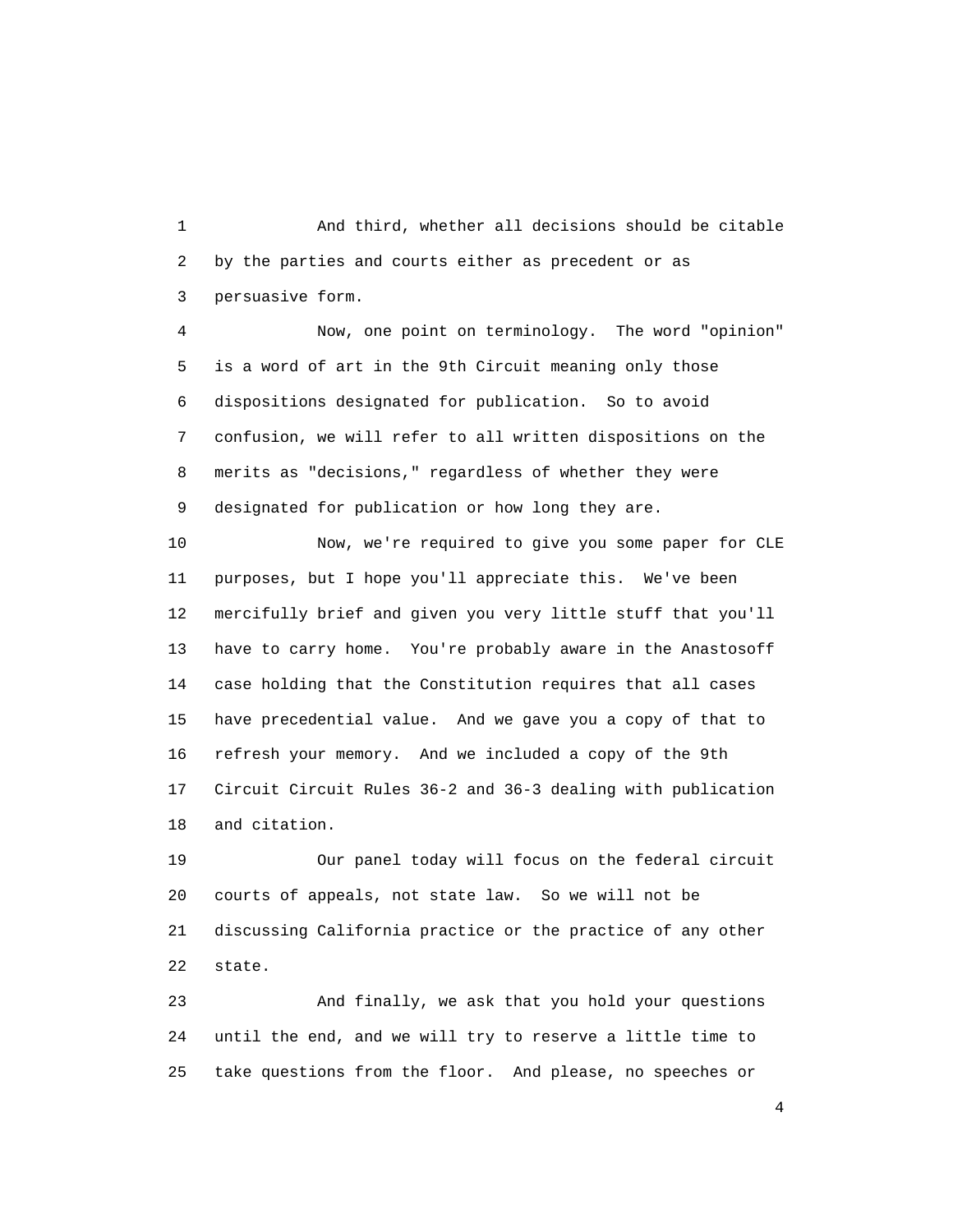1 long, anecdotal stories. So let's get to it.

 2 Now, before we discuss just exactly which 3 decisions should be published or citable or both and why, we 4 need to spend I think just a minute to see if we agree on the 5 premises. Why do we have written decisions for reasons 6 stated? And why do we cite prior decisions in briefs and in 7 decisions? Now, you all know about stare decisis. And this 8 may all seem like elementary law school stuff, but those 9 reasons, not all of which are obvious, turn out to be the 10 foundation of a great deal of argument on this issue. And I 11 think it helps if we have them in mind before we get to the 12 tough questions.

 13 So Professor Barnett, from your perspective, is 14 it important to have written decisions for the reasons 15 stated? And what purposes do they serve in the grand scheme? 16 PROFESSOR BARNETT: I feel like a law student here 17 for examination.

 18 Yeah, of course. Today the question isn't exactly 19 that. But yes, I think it's important to have written 20 opinions, for a number of reasons. First, looking at written 21 opinions. They explain to the parties why the decision came 22 down the way it did, which may or may not make the parties 23 feel better about it, I suppose.

 24 It provides some assurance that the decision is 25 based on rational, legitimate criteria, the ones that can be

 $\sim$  5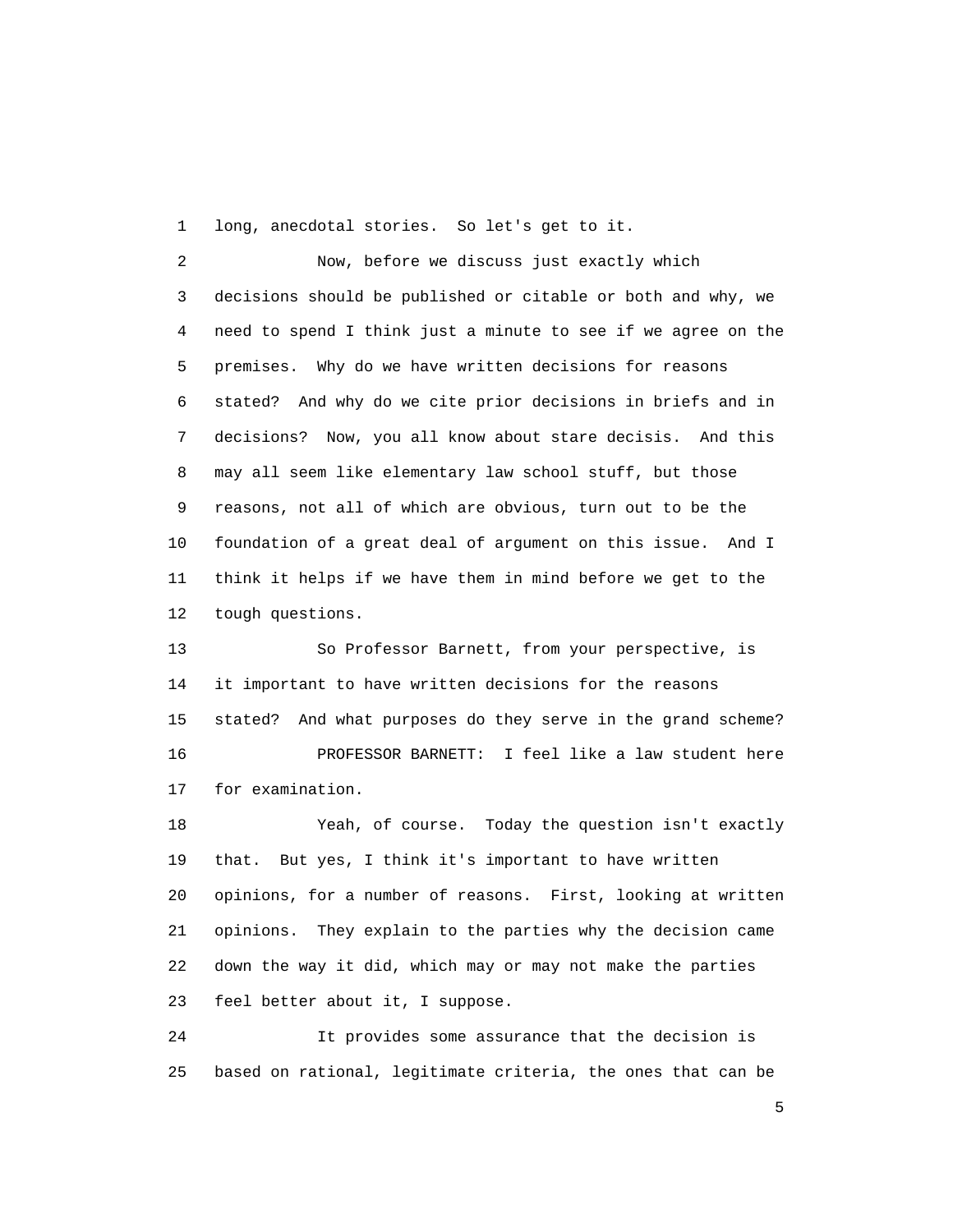1 put in writing, rather than less permissible ones. It 2 enables the decision to make law for future decisions. It 3 tells the public something about what's going on in their 4 courts. It contributes to stability in the law when the 5 decisions are based on previous ones. It contributes to 6 efficiency since it's easier to make a decision if you lean 7 to some extent on what other people have done.

 8 So there are a number of reasons why we have 9 written opinions, I suppose, and why those opinions should be 10 published and cited.

 11 MR. DAVIS: Andrea, I read that as early as 1820, 12 lawyers started complaining about there being too many 13 opinions out there in the books they had to read. But from 14 the lawyers' point of view and the parties' point of view, 15 what should be done?

 16 MS. ASARO: Well, I guess it's often said that 17 when the courts are -- appellate courts are deciding cases, 18 that they are doing essentially two things. One is error 19 correction, or results of mistakes. And the other is making 20 law. And I think from the point of view of our clients, 21 obviously the most important thing they want to know is the 22 error correction task. They want to know who won and why. 23 Obviously, if someone in the 9th Circuit who wanted to be on 24 the receiving end of a decision, spend a lot of time. They 25 want to know -- the appellant wants to know if they've lost,

 $\sim$  6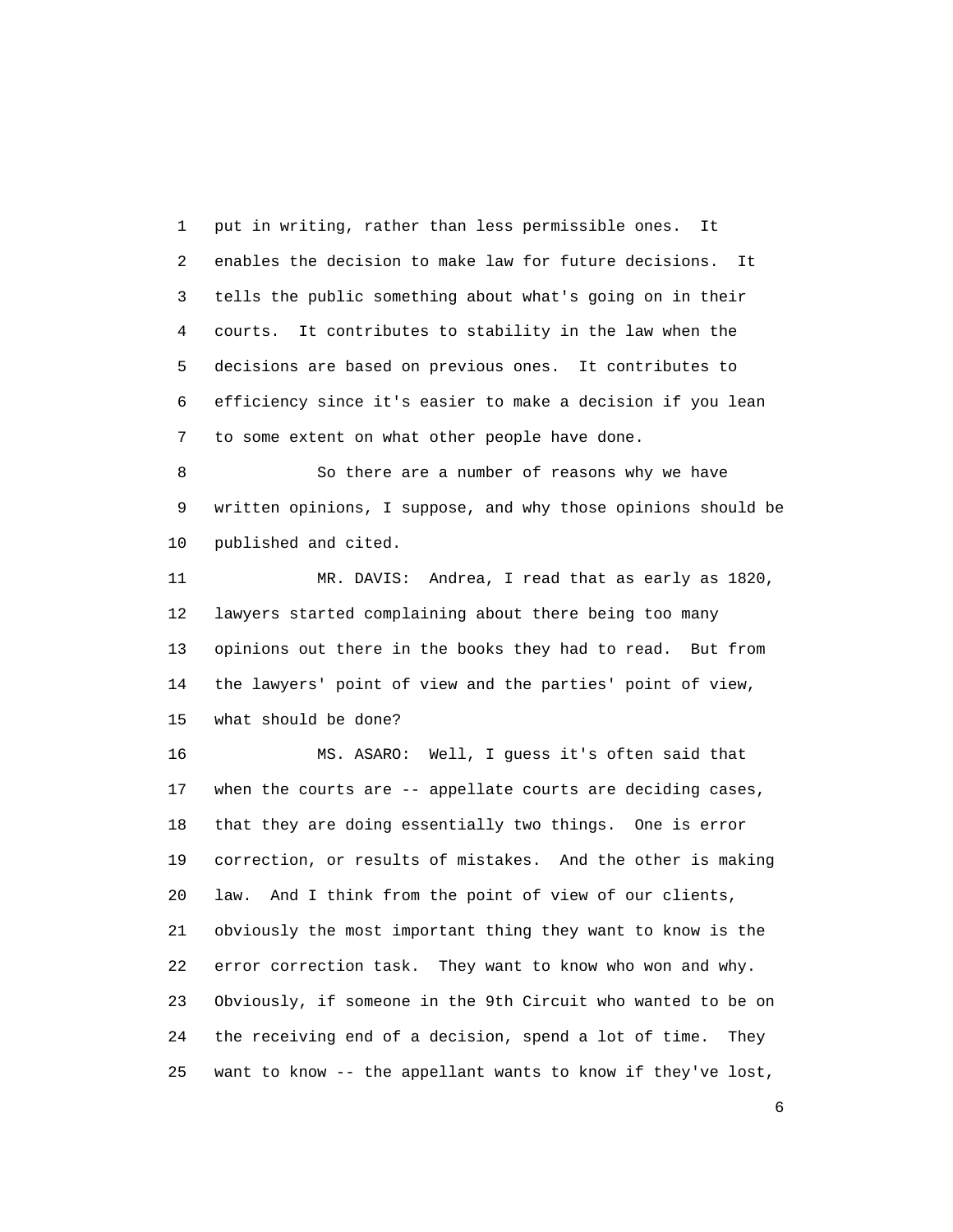1 why this report was right; and obviously, the appellee wants 2 to know why this report was wrong. And I think that's not to 3 be minimized. Our clients want to know what happened and 4 why. They have been in litigation a long time at this point.

 5 The second thing that I think a written decision 6 does is it tells the client and their lawyers and their 7 clients recourse is whether -- what the next steps might be. 8 A written decision allows you to tell whether in like cases 9 are being treated alike, whether established precedent in 10 fact is being applied, whether there's a conflict within the 11 circuit, whether further review should be considered, or 12 whether perhaps the only recourse is to the legislature.

 13 And I think the next steps or component in the 14 analysis really is about accountability. A written opinion 15 by an appellate court serves the role of accountability.

 16 I also think that when we start thinking about the 17 next steps aspect of this and the possibility of further 18 review, we really are again looking at the law-making 19 function of the appellate court decision.

 20 I happen to be of the view that when appellate 21 courts are making decisions, they are applying established 22 precedent to the new facts that are before them. And unless 23 the precedent is identical to the case in hand, I think 24 inevitably the law -- the precedent is just being transformed 25 or expanded to a certain extent and that therefore the new

<u>2</u>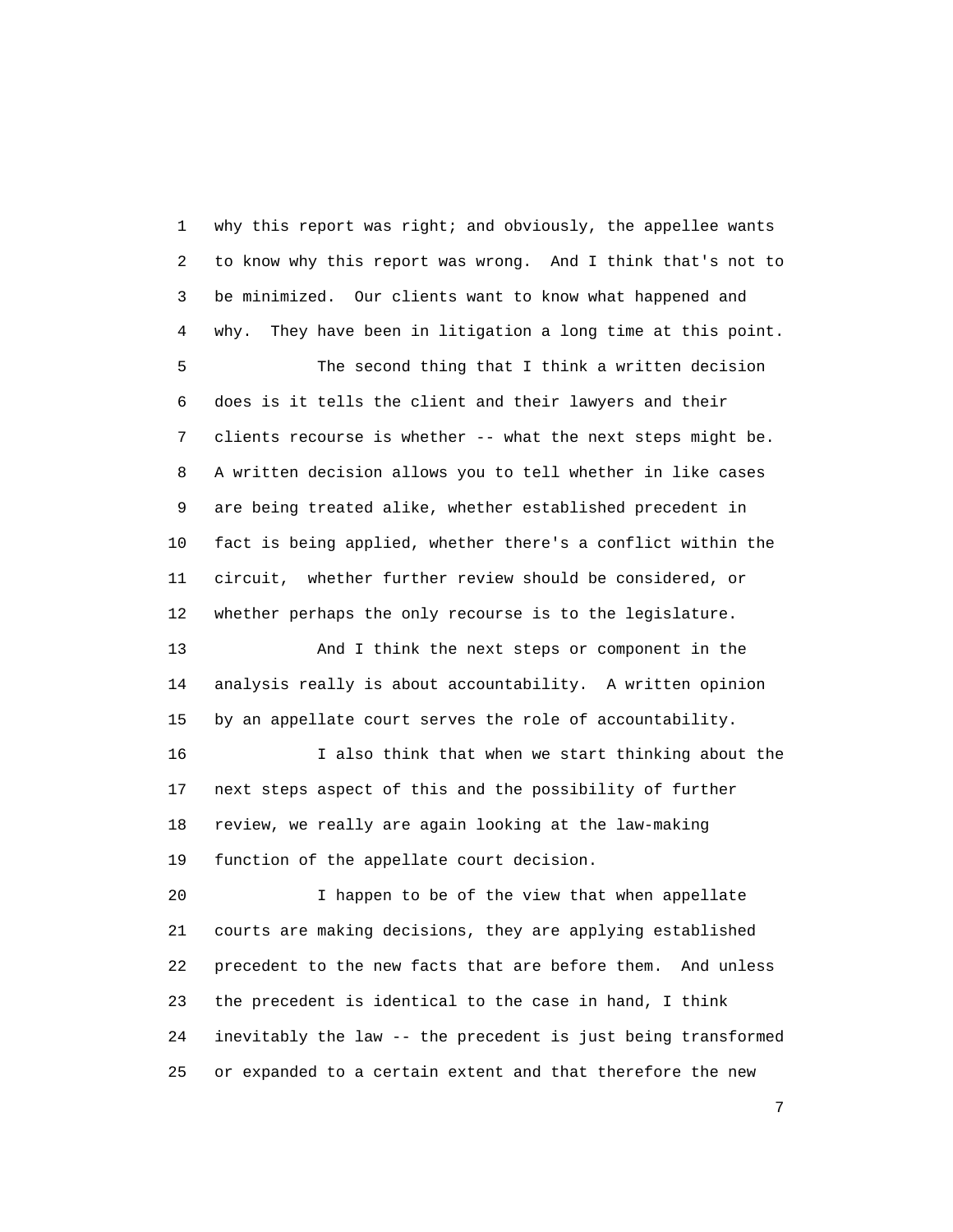1 case is in a certain sense making the law. And in that 2 sense, I think, again, lawyers on behalf of their clients 3 want to be able to cite those cases to the extent that 4 they're helpful. So again, we come back to the client's 5 perspective.

 6 Also, to the extent that we are -- that the new 7 case is in effect making new law in whatever fundamental 8 sense, that has to also advise our clients as to future 9 exposure and liability, and in that sense it communicates 10 these new decisions I think affect clients' future conduct, 11 and we may advise them as well to that.

12 MR. DAVIS: Judge Kozinski?

13 JUDGE KOZINSKI: I agree with most of what 14 occurred -- most of what I heard, but there are some 15 additional factors leading in part to what has been said but 16 may be blocked out separately. Written decisions, written, 17 published, settled decisions are the means by which higher 18 courts will control the behavior of the lower courts.

 19 The United States Supreme Court has not only 13 20 federal circuits, but -- I forget the number -- 90 district 21 courts with appellate and federal judges, and of course, 22 state courts also have to apply federal law. And so for it 23 to set an intelligible body of law as to issuing the 24 decisions and opinions that set forth the principles and ways 25 of analyzing the law as you apply the precedents of the law

en andere de la provincia de la provincia de la provincia de la provincia de la provincia de la provincia del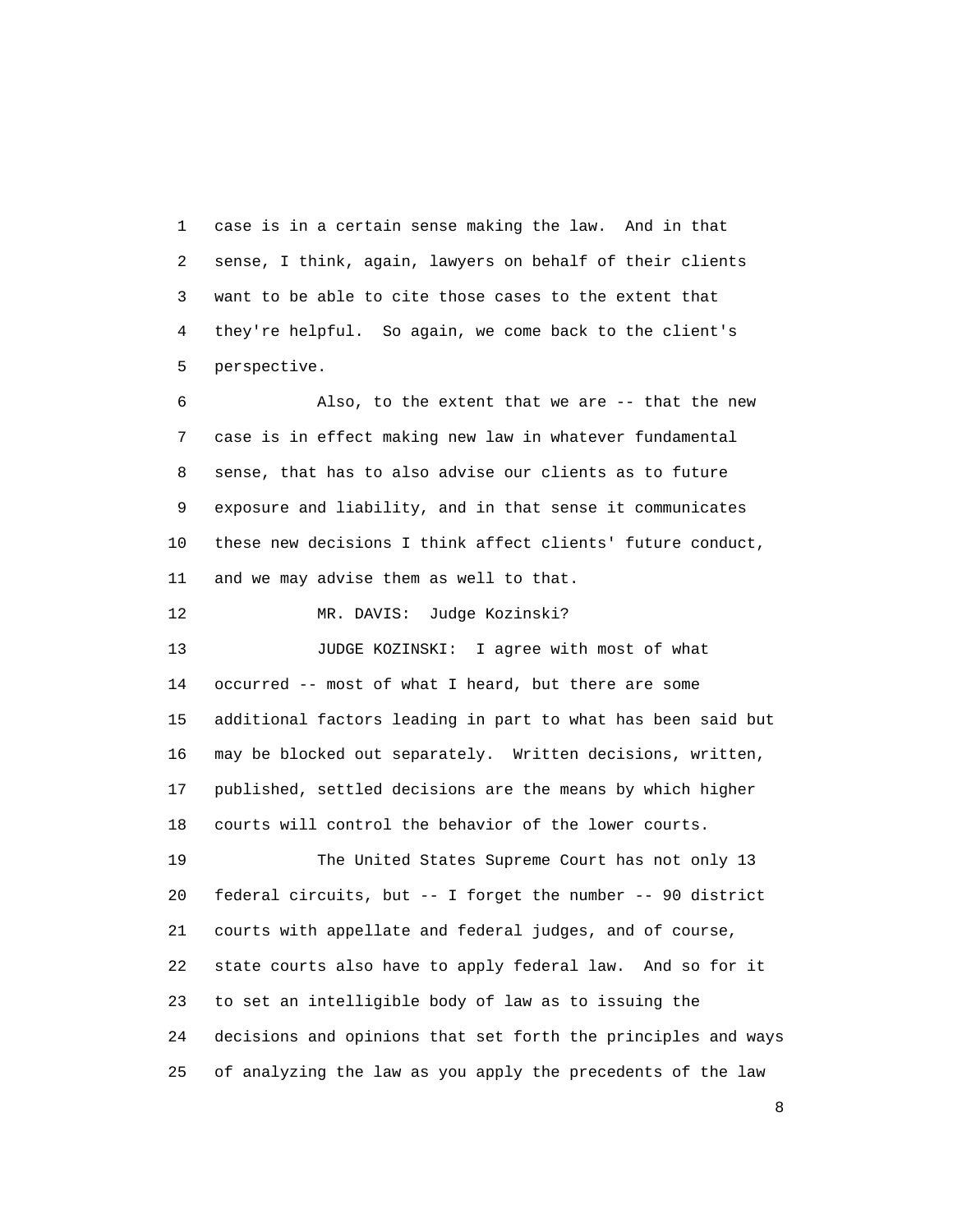1 as to how you view future cases. And the same thing, of 2 course, is true with the circuits.

 3 The issue of written opinions, published opinions, 4 citable opinions, give guidance both to ourselves, future 5 panelists of our court, but also many district judges, 6 majesty judges, magistrate judges, Social Security, 7 administrative judges, other agency actors that come within 8 our jurisdiction. It is a way of explicating and giving new 9 assistance to the law.

 10 MR. DAVIS: Like all cases that the circuit courts 11 decide don't get dispositions, don't get decisions, and all 12 cases that are in writing with reasons stated, and all of 13 them don't -- aren't certified for publication so that the 14 parties can cite them. Why can't we have it all?

 15 JUDGE KOZINSKI: Well, for the same reason you 16 can't have the United States Supreme Court can't grant cert 17 and decide every case on the merits.

18 18 It would be very nice if every case in every 19 federal issue were ultimately decided by the 9 justices. 20 Then we would know. We would have ultimate justice. Often 21 the cases have been delegated, and what you have to do is 22 come up with a body of law that's consistent and applicable 23 to future cases. And writing something that is of 24 precedential significance is simply a tedious, time 25 consuming, exacting task; and not only for the judges

en de la construction de la construction de la construction de la construction de la construction de la constr<br>1911 : la construction de la construction de la construction de la construction de la construction de la const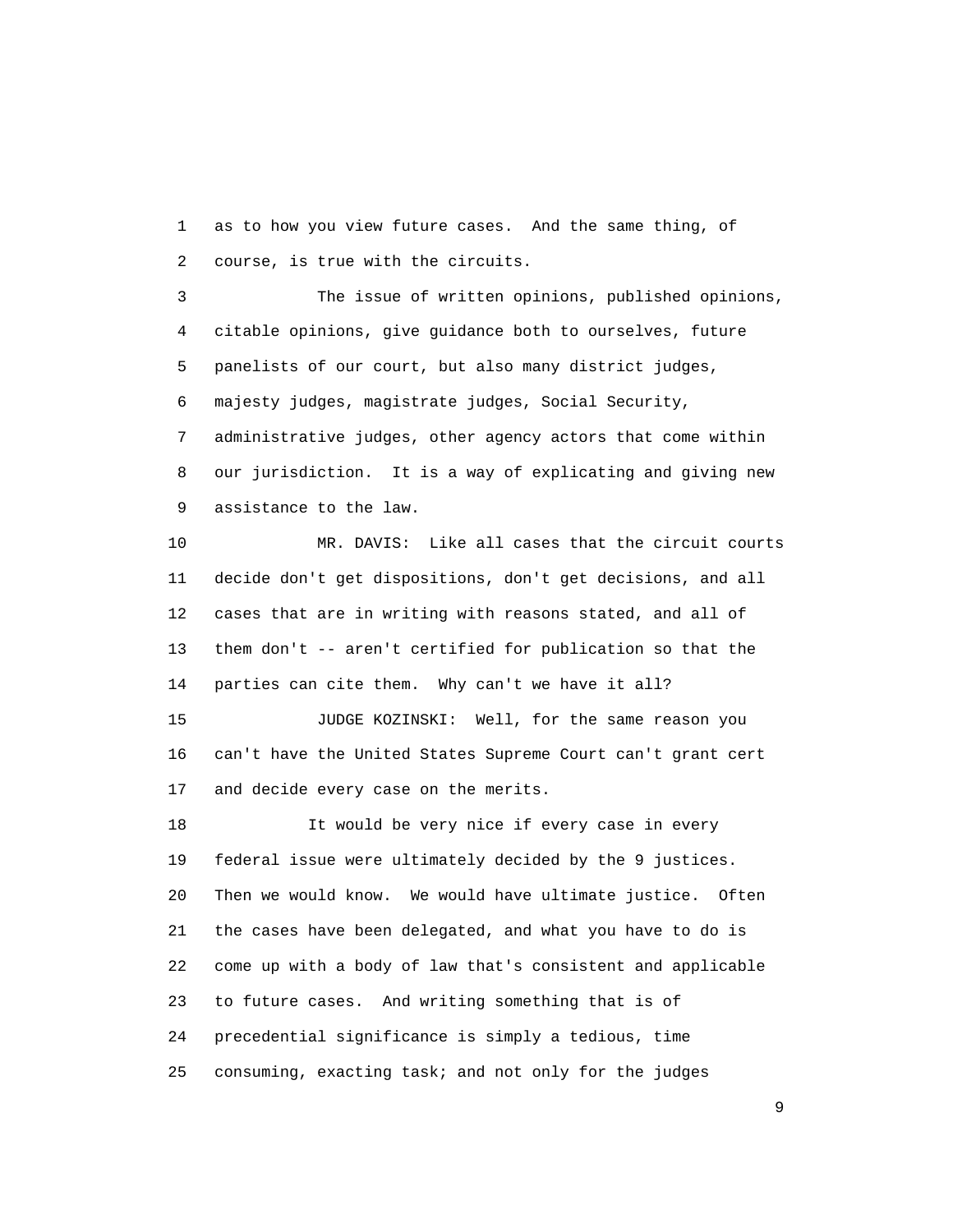1 involved, but also for the whole court. A panel of our 2 circuits, when it speaks, binds not just the three judges, 3 but every other panel in the circuit in the future of each 4 such case, unless there is an en banc vote and hearing which 5 is an enormously involved process. So the first to hit an 6 issue and publish opinion may in fact move facts into law. 7 We had -- I think you all know this. We had 9200 8 cases last year, and we have something like 30 to 35 judges 9 in our court, if you include senior judges, and you have to 10 divide that by three, because all mem dispositions are 11 decided by the three judge panels, so essentially 10 panels, 12 you do the math, the number comes to something like 415 case 13 dispositions a year. I don't think it's possible to have a 14 consistent body of law where you are writing 415 cases where

 15 each judge participates in binding disposition more than once 16 a day, every day of the year, weekends and holidays, 17 Christmas, Hanukkah, 4th of July. It is not possible. So 18 what happens is you get -- you have to make choices. And you 19 want to write something that communicates to the parties as 20 to why they won or lost. But when you're speaking to the 21 parties, you're speaking to people who know the case and know 22 it very well. So all sorts of things determine this, and

 23 there all sorts of things where you can be much less careful 24 about it.

25 Just to give you a couple of examples. I was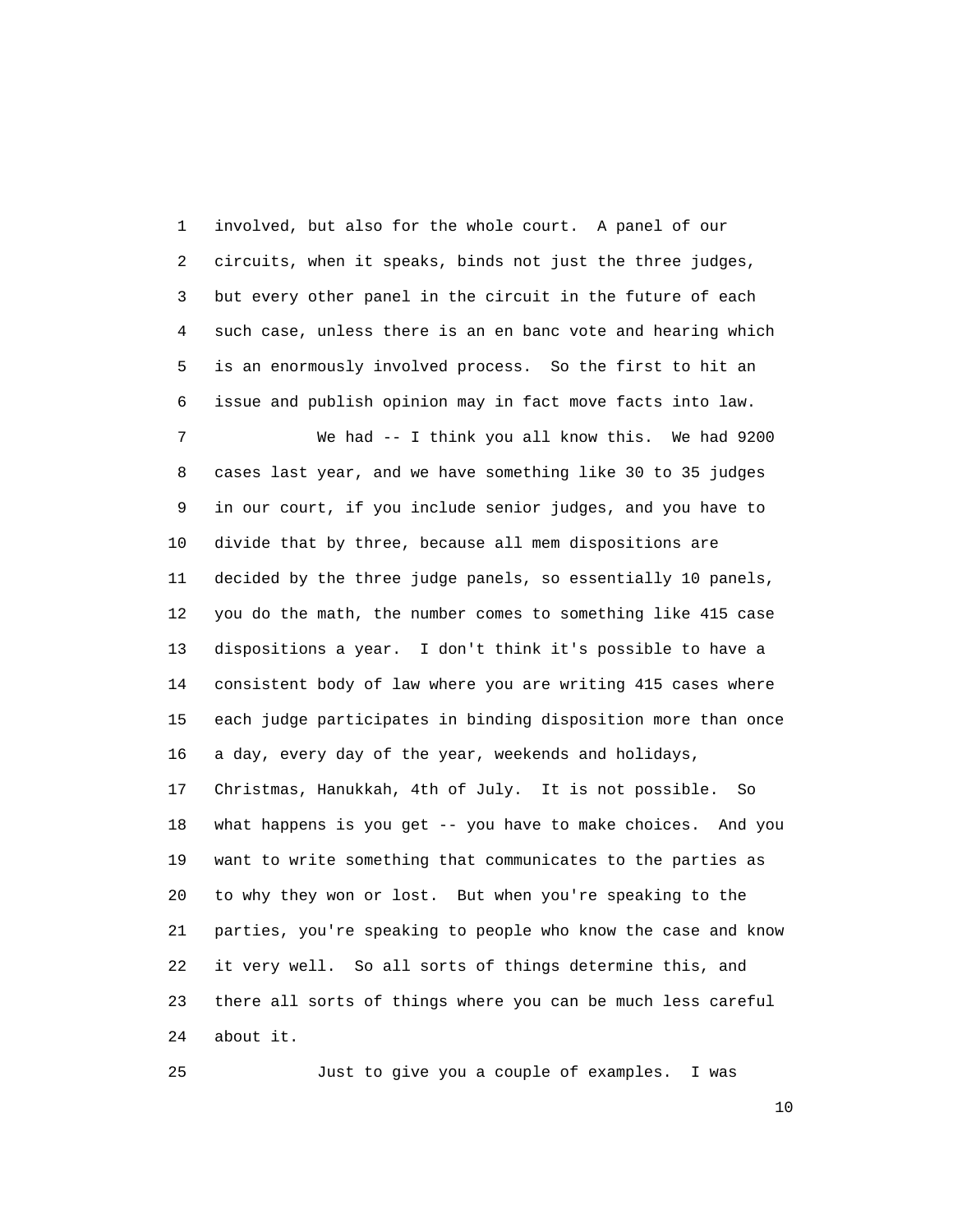1 thinking about this when I was working on some cases, and 2 some of you might be familiar with Title VII law, and you'll 3 know that in a case of retaliation, an employer's level of 4 liability, liability of employment\_\_\_\_\_\_\_sexual harassment, 5 it depends on whether it's a supervisor or non-supervisor. 6 I was in the middle of writing on what turns out 7 to be a mem dispo a while back. I noticed that we didn't 8 make clear whether this one supervisor or employee was a 9 supervisor or not a supervisor. And there was no reason to 10 do it. It was not an issue in the case. If you look at the 11 disposition, it was, I forget, you know, it was possible to 12 construe \_\_\_\_\_\_\_\_\_\_\_\_\_\_\_\_\_\_\_\_ As it happens, it was not an 13 issue in the case. There was nothing that was faced. There 14 was nothing that was contested among the parties.

 15 So thinking only about the parties here, and 16 knowing that they know what the issues are and what the 17 cited facts are, I decided not to go back and deal with that 18 issue, which is basically a non-issue, something totally 19 between these parties. Were I writing an opinion, I would be 20 careful to write what level of supervisor that person is or 21 what the level of employment, and whether that is a visiting 22 supervisor, first level supervisor, second level supervisor 23 -- all of which would make a difference on the subject of the 24 law. Becomes an issue in and of itself.

25 So if you read mem dispos -- they'll be out, if it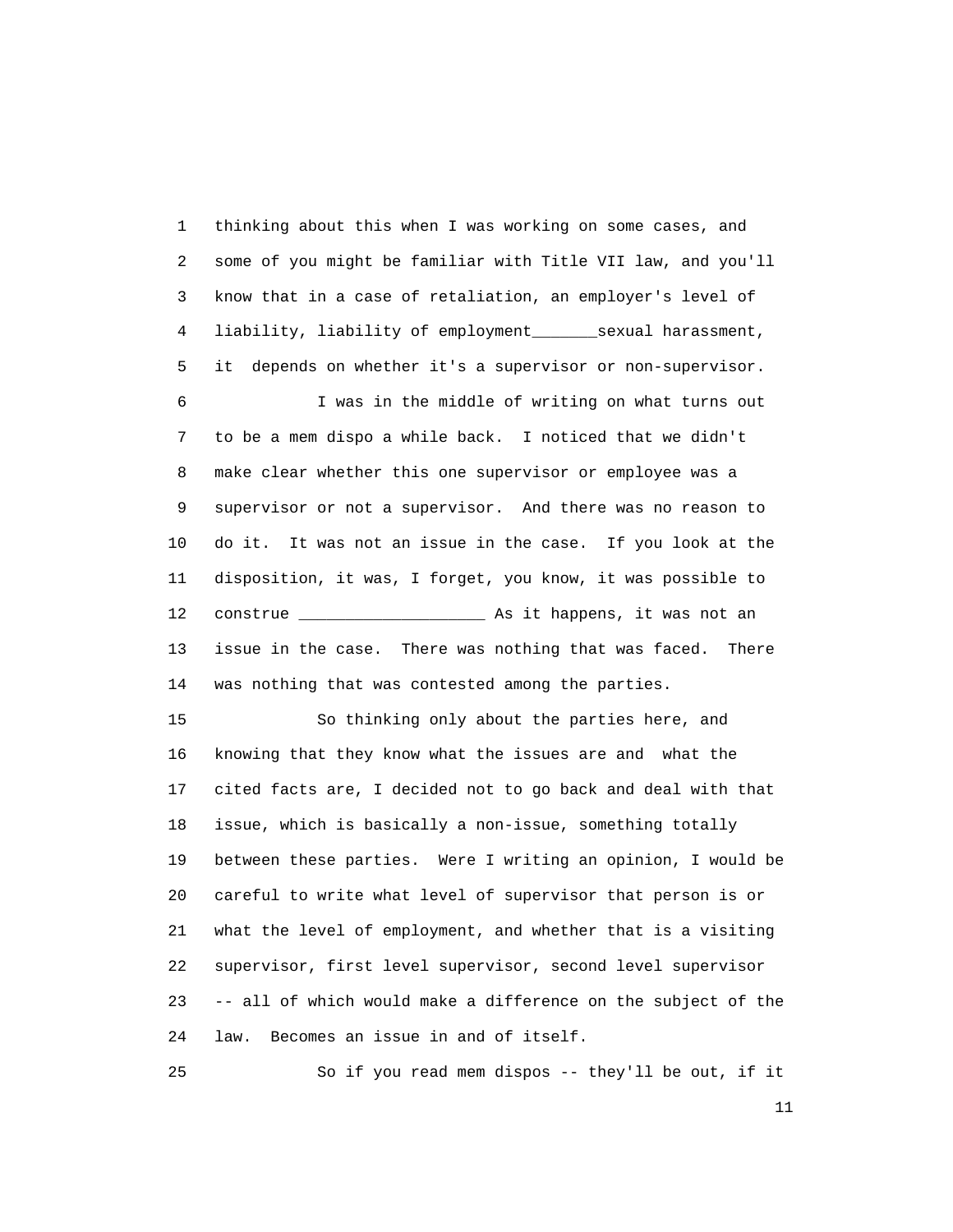1 isn't already out, no telling when this happened, thinking 2 about it, you know, the case will be out. It'll be out soon. 3 You may, when you try to in time apply it to you, 4 it would in fact be possible to argue that they apply the 5 wrong standard. They apply the standard to -- the supervisor 6 standard to somebody who's not, and vice versa. And if you 7 wanted to make an argument, you know, you might make some 8 headway.

 9 There are other cases -- and there are dozens, 10 scores of cases. I was reviewing \_\_\_\_\_\_\_\_\_\_\_\_a supervisor 11 chambers where secondary review de novo, and reviewing de 12 novo we are \_\_\_\_\_\_\_\_what. This type of case, the case is not 13 exactly on one point. Maybe it's a de novo standard, maybe 14 it's not a de novo standard. Maybe it is an obvious 15 discussion standard or a somewhat substantial evidence 16 standard review. And, of course, that makes a difference in 17 a close case. But this was not a close case. You could 18 argue de novo until tomorrow. You'd get the same result. It 19 didn't matter whether you applied the reasonable use of 20 discretion. It didn't matter whether it was going to be used 21 for substantial evidence. It didn't matter whether you did 22 it de novo. Absolutely clear what the result would be. 23 Now, if this was citable, I would have to spend 24 time in figuring out what exactly the standards do need to 25 apply. But why do it in a case that makes no difference?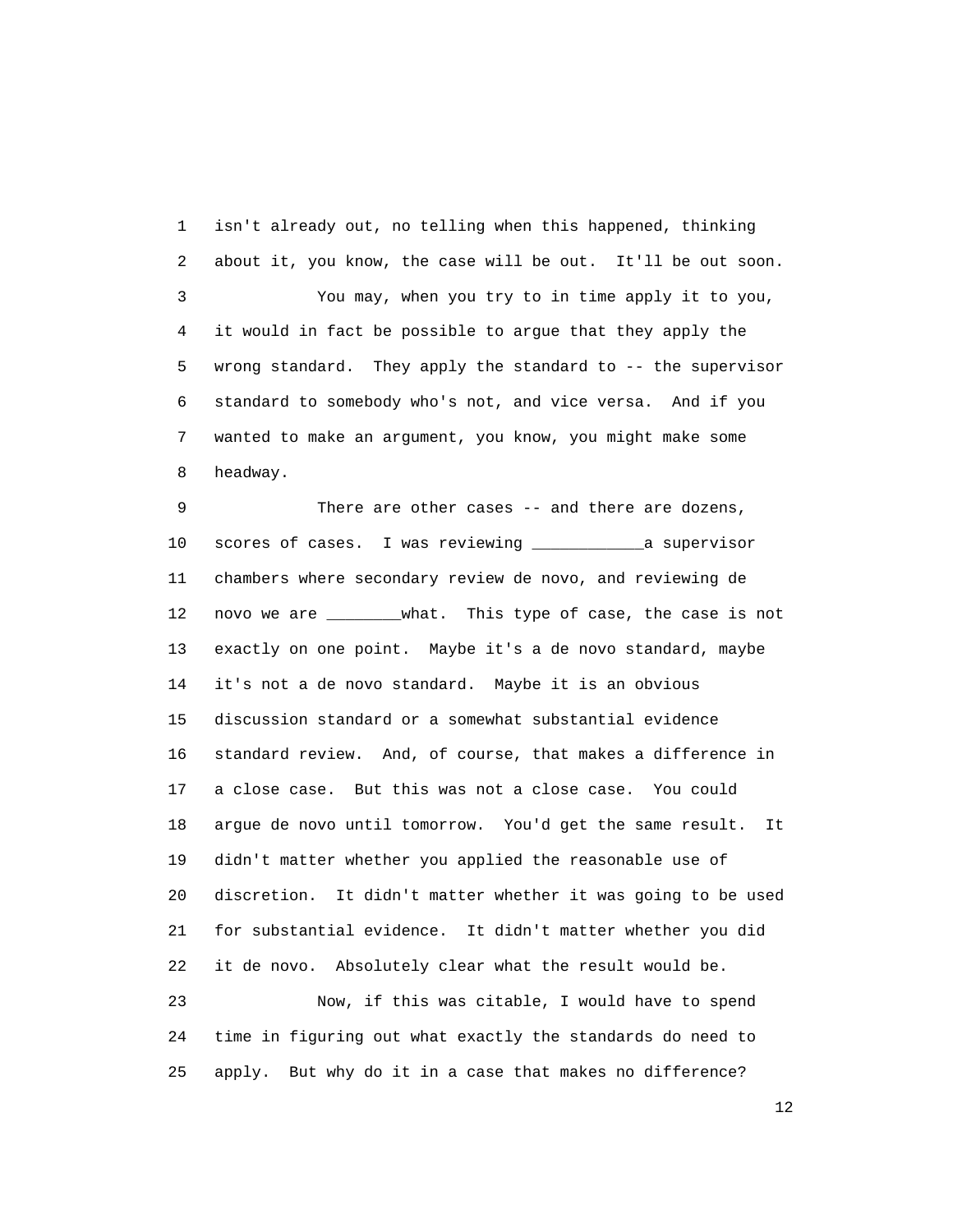1 Isn't it more prudent, isn't it more appropriate in terms of 2 judicial administration, in terms of speaking dicta, to find 3 a case where the standard of review makes a difference and 4 then publish an opinion in the case where you apply one 5 standard that comes out one way, you find another standard 6 that comes up another way? Then it can be said you applied 7 the standard of care.

 8 We get things like that all the time, where things 9 are perfectly fine for the explanation of the parties. It is 10 not wrong, it is not a lie. It is simply not the kind of 11 disposition that can be trusted to be used by somebody who 12 does not know the fact situation as it is. And if in every 13 one of these cases that we write, as I said, I dispose of 14 over 415 cases, I have to worry not only about communicating 15 to the parties, but I also have to worry about communicating 16 to all those other people out there who might misunderstand, 17 might not know all the facts, might read things into language 18 which we wouldn't have put there. You would wind up spending 19 an incommensurate amount of time writing these dispositions. 20 But in fact we do. And what in fact we do do right now a 21 general order that commands us to throw the facts out. It's 22 General Rule 4.3. Go back and read it. And you may not have 23 the case that in our circuit that gives you against a large 24 client and is a very great, of course, new client, and we 25 would like to make sure the court has a couple of beginners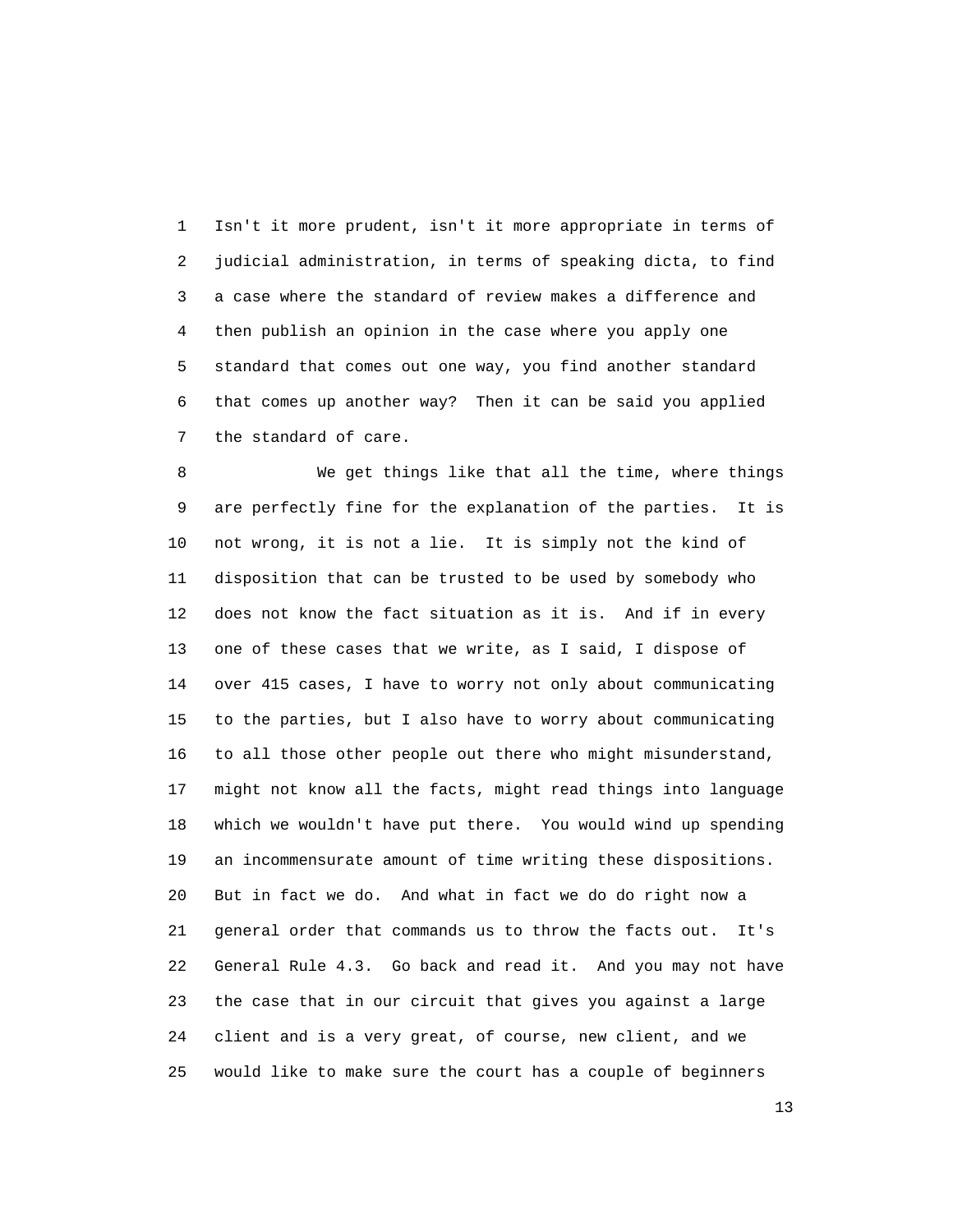1 stands against something like, I'm sure no one has presented 2 no evidence of the invocation of order 984 was defective. 3 When the justice objected because of contention that he 4 wasn't properly placed in exclusion proceedings. Because I'm 5 sure he was probably placed in proceedings upon his attempted 6 re-entry into the United States. We already lack 7 jurisdiction to entertain this motion to reopen the prior 8 vocation proceedings. Citation from the statute. That's 9 what you get.

 10 I would think it would be more satisfying to the 11 parties and to the lawyer, to have them know that we do 12 understand the facts and that we do understand the -- that we 13 have in fact taken a close look at the case. But I am not 14 with my colleagues. Not everybody loosely take out those 15 facts when they make mem dispos, precisely because of the 16 pressure from lawyers, that when you put them in, they're 17 going to say, "Aw, how come I can't cite it?" Well, the 18 reason you can't cite it is because it's a lie. Because it 19 is not a true statement of what happened in the case that can 20 be understood. It's an indication to people who know the 21 case, and it is not a fair and accurate representation of 22 what the case is about and communicated in the case. 23 MR. DAVIS: Steve, you've been nodding. What's 24 wrong with that?

25 PROFESSOR BARNETT: Well, I don't know that --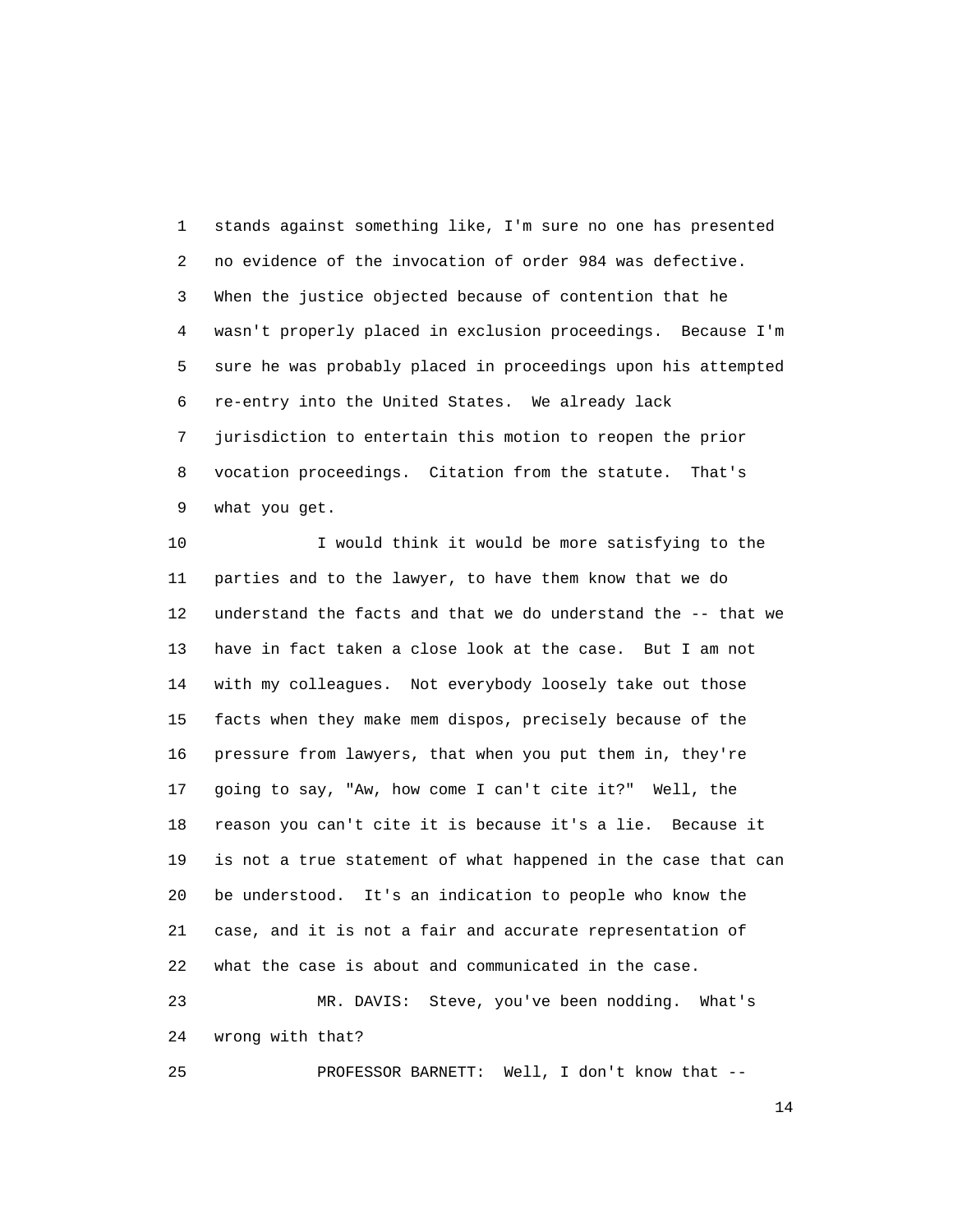1 There may be nothing much wrong about these particular 2 examples that Judge Kozinski has given, and they are part of 3 a larger argument that there are too many -- there's too many 4 unhappy consequences if all mem dispos can be cited. In the 5 cases that judge put, it seems to me you can argue that where 6 is the greater harm? If the unpublished opinion is really 7 that unclear, nobody will want to cite it. If they want to 8 cite it, the cite will be easily shot down.

 9 But more broadly, I think the short answer to 10 these claims that the sky will fall in one way or another if 11 all unpublished decisions are citable lies in looking at the 12 practice and the experience of the other federal circuits. 13 The fact is now that of the 12 territorial federal circuits, 14 a clear majority of them, 7 out of the 12, not counting the 15 9th Circuit -- counting the 9th Circuit as one of the 5, not 16 one of the 7 -- 7 out of the 12 now do allow the citation of 17 unpublished opinion. They all seek to discourage it by 18 calling it disfavor, and I would agree it ought to be 19 discouraged. But 7 of the 12, a clear majority, a growing 20 majority that's up from 2 in 1994, do allow the citation. 21 They allow it either on the basis in two circuits that the 22 unpublished opinion is thought by counsel to have some 23 precedential value. In four other circuits they allow it on 24 the basis not that it's precedent. They specifically say 25 these decisions are not precedent. But they may be cited if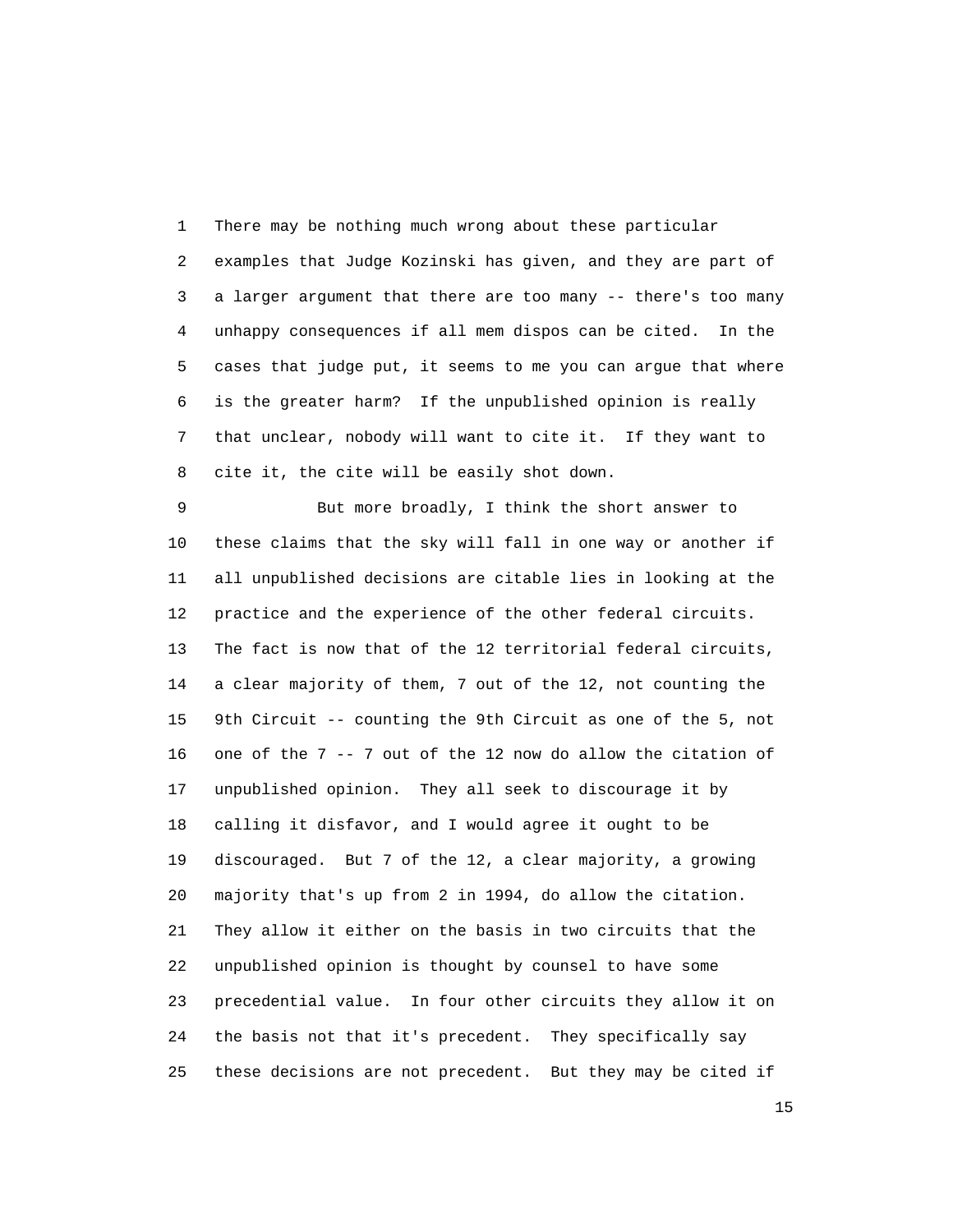1 they are persuasive. This system apparently works in the 2 other circuits. One hears no complaints about it. The 3 number of circuits allowing it has been growing.

 4 This kind of 7 out of 12 was before the Anastasoff 5 opinion came down last year, which opinion has certainly, if 6 nothing else, strengthened the case for allowing citation of 7 unpublished opinion. So I think what happens when they can 8 be cited is that they become a sort of second class 9 precedent, which I think they should be. I think they're not 10 necessarily binding. I think they ought to be treated as 11 second class precedents, much as the Supreme Court, U.S. 12 Supreme Court treats its summary dispositions. But 13 nonetheless, they are a necessary safety valve. So if there 14 is an unpublished opinion out there that counsel really 15 thinks is helpful to the client or if there is something 16 going on that the public ought to know about or if there are 17 fears of unequal decisions and other problems in a world 18 where 80 percent of our law is secret law that cannot be 19 cited to another court, allowing the citation provides a 20 safety valve on that, and apparently it does not in fact 21 create the kinds of problems that Judge Kozinski is worried 22 about.

 23 MR. DAVIS: Andrea, Judge Wald said about 24 unpublished decisions that they increase the risk of 25 non-uniformity, allow difficult issues to be swept under the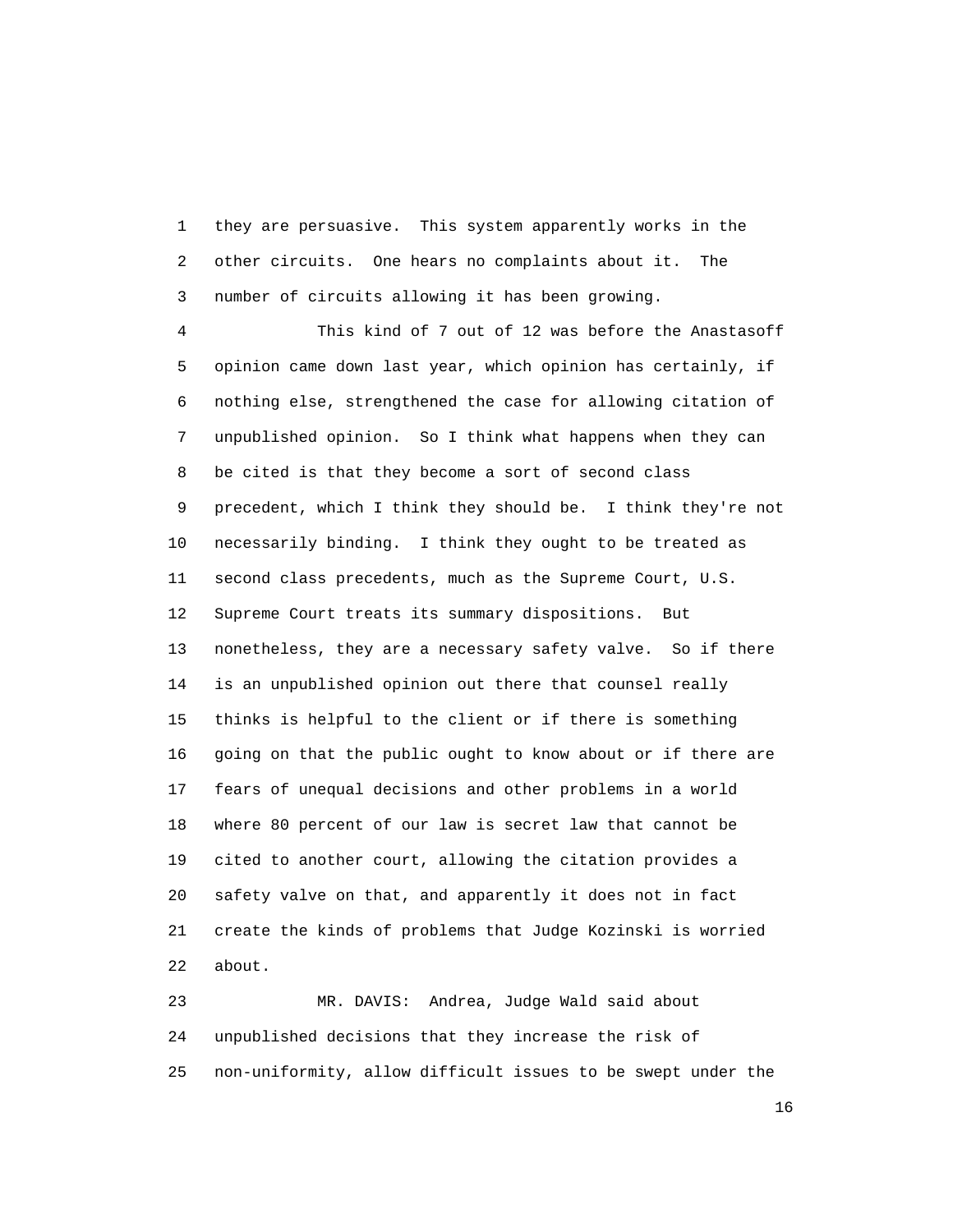1 carpet, and result in a body of secret law, practically 2 inaccessible to many lawyers. Is it necessary for appellate 3 courts to allow citation of all merits decisions to 4 legitimize the judicial branch of government in the eyes of 5 its citizens and of the parties?

 6 MS. ASARO: Well, I guess the short answer from my 7 perspective is yes; but I need to qualify it. I agree that 8 there are -- I'm not sure who I agree with or disagree with, 9 but I understand what Judge Kozinski is saying that there are 10 cases where indeed this is so routine that this is a big 11 plus, but I think we all know of cases.

12 JUDGE KOZINSKI: I didn't say anything like that. 13 MS. ASARO: I'm sorry. I always -- But I think we 14 all have those kinds of experiences. I don't know. But I 15 certainly think anecdotally there is evidence that we have 16 had experiences where unpublished decisions were not of the 17 sort of routine, non-precedent making kinds of cases. And 18 in those situations I think it is extremely frustrating, and 19 we do feel as though by not publishing a decision the court 20 is either avoiding a difficult decision or sweeping it under 21 the carpet. I think that's a -- I think that if the issue is 22 so complex and so controversial that three judges are having 23 so much trouble with it, then surely it warrants the kind of 24 effort to go into a reasoned decision that should be 25 published. At least that's my view. And again, from the end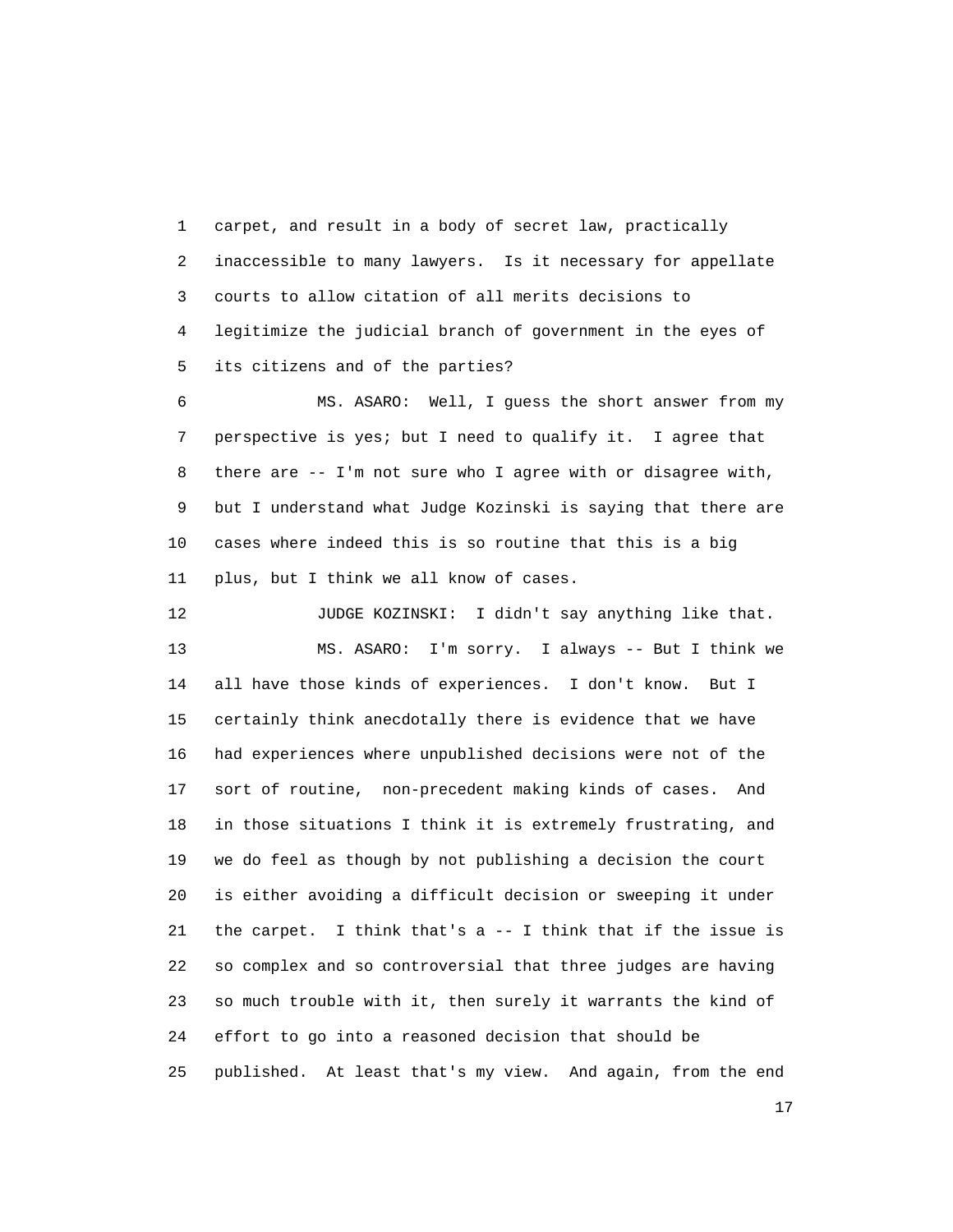1 user point of view, the client and the attorney who spent all 2 this time on the case, it certainly is not very -- doesn't 3 give you a great deal of respect for the system when what you 4 perceive to be a case where really there is an issue lurking, 5 where it's not a routine case, to get a two line decision 6 that is non-published and uncitable.

 7 MR. DAVIS: Judge, I'm going to give you a chance 8 to respond, but before you do, let me lay another one on you 9 to help that out. Yesterday a decision came down from the 10 United States Supreme Court that I think bears on this issue, 11 and we know about it, and my partner Katherine Banky was 12 involved in that case. And this was a retaliation Title VII 13 case that came out of Nevada, and the district court granted 14 summary judgment for the defendant. The 9th Circuit reversed 15 with one judge dissenting in an unpublished opinion, and 16 which we argued was contrary to the law of other circuits and 17 also contrary to the law of this circuit. The Supreme Court 18 granted cert and issued a preferring opinion the same day, 19 without further briefing and argument. And I think the 20 implicit message in that was unhappiness that this was not 21 only decided that way but that it was decided in an 22 unpublished opinion. That's Clark County School District 23 versus Shirley A. Breman. And the problem is that we've all 24 had circumstances where opinions are not published and they 25 don't meet the criteria, and it happens enough that it's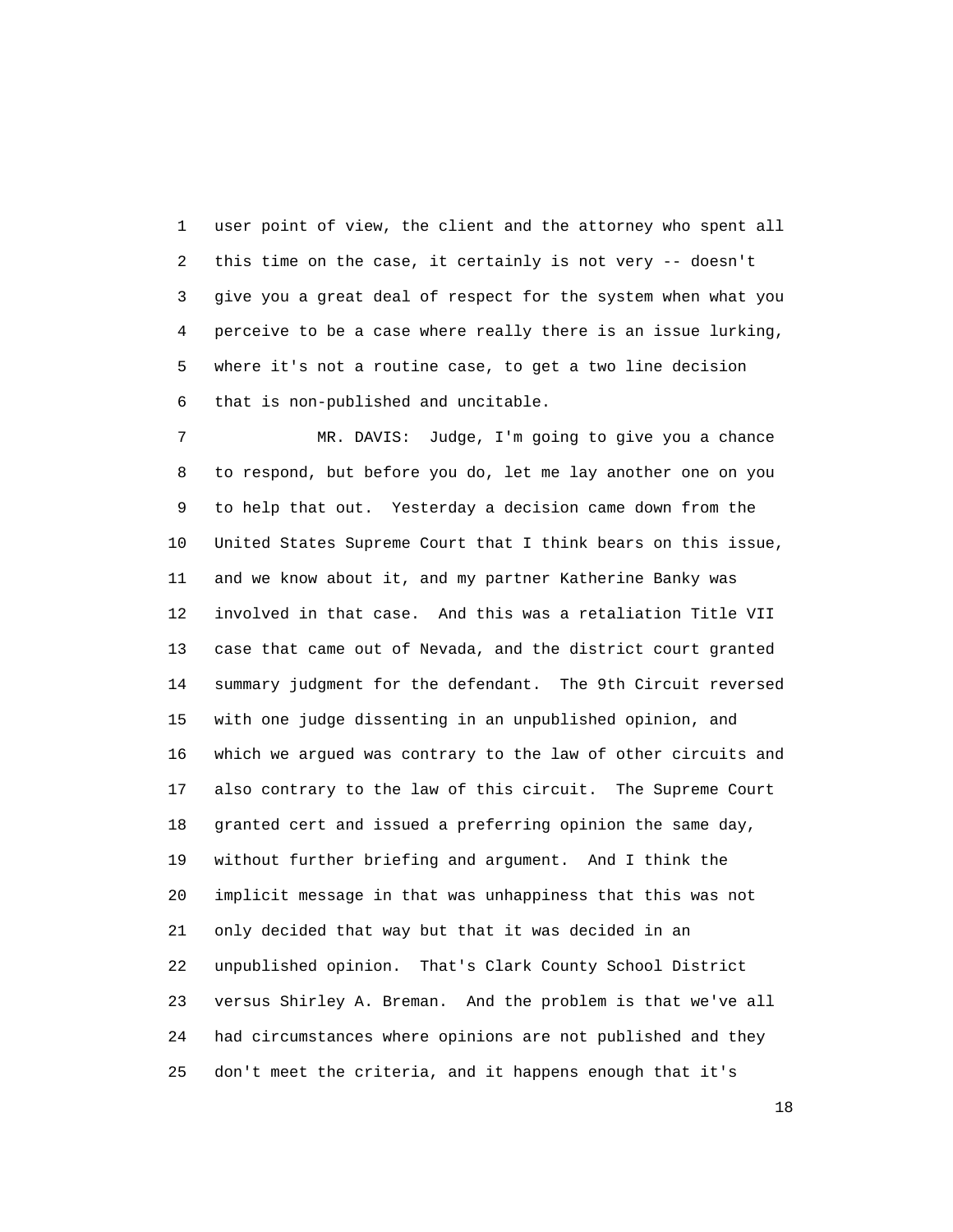1 disturbing.

 2 JUDGE KOZINSKI: Well, you know, in Clark County, 3 Clark County was \_\_\_\_\_\_\_\_\_\_\_\_\_\_ of the week and there was 4 nothing in Clark County from the disposition of our court 5 \_\_\_\_\_\_\_\_\_\_\_ into the law. It applied the standard law of our 6 circuit in a really weird way. And maybe they should have 7 published, maybe they should not have published.

 8 What it does show is that non-publishing does not 9 mean escape from Supreme Court review. We do -- occasionally 10 we get reversals on published dispositions. I've gotten 11 reversals on unpublished dispositions. I follow circuit 12 authority, plain, on point case authority. In the meantime, 13 since our opinion on point had come down another circuit I 14 guess built another conflict and they took our case and 15 reversed. Short of going in bank in a case like that, 16 there's nothing you can do.

 17 Now, let me talk to Steve. He has been talking 18 about all these other circuits and doing business. He 19 doesn't tell you who they are, these circuits. He doesn't 20 tell you that the circuits that we like to compare ourselves 21 to, that we think are of our way, the 7th Circuit, the 2nd 22 Circuit, the 1st Circuit, the D.C. circuit, federal circuit, 23 all have -- all have strict nonpublication rules. I have sat 24 for some judges from the circuit that do allow citations, and 25 my impression -- and I can't really much more than impression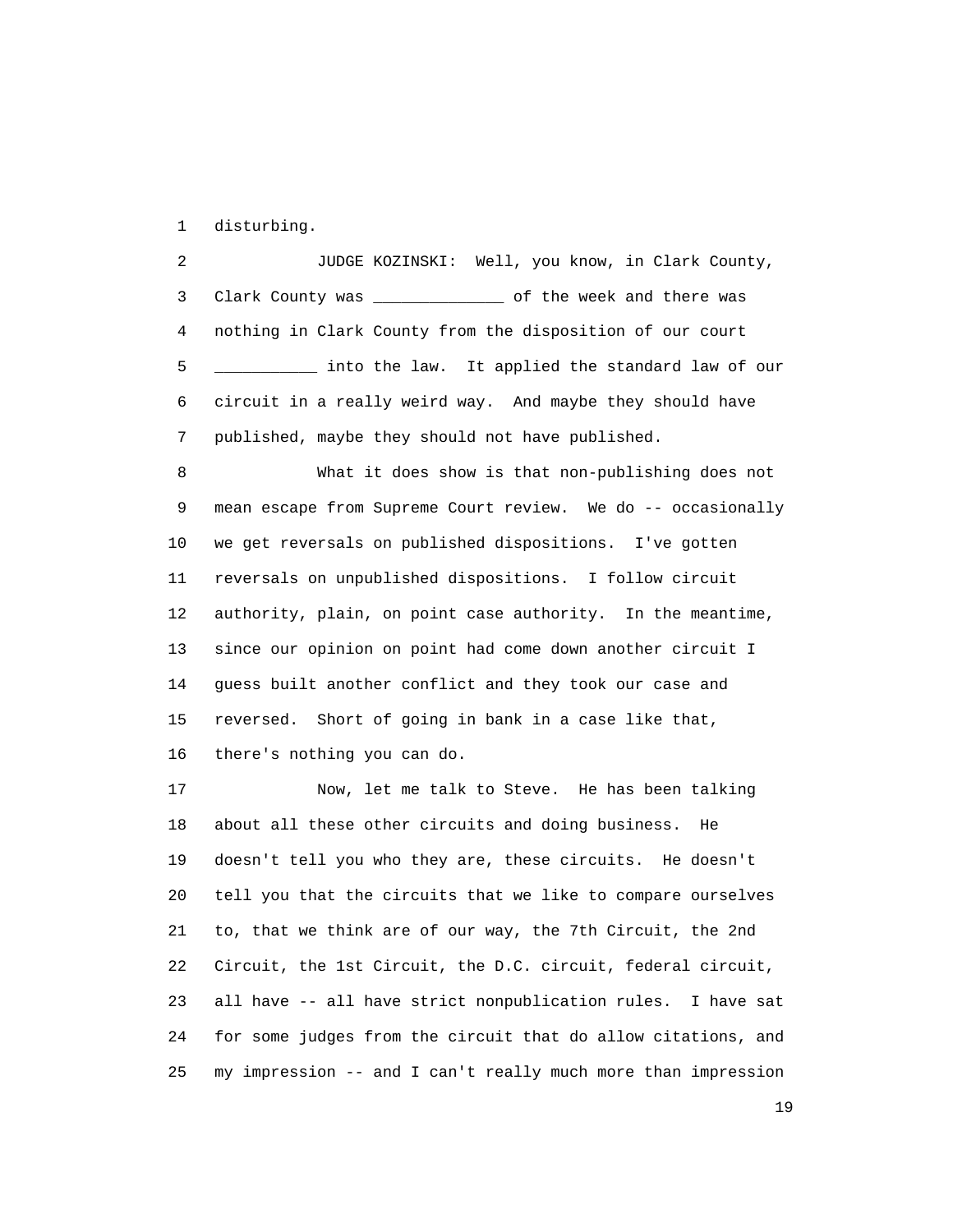1 because we don't regularly sit with other judges. They see 2 us every couple years. Their approach to precedent is quite 3 different from ours. And today precedent is a much more 4 flexible concept. We have, for better or for worse, a rule 5 in a case called Antonio, Supreme Court case, I don't know, 6 it says that if you run across two precedential published 7 opinions that are conflict, you may not decide the conflict. 8 You can't go over one to another. You have to call for it en 9 banc. There's no other mechanism to resolve it. A court our 10 size and the number of judges that we have, the chances of 11 stuff like that happens even in unpublished cases actually 12 turns out to be more often than you think. If you counted in 13 the additional 85 percent, additional 4,000 unpublished 14 dispositions where that could happen, you can do nothing but 15 take in cases en banc that proceed to conflict and bring 16 earlier dispositions.

 17 But it is not -- Again, the lawyers can look at 18 something and think, gee, this case is directly on point. 19 And that's because you're looking at the disposition issues 20 that were meant to be read by the lawyers in the case. There 21 are things we put in and things we left out that we would not 22 have put in and would not have left out if we had thought 23 they would be read by other eyes. That's why I draft an 24 opinion in my opinion, I only draft 44 or 45 of them. I'll 25 show it to you if you want it. Not a lot of drafts. It is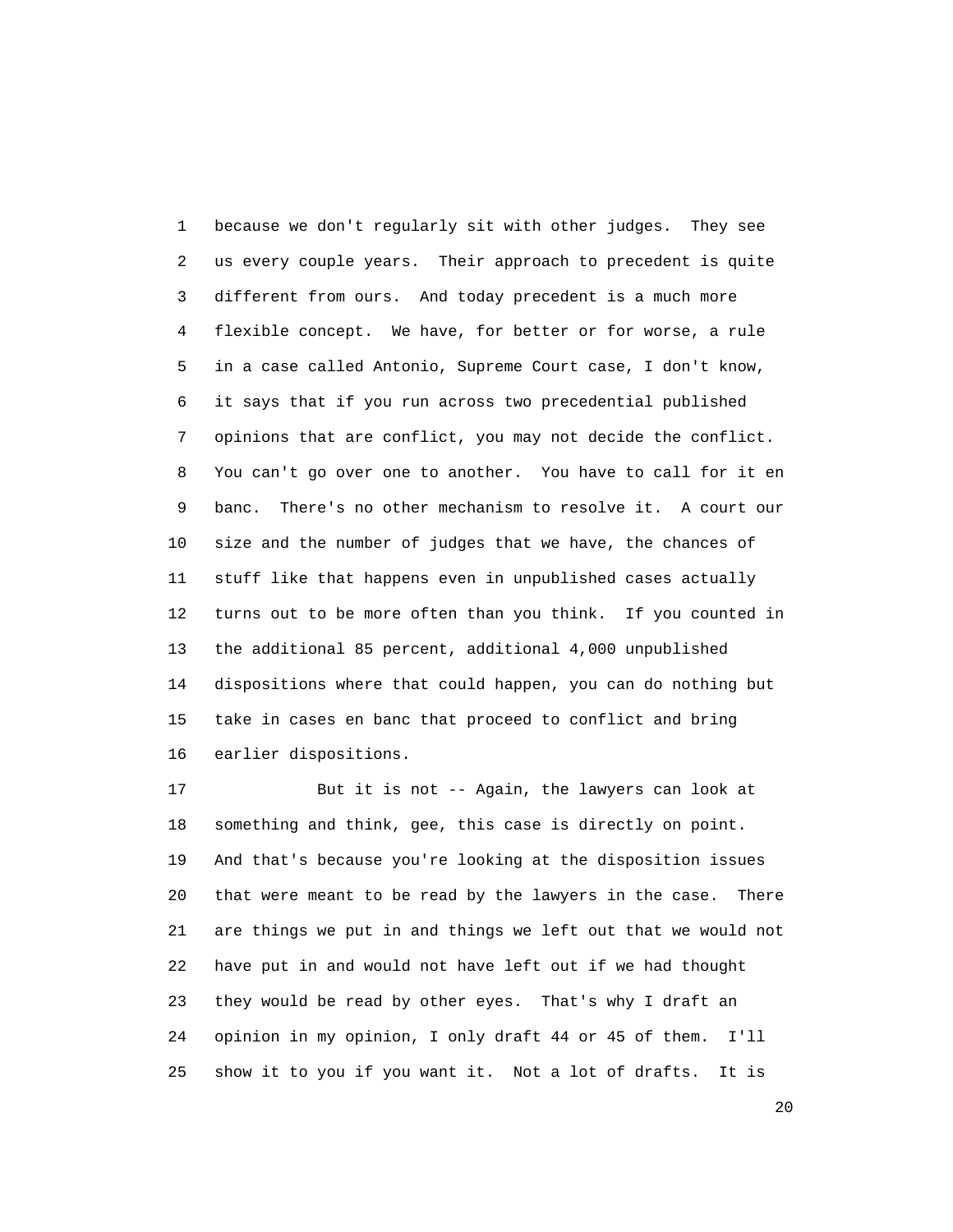1 not on its way out the door when you draft 44 or 45. It is 2 close. It hasn't even been reviewed by my colleagues. And 3 the reason is that everything you say in published opinion, 4 everything that's precedential, you have to think carefully 5 how is a clever lawyer going to take it and use it. You have 6 to find yourself saying things like we're not deciding this 7 issue, we're not deciding that issue. If you add a fact, the 8 \_\_\_\_\_\_\_\_\_\_\_\_\_\_\_\_\_\_\_\_\_\_\_\_\_\_\_\_you're somehow permitting it or 9 explaining it. Because, again, it will be read, and it will 10 stand on its own.

 11 I don't know how the other circuits run their 12 business. I do point out, however, the circuits who do this 13 decide something like a thousand cases or close to a thousand 14 cases per judge. The 11th circuit decided 848 cases, have 15 848 cases per judge. The 5th circuit had 714 merit cases per 16 judge. The 4th Circuit, 571 case dispositions per judge. 17 And it just boggles the mind that you can write, a judge 18 participates in two cases, not one case a day, Christmas, 19 holidays, 4th of July and Hanukkah, but two of them every day 20 where you sign off and make the law that will then bind 21 everybody. You know, maybe they are super people. I don't 22 know. I met Ms. Jones. Nice woman. But I don't know that I 23 think they are super people.

 24 I do know that we take this very seriously, and 25 that I can tell you how it goes in our court, and I can tell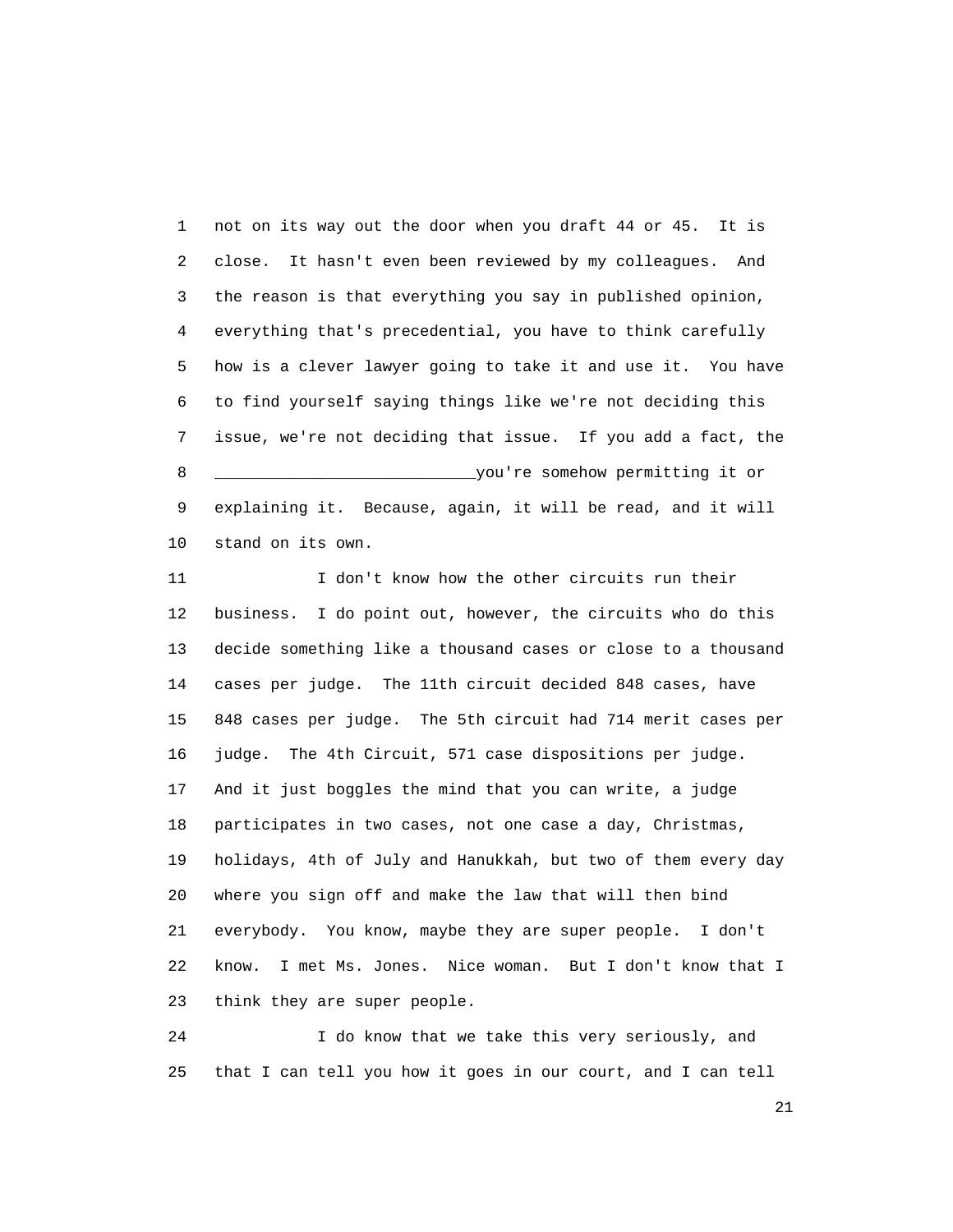1 authoritatively in our court that this is something that a 2 number of our judges agree with us, and that if we were 3 required to have these things cited, we would change our way 4 of doing business substantially. Maybe other circuits don't 5 care. Maybe other circuits don't take precedents as 6 seriously as we do. Maybe Antonio versus Warren Pact is not 7 an issue. But it's already started.

 8 General Rule 4.3 came down about five years ago. 9 If you look at the length of our mem dispos are getting 10 shorter and more compact and more compact, it's because of 11 pressure of the bar. It's because we are afraid one of these 12 days our colleagues are going to change the rule. And then 13 we're going to have this whole body of law that nobody 14 reviewed and didn't go through the fact process, didn't go 15 through the normal memorandum process we have for publishing 16 opinions, and then all of a sudden they will become binding 17 on everybody.

 18 PROFESSOR BARNETT: Well, yeah. They don't have 19 to become binding. I think if most mem dispos were citable, 20 you should change the rules. For example, the rule that a 21 panel cannot overrule a decision but only the en banc court 22 can. That rule ought to be changed so that panels can 23 overrule unpublished decisions. The rule that the panel 24 can't resolve --

25 JUDGE KOZINSKI: Wait a minute, Steve. Let's

22 and 23 and 23 and 23 and 23 and 23 and 23 and 23 and 23 and 23 and 23 and 23 and 23 and 23 and 23 and 23 and 24 and 25 and 26 and 26 and 27 and 27 and 27 and 27 and 27 and 27 and 27 and 27 and 27 and 27 and 27 and 27 an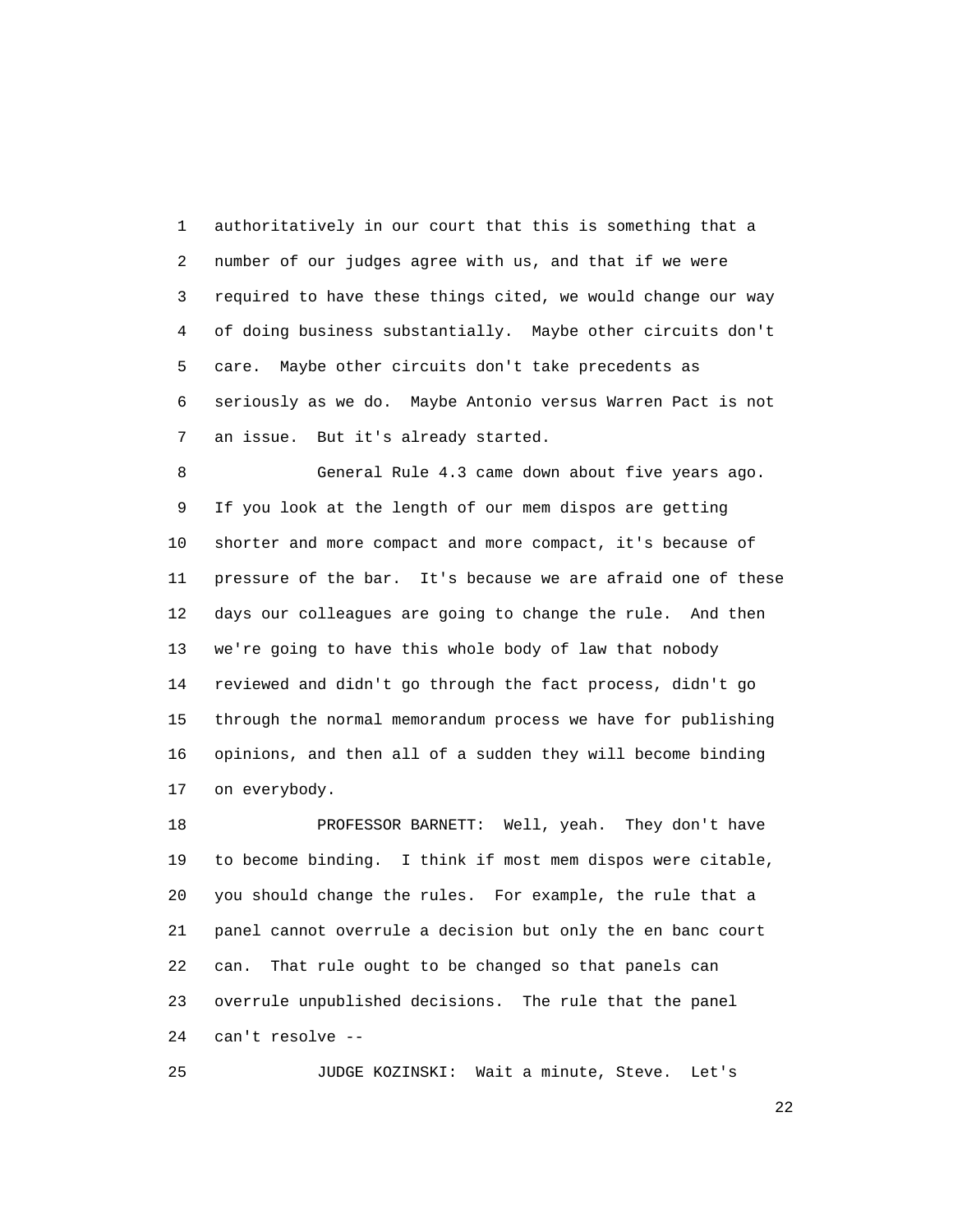1 discuss that. How do you change that rule? What do you 2 have, choosing panels? You have different panels, different 3 courts of appeals making different law? What do these three 4 judges do? What do the lawyers do? Do they say, oh, if I'm 5 on this nutty fudgy panel and they go one way, here comes 6 Kozinski, Kleinfelter or Scanlon, you know. They have two 7 different parts of the law. Both on each other, one thing 8 after another. 9 PROFESSOR BARNETT: Well, once a published opinion 10 is overruled by a panel in the published opinion, then that 11 panel decision becomes the law, and the unpublished decision 12 is no longer a precedent of any sort. 13 JUDGE KOZINSKI: It's a -- 14 PROFESSOR BARNETT: They could be treated as 15 second class -- 16 JUDGE KOZINSKI: In the meantime, unpublished is 17 read by district judges, it's read by bankruptcy judges, it's 18 read by magistrate judges, and it has not \_\_\_\_\_\_\_\_\_\_ 19 MS. ASARO: It's read by lawyers. 20 JUDGE KOZINSKI: It's read by lawyers. That's 21 right. It's read by lawyers. It shouldn't be. It's meant 22 as a letter from our court to parties to come -- And we would 23 tell them much more if you didn't insist on sharing it, if 24 you didn't insist on using it in the next case, we tell you a 25 whole lot more about what we're doing. The Babina case, look

23 and 23 and 23 and 23 and 23 and 23 and 23 and 23 and 23 and 23 and 23 and 23 and 23 and 23 and 23 and 23 and 23 and 24 and 25 and 25 and 26 and 26 and 26 and 26 and 26 and 26 and 26 and 26 and 26 and 26 and 26 and 26 an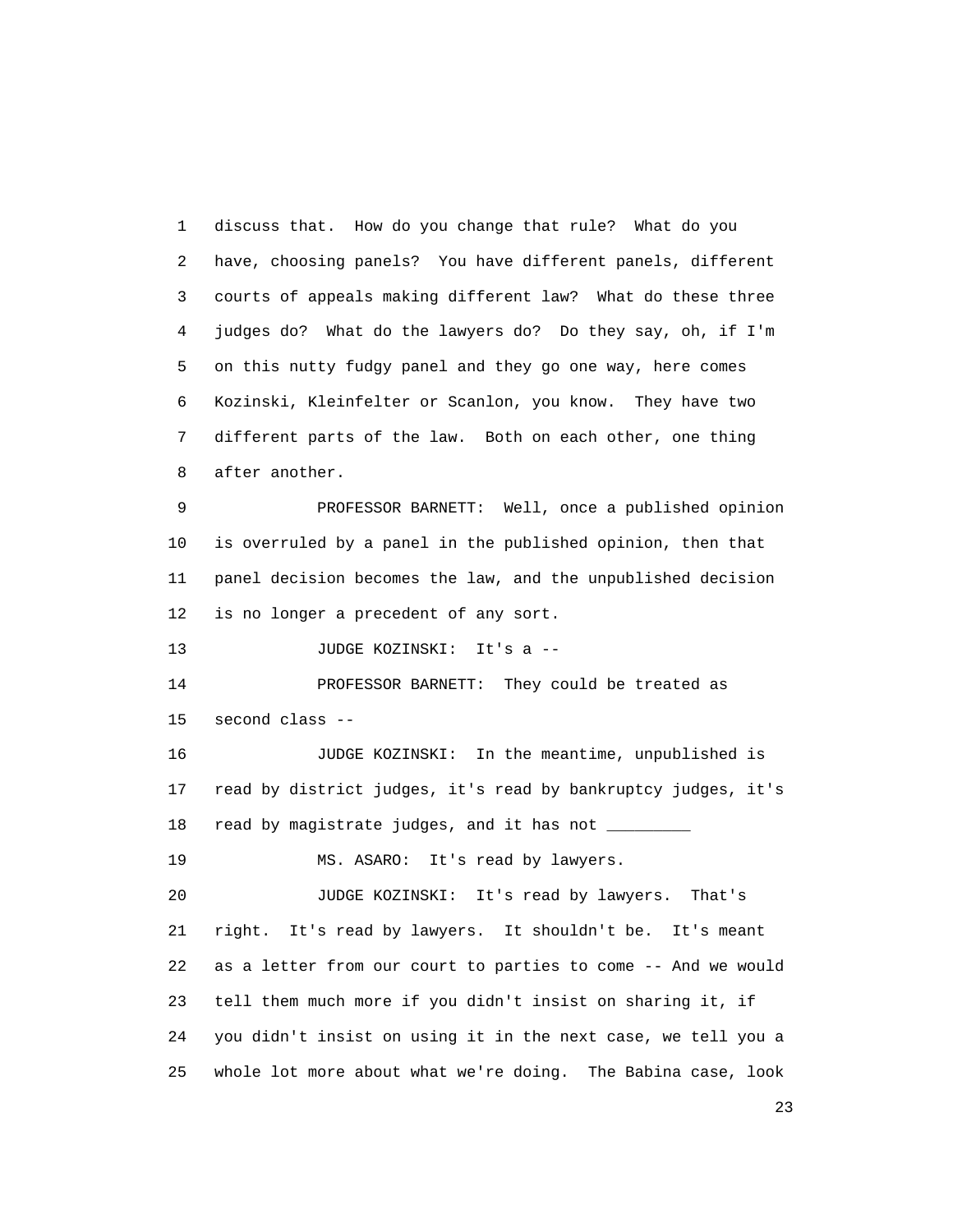1 at my -- and you say, oh, the three judges decided this 2 point. It is not a fact. If we really meant this for you 3 all to look at and apply and derive precedents from it, we 4 would be looking further and reviewing it more.

 5 MS. ASARO: Well, rather than speaking to that, 6 actually I had a couple of thoughts while you were speaking, 7 Judge Kozinski.

 8 First of all, the notion that the unpublished mem 9 dispo is a letter to the parties I think ignores the fact 10 that out there in the real world there are computers. A lot 11 of other people are reading this mail. And maybe that even 12 though you can't cite it, these unpublished decisions are 13 really informing how people think about how to litigate 14 cases.

15 JUDGE KOZINSKI: No problem.

 16 MS. ASARO: Particularly institutional clients. 17 JUDGE KOZINSKI: So if you get a good idea, use 18 it. We give it to you for free. But what you want, you want 19 is, you want the added benefit to say, oh, those three judges 20 endorse this argument. Were those three judges going to 21 endorse that argument, they wouldn't put -- they would 22 publish something.

 23 MS. ASARO: I understand that point. But I was 24 trying to make a different point, which is that there is some 25 inequity I think just by virtue of the fact that the large,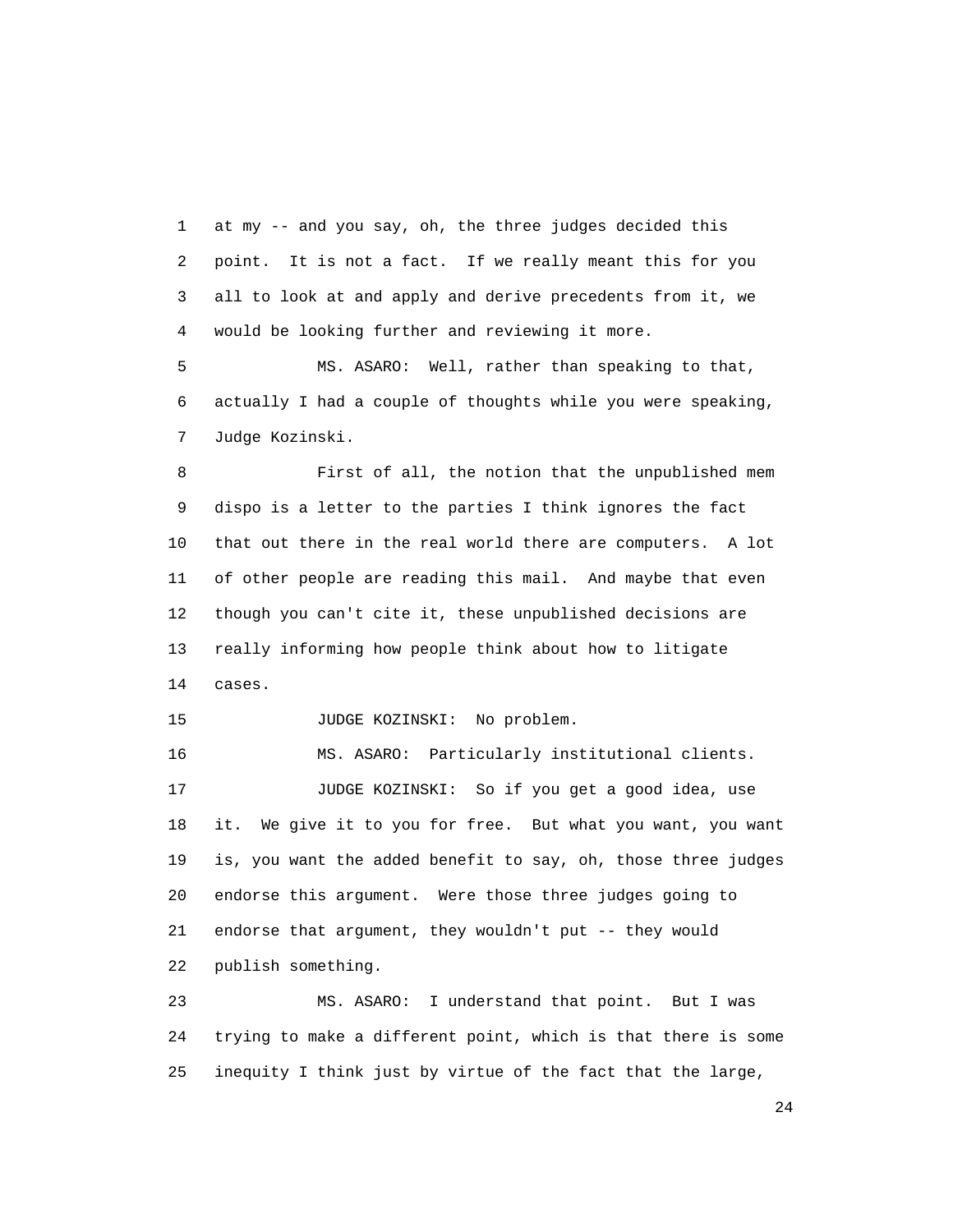1 repeat, institutional client such as the government, for 2 example, or the insurance industry, has ready access to these 3 unpublished decisions. They read them. They reference them. 4 They keep records of them. They know exactly what's up. And 5 they really have a whole sort of hidden jurisprudence at 6 their fingertips that the individual plaintiff who comes 7 along and files their one case doesn't really have access to 8 them. And I think that's an unfair mistake.

 9 JUDGE KOZINSKI: You know, I've heard this for 10 years, and I've never found it persuasive at all. First of 11 all, they're now all available in Lexis and Westlaw, so 12 anybody who wants it can get it. So this thing from hidden 13 jurisprudence is -- sort of doesn't exist anymore. But it is 14 only hidden jurisprudence to the effect -- to the extent that 15 these decisions are a fair reflection of what the thinking 16 of the court is. And for reasons I'm explaining. I can go 17 to 20, 30, 40, a hundred examples in writing mem dispos. The 18 things that are put in mem dispos do not reflect the full 19 thinking of the court or even the most -- on the most 20 important issue. In the case where we don't decide the most 21 important issue made is the standard of review. But in the 22 case where the standard of review is met no matter what it 23 is, all you decide is that this case is a loser or winner, 24 regardless of the standard. Nobody really has said this is 25 the standard of review. You take away from it the idea that,

<u>25</u>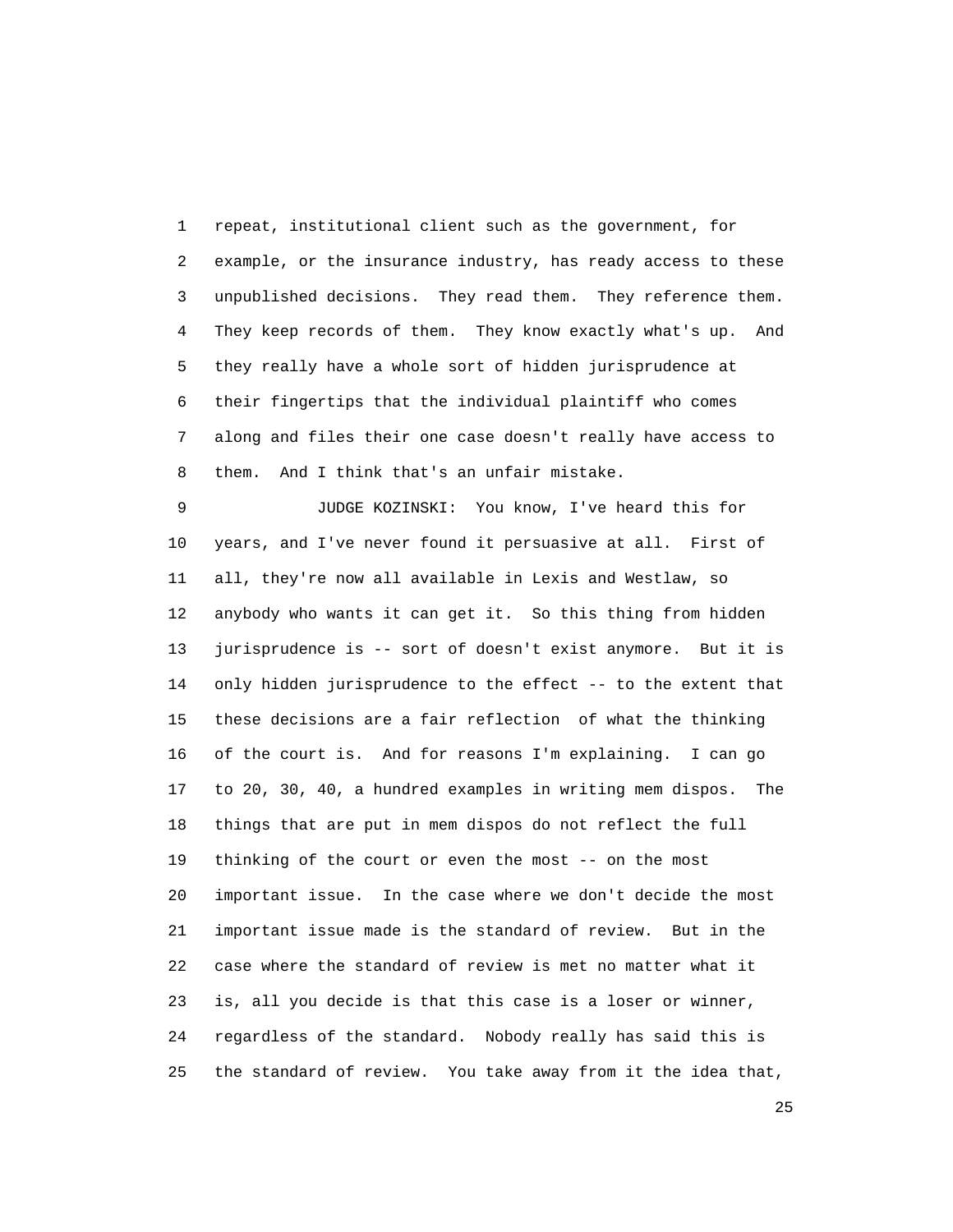1 oh, three judges have decided the standard of review is de 2 novo, they need this one.

 3 MS. ASARO: Then I think that can get into the 4 problem of if that's all that the mem dispo's saying, and if 5 it is so limited and if we're not supposed to read more into 6 it, then what is it the mem dispos is saying to the litigants 7 in the case? What is it that the mem dispo is not saying? 8 How satisfying is it to be on the receiving end?

 9 JUDGE KOZINSKI: It's saying we have reviewed your 10 case by the most generous standard known to the law and you 11 lose.

12 MS. ASARO: What happens --

 13 JUDGE KOZINSKI: Doesn't mean that in a close 14 case, that will be the standard. It means that it could be 15 an open question, could be a closed question, could be a 16 difficult question, and we're going to reserve it to decide 17 on the case where when you review for the most generous 18 candidate you come up one way, and you review if to the less 19 generous candidate you come up another way, and that's the 20 case that's published.

 21 PROFESSOR BARNETT: So the mem dispo is a 22 decision. It's an application of the law of fact. Somebody 23 wins, somebody loses. That's law. You ought to be able to 24 rely on that in a future case.

25 JUDGE KOZINSKI: You say that why should it ought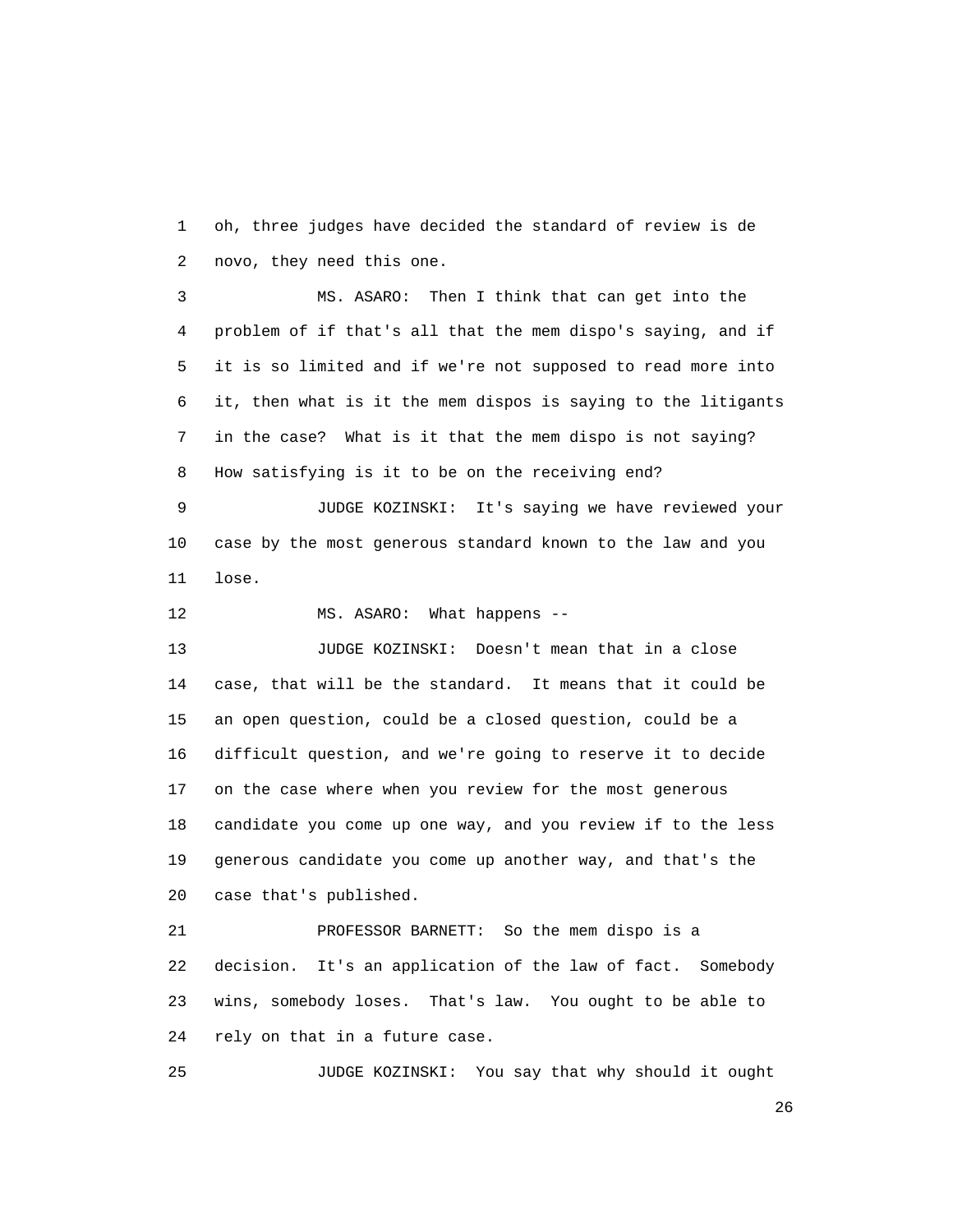1 to be. You say it ought to be, like that's, you know, it's 2 words from God. Explain it. I mean, tell me why it ought to 3 be.

 4 PROFESSOR BARNETT: Because the law consists 5 largely of the decisions of the court. It's not what the 6 court says --

 7 JUDGE KOZINSKI: But the mem dispos don't reflect 8 the decisions of the court. They reflect the result in a 9 particular case that may or may not contain all of the 10 decision that went along the way to the just result. In the 11 case where the standard makes no difference, you have made no 12 decisions in the standard. All you have done is decided that 13 no matter what the standard, this case loses.

 14 PROFESSOR BARNETT: How do you justify the 15 proposition that you're an attorney, you have a client, you 16 have a case. You know of a prior decision of the court right 17 on the same facts, the very same court, and you think it 18 would help your client, and the rule says you cannot tell the 19 court about that? Is that really justifiable?

 20 JUDGE KOZINSKI: Absolutely. What's the problem 21 with that?

 22 MS. ASARO: Let me tell you what Judge Holloway in 23 the 10th Circuit said. Judge Holliday in the 10th circuit 24 said, "No matter how insignificant a prior ruling might 25 appear to us in the court, any litigant who . . ." No. I'm

<u>27</u>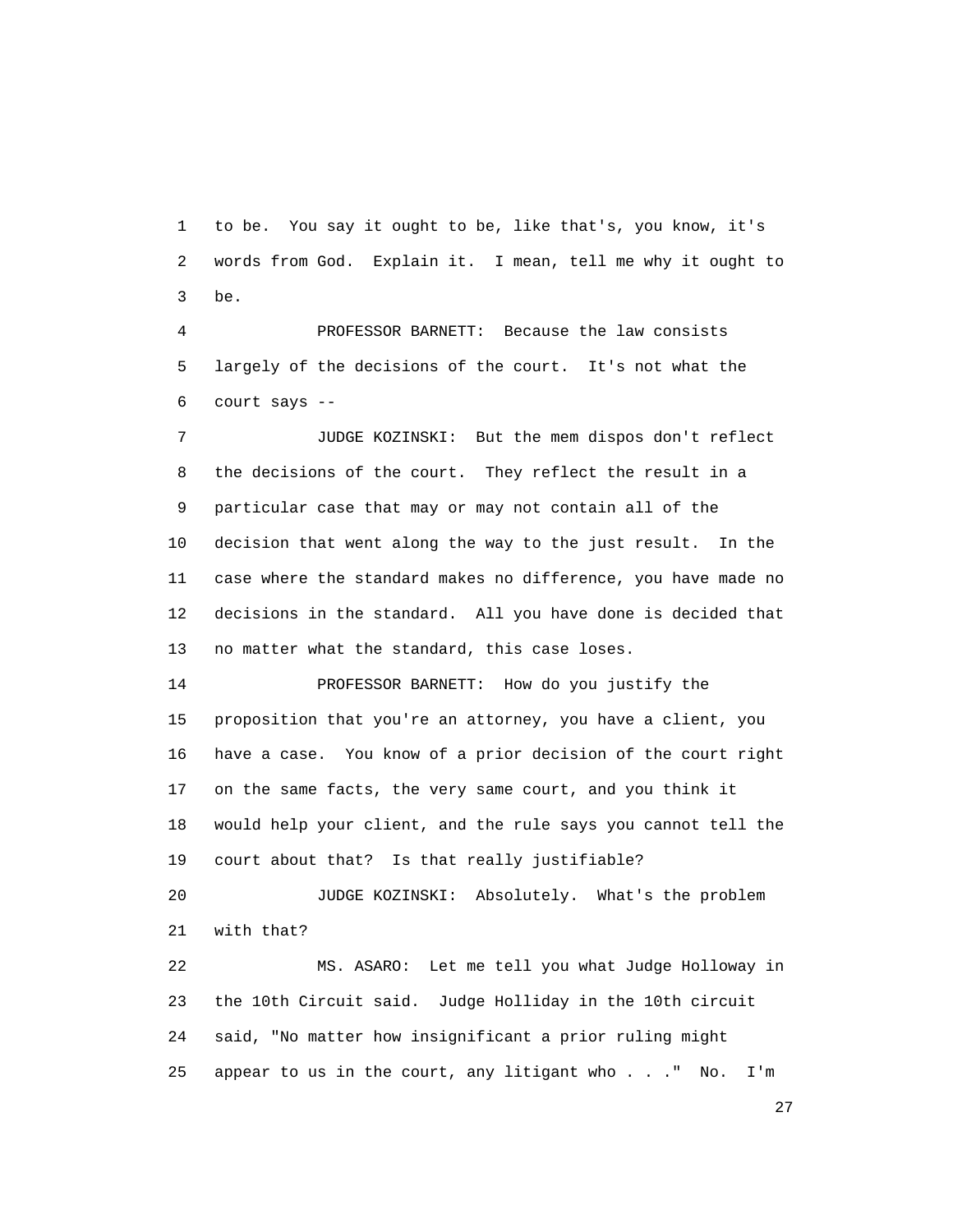1 sorry. "Any litigant who can point to a prior 2 decision of our court and can demonstrate that he's entitled 3 to relief under it, should be able to do so as a matter of 4 essential justice and fundamental fairness. To say . . . " I 5 didn't get that right. Sorry. 6 "To deny a litigant this right may well have 7 overtones of Constitutional infringement because of the 8 arbitrariness, irrationality, and unequal treatment of the 9 law." 10 JUDGE KOZINSKI: Wow. That's so clever. 11 MS. ASARO: So what? 12 JUDGE KOZINSKI: So he says that. So what if he 13 says it? 14 MS. ASARO: You're asking for the source, and -- 15 JUDGE KOZINSKI: No. I'm asking for a reason, not 16 a quote. I'm asking for a reason. Why should you be able, 17 where is it written that because the court in a case of a 18 particular party decides a particular way or what may or may 19 not be the rationale that's reflected in the opinion or on 20 the disposition, on the decision, that other parties can then 21 scour that thing for meaning, look for negative pregnants the 22 way lawyers do. Lawyers don't just say, hey, you know, my 23 client's name is Peter, just like this client's name, you 24 know, there are four of them, just like 4, you know, 4 -- 25 they say, no, they don't do this. They take that precedent

<u>28</u>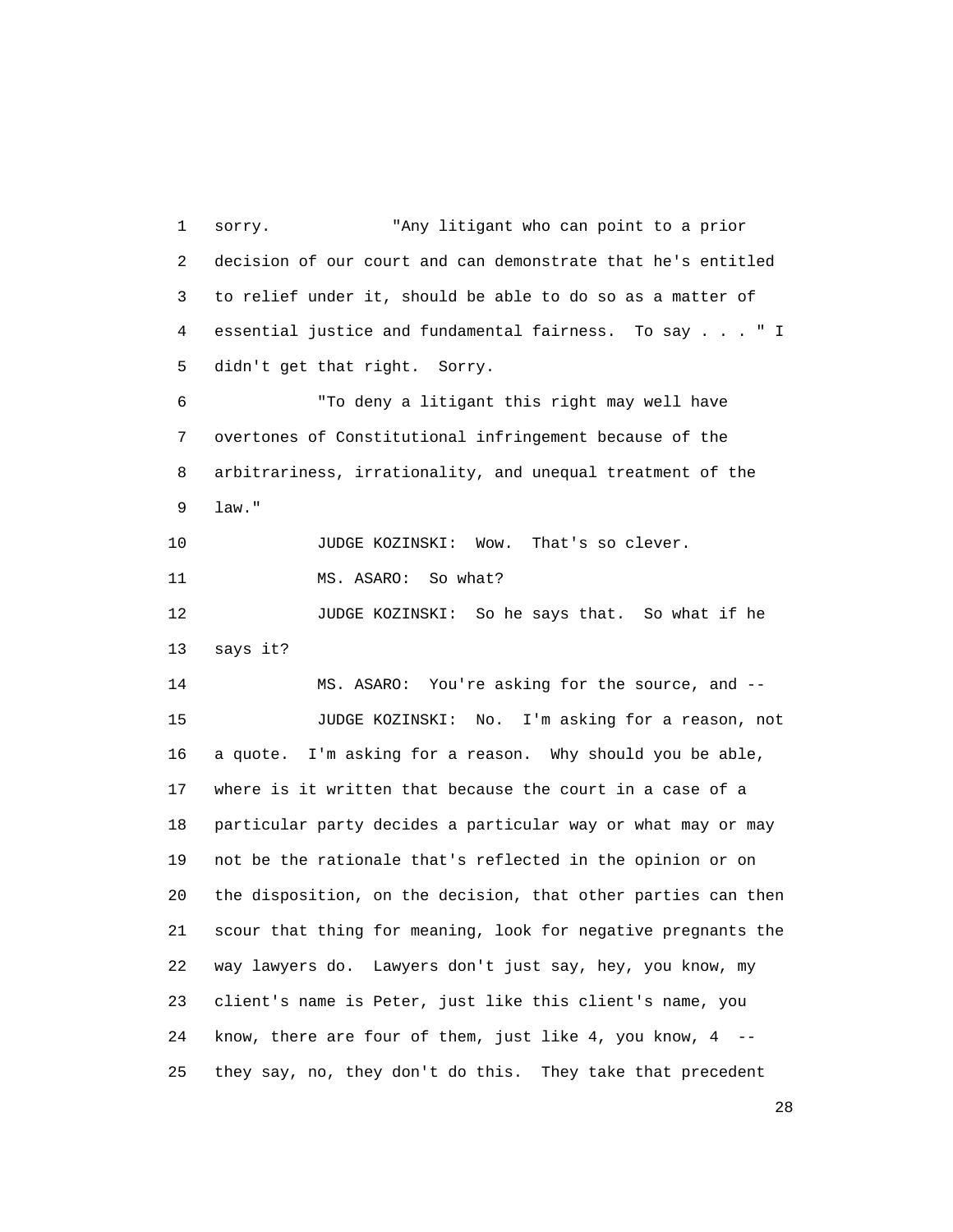1 and they say, look what it did here. They apply the standard 2 of review. Oh, look at this case. They treated this guy, 3 the supervisor, even though if you look at facts two and 4 three and four that are in here, they are not the supervisor, 5 and therefore somebody who looks just like this guy ought not 6 to be the supervisor. You know, that's what lawyers do. 7 They don't just say, oh, this is a hundred percent. They 8 want to argue from precedent.

 9 We said before good, lawyers do that, and that's 10 why we have opinions that set out cases where we have 11 prepared them to be argued from precedent. We set out 12 principles. We think ahead about how the next case or the 13 next case and the case after that will be decided or the 14 point to be raised. We limit it so we don't overreach beyond 15 the facts of the case. At the same time we try to set a 16 principle in terms of a way so that when it gets to be by the 17 next time you would more be able to get reason out of it.

18 And that's a tough job.

 19 PROFESSOR BARNETT: Well, you want the reasons? 20 First of all, there's a right to equal protection of the law. 21 In a like case regarding --

 22 JUDGE KOZINSKI: You lost that. The California 23 Supreme Court said --

 24 PROFESSOR BARNETT: Let me finish. Another reason 25 is a matter of it's not a Constitutional law or policy when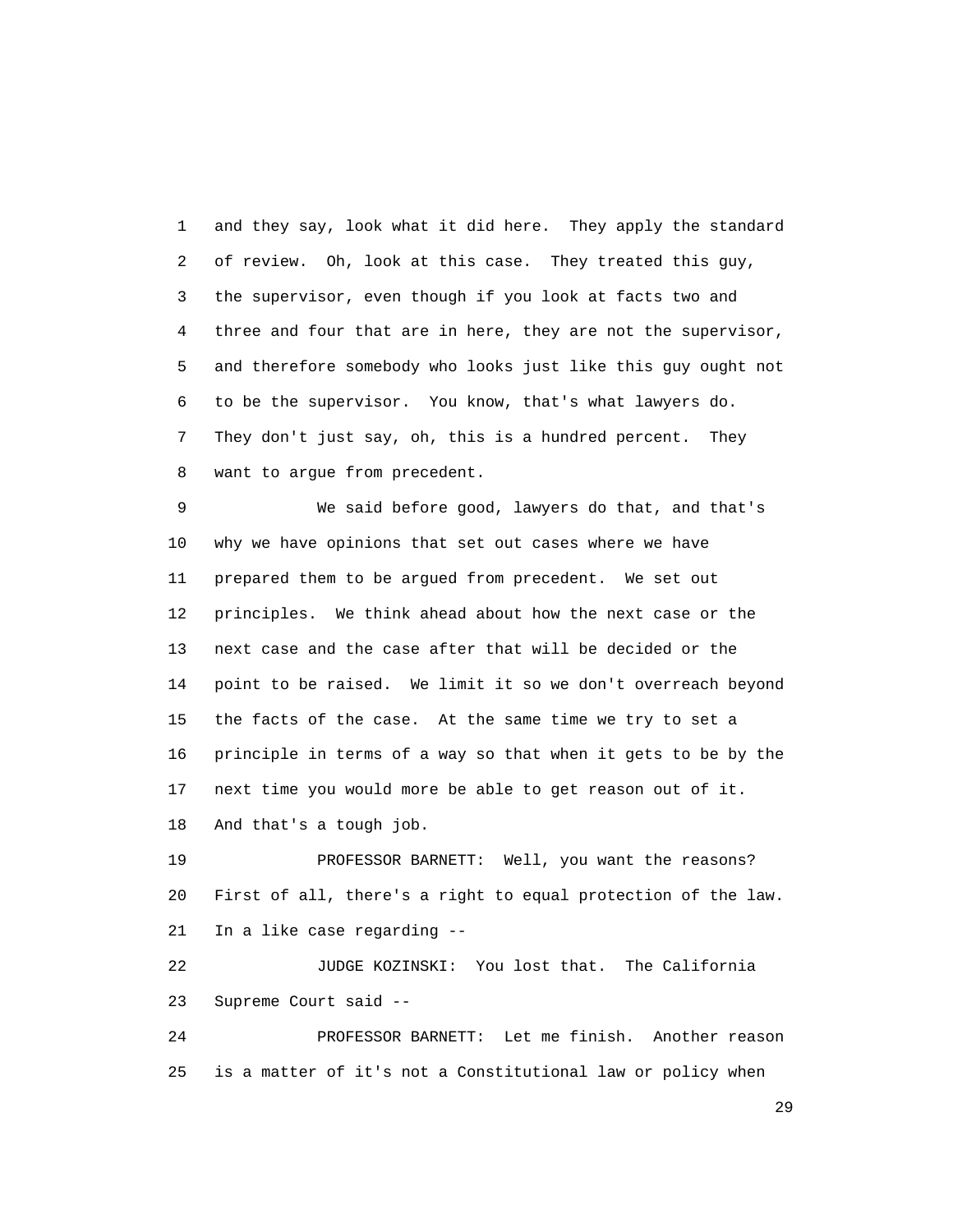1 there's this vast body of underground law where 80 percent of 2 the decisions are not citable to other courts. Things are 3 hidden that shouldn't be, or the public suspects, anyway, 4 that more things are hidden that shouldn't be.

 5 JUDGE KOZINSKI: Those are language, not reasons. 6 It's not hidden. Anybody can get anything off Lexis if they 7 go in and they pay cash.

 8 PROFESSOR BARNETT: It cannot be cited to other 9 courts.

 10 JUDGE KOZINSKI: It cannot be cited to this 11 circuit. If you want to cite it to the 8th Circuit where 12 they love these things, you can go ahead and do it. Okay? 13 That's fine. It can't be cited as the law of the circuit 14 because when our circuit speaks, it sets the law of the 15 circuit. But we speak in an opinion, district judges are not 16 free to disagree in this regard.

 17 PROFESSOR BARNETT: The law is not just what you 18 say, it's what we decide. I thought we all learned that in 19 law school, the first thing in law school.

 20 JUDGE KOZINSKI: Absolutely. But it is not what 21 we say to decide. So that it's a -- the mem dispo misleads 22 as to what actually happened in the decision making process, 23 as it must mislead. Because it is truncated. And that's why 24 opinions are never as short as mem dispos. Because you add 25 facts, you add legal principles, you build up whole structure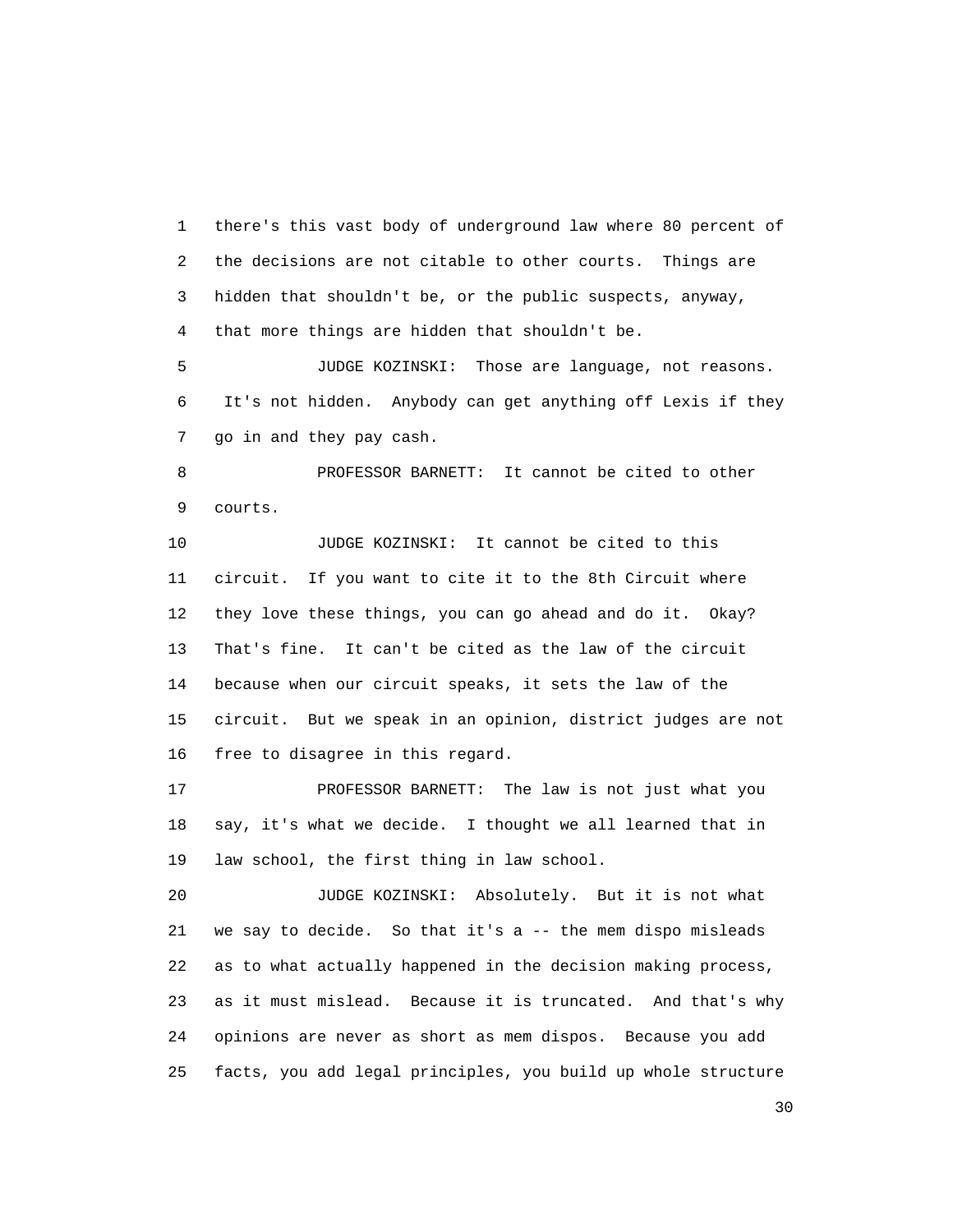1 of precedential value. Insofar as it gives you a little 2 sliver which is good enough with respect to the parties. It 3 does not in fact tell you what was decided. It just tells 4 you the explanation you gave to the parties, which may be 5 good enough for this case because this case checks out.

 6 MS. ASARO: Should an initial decision as to 7 whether this is going to go to the mem dispo route or not be 8 made by clerks in the cases? I mean, who decides whether 9 this is a case that's headed for the memorandum dispo group 10 as opposed to a case that really is going to make, clarify, 11 modify or whatever the criteria?

 12 JUDGE KOZINSKI: Good question. The decision is 13 made by all three judges on the panel. We have one judge opt 14 out rule. Any judge may insist on publication. There are 15 some cases that go to the screening route, but they present 16 the screening cases, and with some regularity a case gets 17 pulled out of that process and they get published opinions or 18 they get sent to a merits panel or to a more careful merits 19 panel who may want to publish the opinion. You have cases 20 that go to an argument calendar and the judges go in and say, 21 gee, this is as we though it would be, and it sometimes 22 doesn't get argued. If it does get argued, it's argued, it's 23 decided, no, this is not something that merits publication. 24 But the decision is made by the judges.

25 MS. ASARO: Realistically, though, what hope is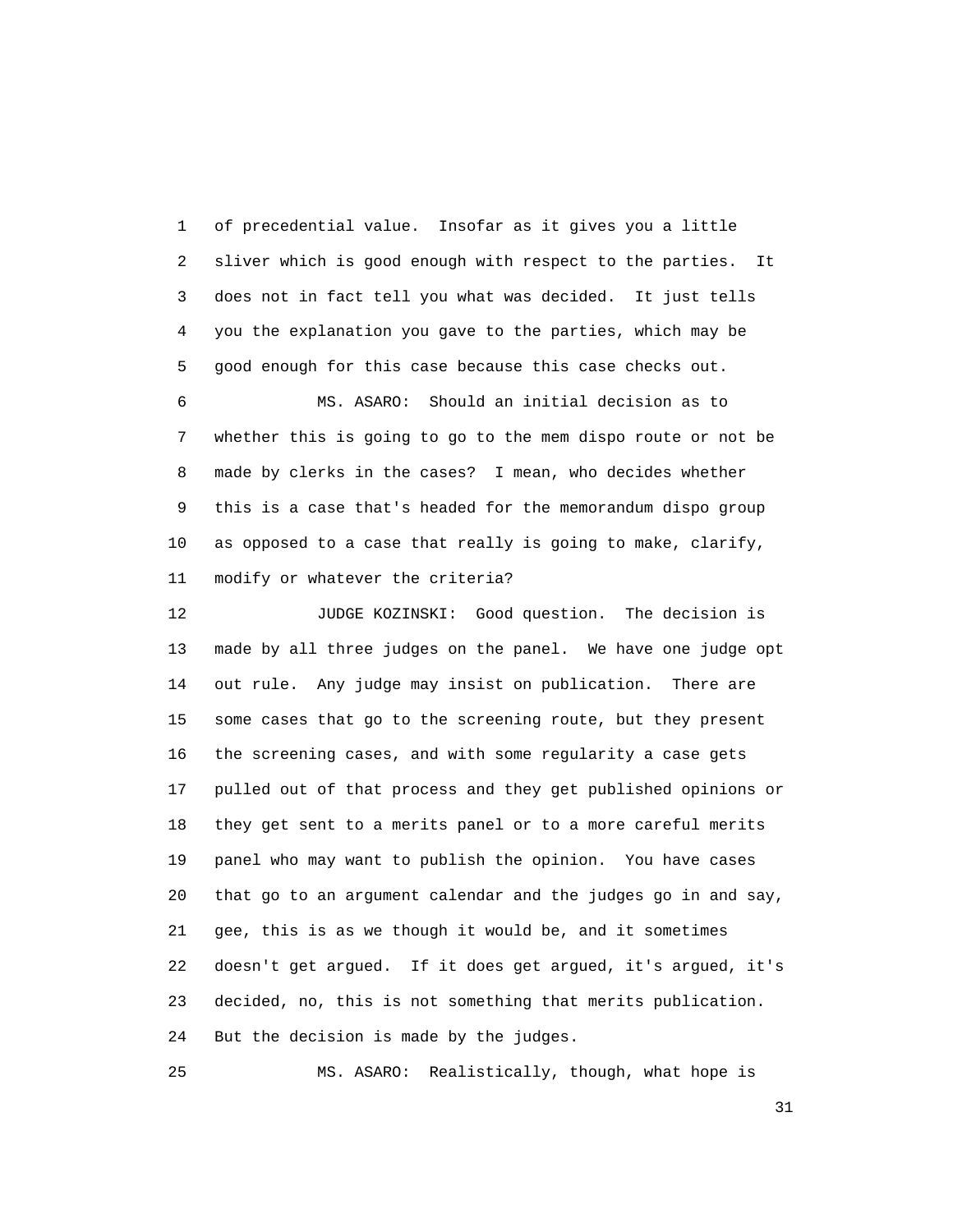1 there for a case that's been initially cast to the mem dispo 2 pool for resurrection? 3 JUDGE KOZINSKI: You know, it's a little bit hard 4 to say what you mean by that. The suggestion is that it goes 5 there. It's \_\_\_\_\_\_\_\_\_\_\_\_\_\_\_\_\_\_\_\_\_\_\_\_\_\_\_\_ 6 MS. ASARO: Right. 7 JUDGE KOZINSKI: We have experienced staff, and 8 usually when they make a decision to send something there, 9 it's because this is the kind of decision that is correct, 10 and it's one the judge can agree with. If you're saying 11 judges don't rereconsider that decision, then you're wrong. 12 MS. ASARO: I'm not asking that. 13 JUDGE KOZINSKI: Well, what are you asking? 14 MS. ASARO: No. I'm asking to what extent do 15 judges reconsider that decision. And I guess -- 16 JUDGE KOZINSKI: On a regular basis. You know, on 17 a regular basis. Every time we have a screening calendar, 18 there are a number of cases that either get a published 19 opinion or one of the judges will take it back to chambers 20 and work it out and come up with a published opinion, or more 21 frequently will say, no, this is not a screening case because 22 of this and that brief, and then will send it to a merits 23 panel. It happens. And it's something \_\_\_\_\_\_\_\_\_\_\_\_ If in 24 doubt in that skinny panel, if in doubt, it goes to a single 25 judge. But the default is it goes to the merits panel.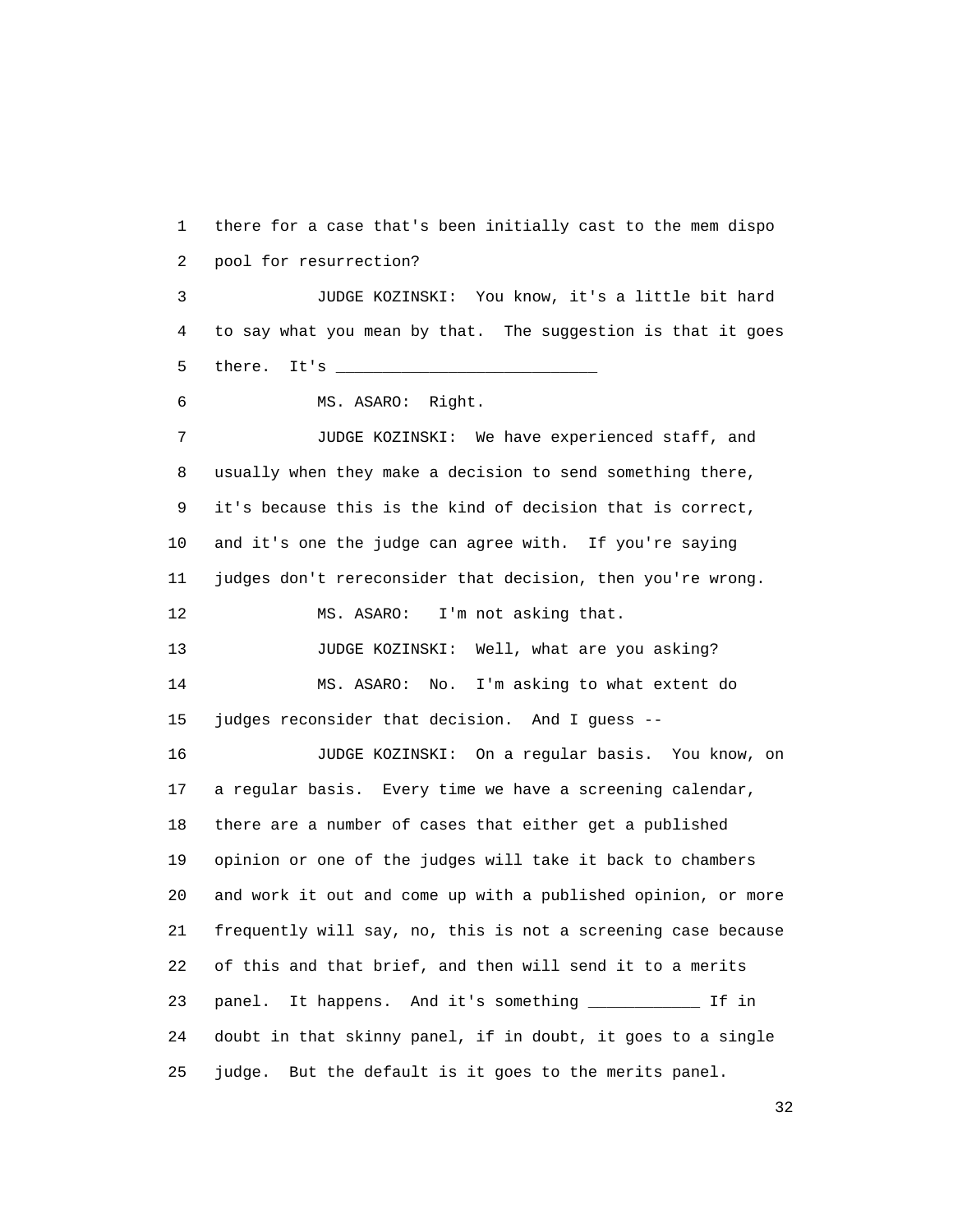1 MR. DAVIS: You know, Judge Larkin, I think he's 2 in the 4th Circuit, said in his article that he himself cites 3 to unpublished decisions in 7 percent of the cases he 4 decides. Very high percentage. And some of the commentators 5 argue that judges that decide the case shouldn't be the ones 6 to decide whether the case sets precedential value or whether 7 it's important for a variety of reasons. Now, how does the 8 panel feel about that issue? Are judges the right ones to 9 decide, or should it be done some other way?

 10 PROFESSOR BARNETT: Well, ideally someone else 11 would be better, but I suppose -- I should think the 12 considerations of efficiency in having the same judges make 13 the decision decide on publishability. I should think they 14 outweigh the greater accuracy you would get from bringing in 15 three new judges.

 16 MS. ASARO: I would guess the judges would be able 17 to say.

 18 JUDGE KOZINSKI: You know, if I did not control, 19 I would simply say affirmed-denied. And I'm not the only 20 one. I would never again be doing something that I did not. 21 Just as simple as that. I cannot be in the business of 22 having other people assign the words that I think are ready 23 to be used as precedent, that I had spent 43 or 86 or 95 24 drafts going through and thinking about it. I take these 25 things very seriously. I issue opinions. I may not always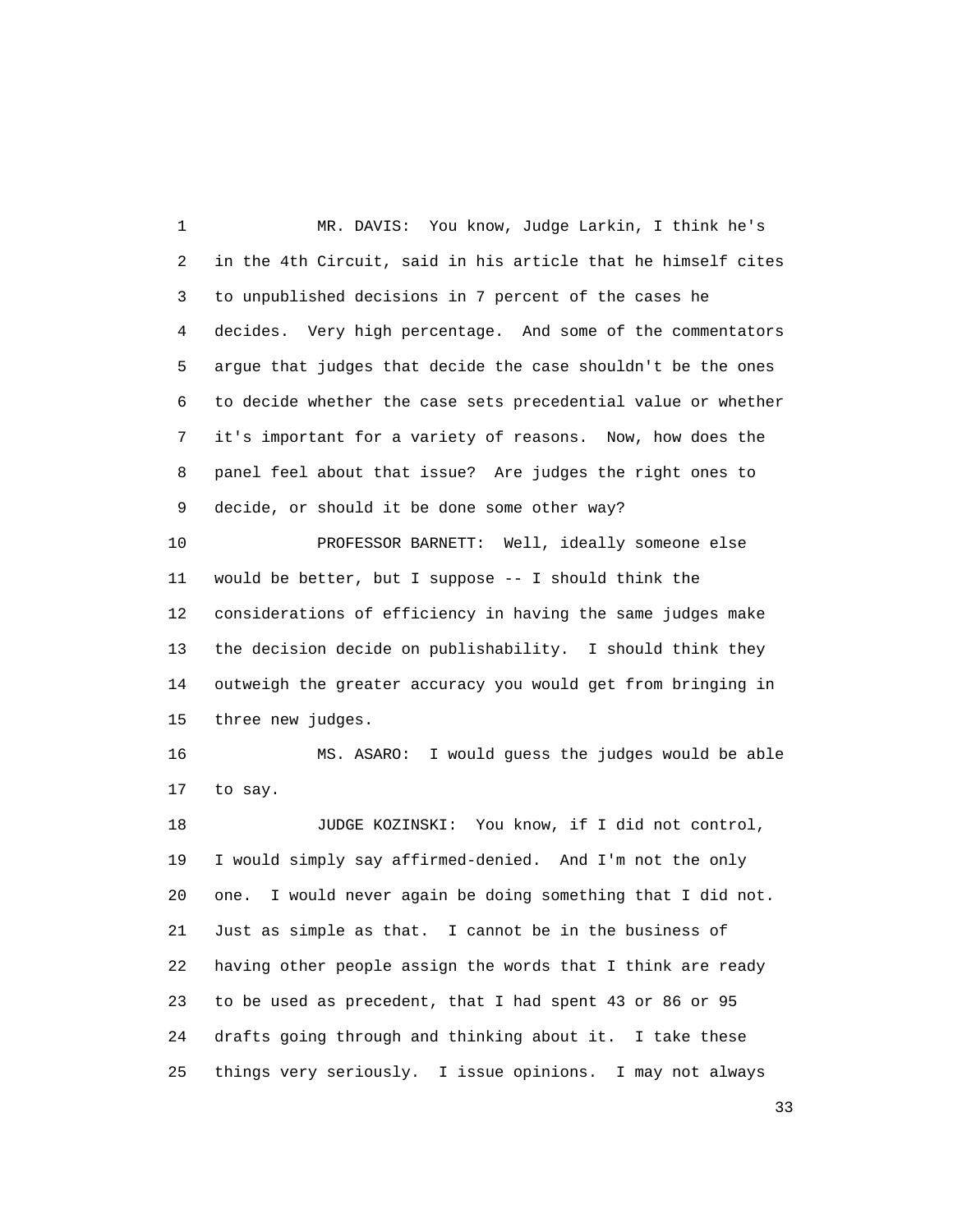1 be right. I've been reversed by the Supreme Court, but it 2 doesn't land on my record.

 3 But there is usually not a doubt as to what I say, 4 that I may think through the process extremely carefully. 5 And I'm perfectly willing to sign on for reasons that I think 6 approximate that if they are going to the parties. But I 7 must tell you, I spent the last five years hacking away at 8 mem dispos from other judges. They've come up with a 6, 7, 8 9 page essentially a bench memo that was, you know, they put a 10 caption on it, and I will join them. I ruthlessly hack away 11 them, hack them down to a page or two. And not that we 12 \_\_\_\_\_\_parties \_\_\_\_\_\_\_\_\_\_a brief \_\_\_\_\_\_\_\_\_\_\_\_\_\_\_\_\_\_ by the 13 court. It is the fear that somebody's going to cite these 14 things that did not get our full review, they can't possibly 15 get our full review, and are then going to be setting forth 16 principles of law.

 17 It's a very serious business. Writing opinions, 18 writing precedential value is an extremely difficult, serious 19 business. You need opinions that don't have that kind of 20 work into them. Look at them and they say, gee, what did 21 they mean here. What they meant is they didn't go back and 22 think about what the scheme for future cases and future 23 arguments and future fact situations.

 24 PROFESSOR BARNETT: Well, there are two questions 25 here, it seems to me. One is if you're going to have some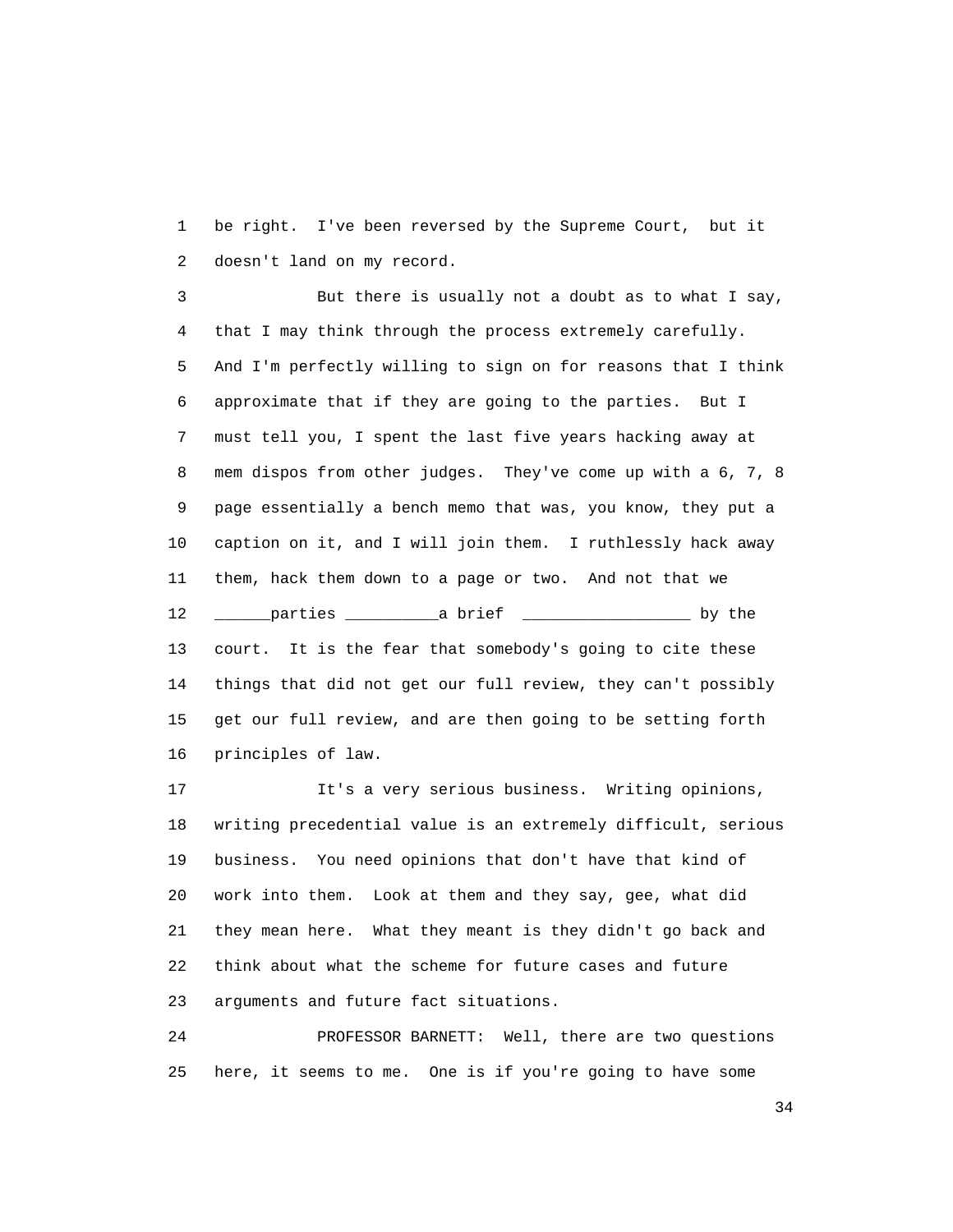1 opinions that are not citable. I would agree with Judge 2 Kozinski, that it is better to have the panel decide which 3 ones those shall be than some different judge. But on the 4 broader question of whether you should have such opinions, I 5 think the judges deciding the case are in no position to make 6 the best judgment as to whether this case is going to have 7 some precedential impact in the future or not. It's for the 8 same reason that economic planning doesn't work. People 9 can't see that well into the future. It's also for the same 10 reason that prices are a better way that -- the market is a 11 better way of setting prices than planning is. In this case, 12 lawyers working for clients who have their clients' interests 13 at heart, are able to see things in opinions that the judges 14 making the decision sometime in the past will not see. 15 That's one reason why all opinions should be citable. 16 JUDGE KOZINSKI: That's what I fear. That's

 17 precisely what I fear. Because if I write an opinion, I go 18 through those drafts. And I'll show you these. These are no 19 chickenshit drafts. These are real drafts that I've gone 20 through and made some changes to. All of them have been 21 precisely to try to figure out what lawyers in future cases 22 are going to look in this case and what they're going to 23 derive out of them. It's the responsibility you have as a 24 judge in writing opinions that have precedential value is to 25 clear the path to make clear for lawyers to advise their

<u>35</u>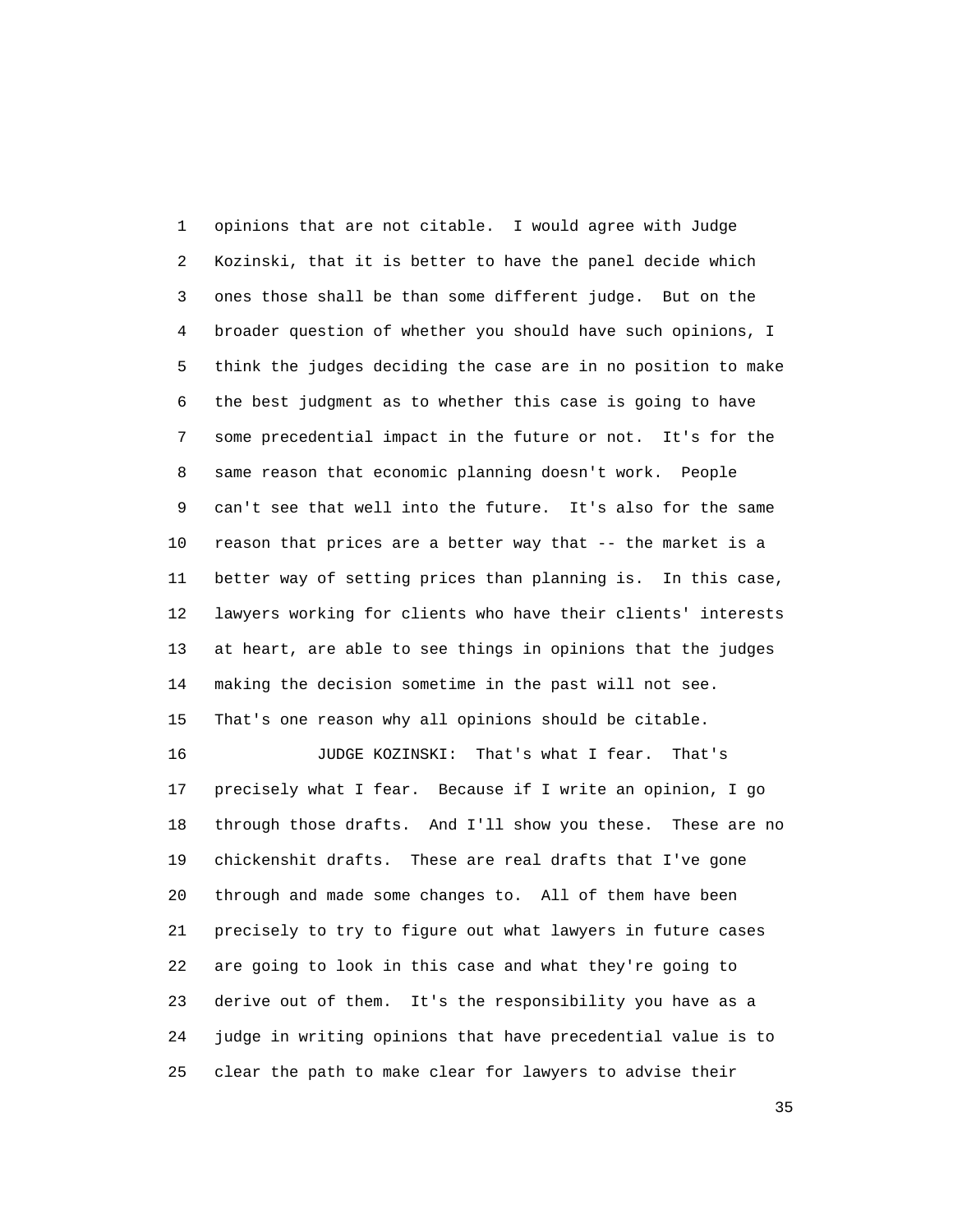1 clients for future courts to file precedents to set the 2 limits and say, look, we go this far and no farther, we're 3 leaving the following open. And that's a difficult, delicate 4 process.

 5 The ideal is that these things I sign off on that 6 may have been drafted by staff attorneys, 40 percent of ours 7 are drafted by staff attorneys, that I have had maybe ten 8 minutes to look at the actual draft, are then going to be 9 parsed bylawyers to see what negative pregnants, what 10 significance or what hidden meanings they're going to find in 11 it. It's just a frightening prospect to me.

 12 MR. DAVIS: Andrea, Judge Kozinski, if I heard him 13 right, said that if all of these decisions were citable, that 14 he would be very concerned about signing on to them \_\_\_\_\_ 15 lawyer. Is that something that you think the public and the 16 parties and the lawyers would welcome?

 17 MS. ASARO: Well, that's a long list, and still 18 don't think the parties or the lawyers would welcome them 19 having a one word disposition after spending years in 20 litigation all the way to the 9th Circuit to end up with the 21 word "affirmed" or, worse, get reversed. So I think clearly 22 it's not --

 23 JUDGE KOZINSKI: Well, but half the people get one 24 half and have the other. I have a case now where both sides 25 lose. But that's okay, you know. You know, I'll have to

 $36<sup>2</sup>$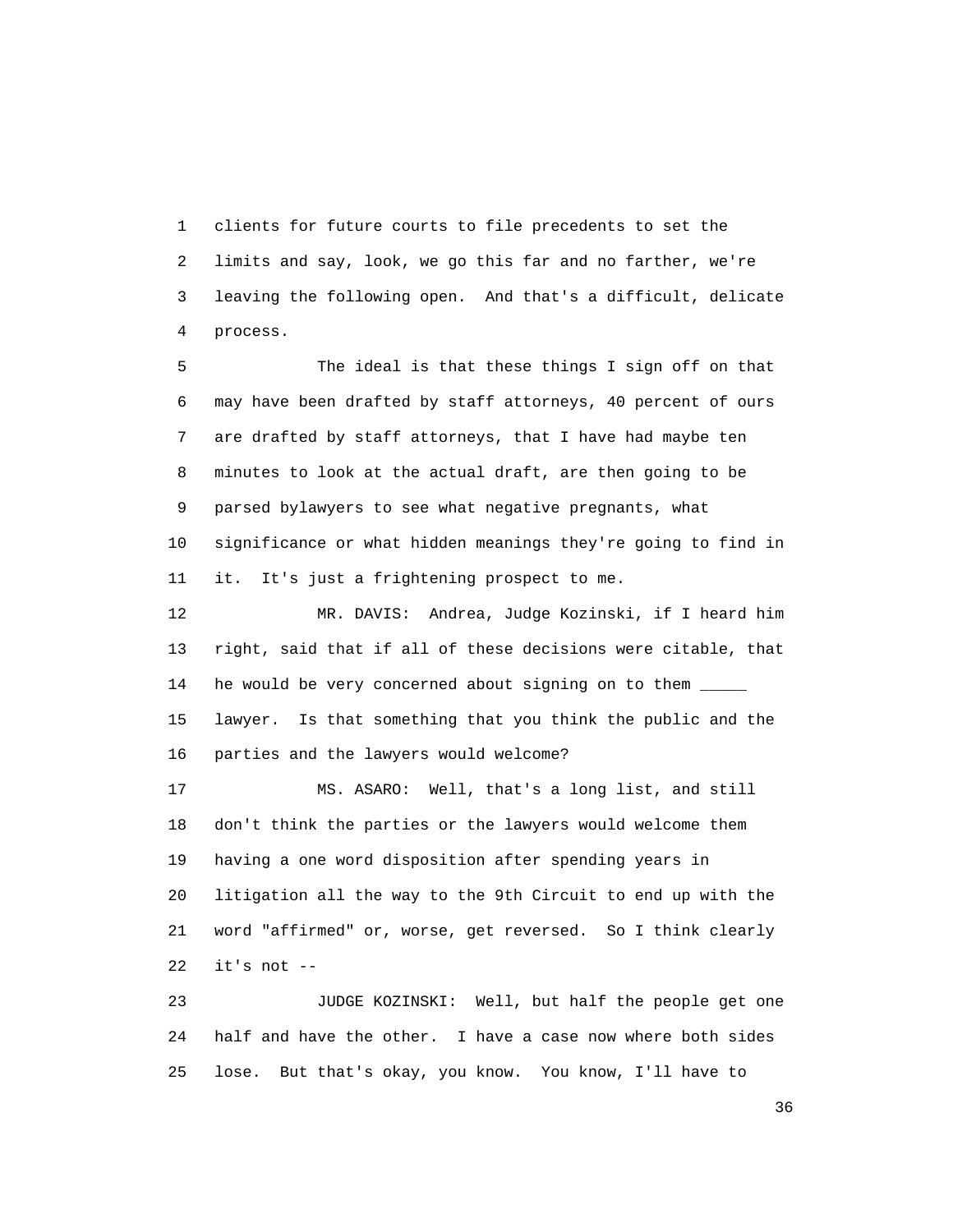1 send \_\_\_\_\_\_\_\_\_\_\_\_\_\_\_\_\_\_\_\_\_\_\_\_\_\_ 2 PROFESSOR BARNETT: A case in which you feel that 3 way about the lawyers on both sides, they both deserve to 4 lose. 5 MS. ASARO: That would be the reversing part. The 6 determining part would demand it. 7 But to answer Peter's question, or at least to 8 start to -- 9 JUDGE KOZINSKI: No, no, no. In my case, both 10 sides lose. I'll tell you the case. I can't speak about it. 11 Both sides in fact lose. For years I've tried to read that 12 case. 13 MS. ASARO: Well, I'm glad it's not of mine. 14 JUDGE KOZINSKI: No, it's not one of yours. 15 MS. ASARO: But clearly it's not a very satisfying 16 result for someone to go up from the district court, up from 17 the Court of Appeal, the time it takes depending on the 18 nature of the case, whether it's an individual plaintiff in a 19 sexual harassment case or a corporate client from a major 20 commercial institute. Clearly not very satisfying to have a 21 one word disposition. That goes without saying. 22 JUDGE KOZINSKI: How about this? Nonabeer versus 23 Schecter by the 2nd Circuit. "Upon new estimation, it is 24 hereby ordered, adjudged and decreed. . ." (who knows, a 25 judge can decree) ". . . that the judgment of this acquittal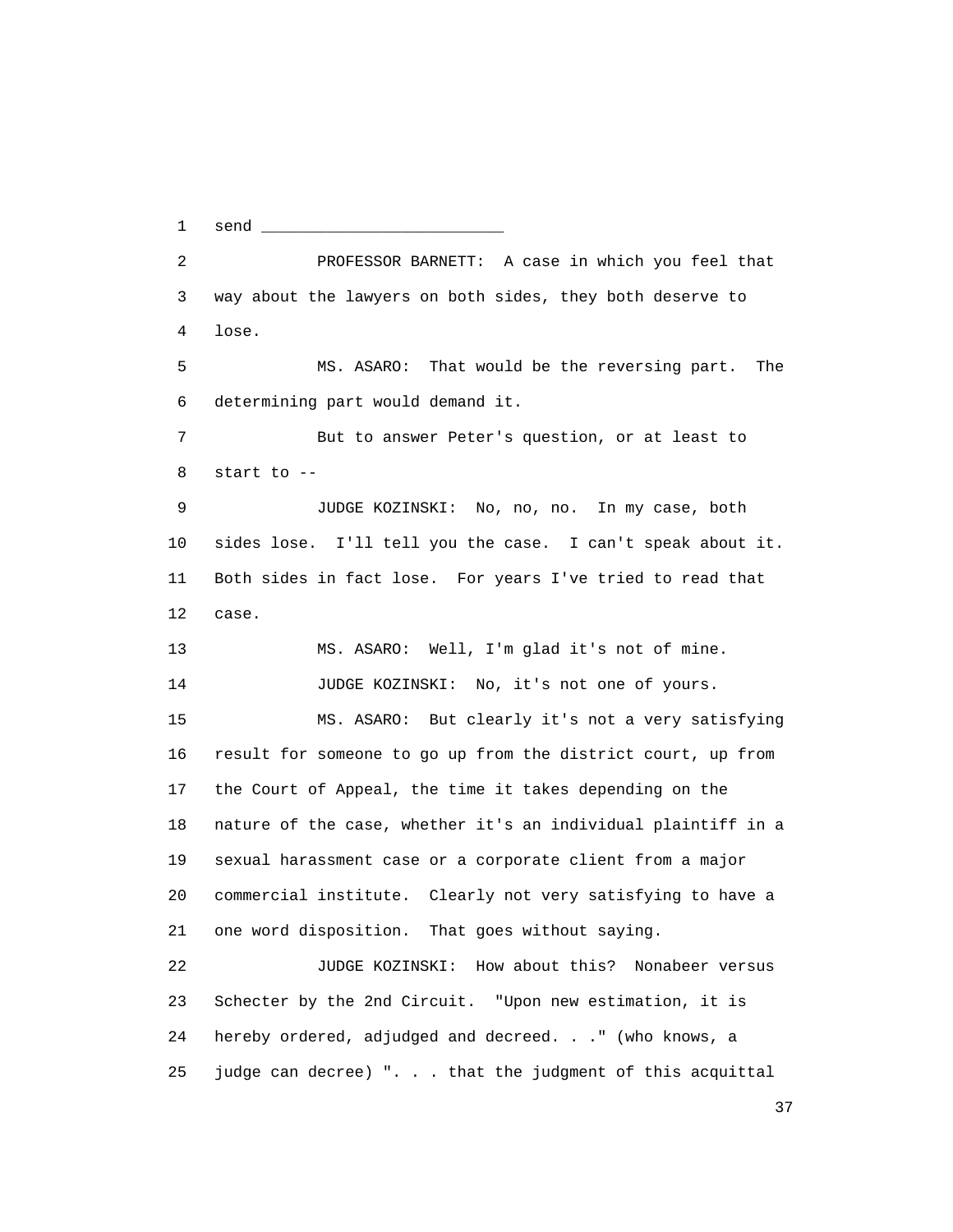1 is affirmed for the reasons stated in the court's memorandum 2 dated June 15th, 1998." That really gets you here, doesn't 3 it?

 4 MS. ASARO: I've actually gotten a couple of those 5 where you don't get affirmed, but you get affirmed for the 6 reasons stated by the district court. Which tells you why in 7 a very narrow sense; but, again, it doesn't tell you why the 8 district court was right or wrong.

 9 JUDGE KOZINSKI: It mostly doesn't tell you that 10 minds engaged in your argument. That's the problem.

 11 JUDGE KOZINSKI: It really doesn't, no. It's not 12 very -- how do you call your clients and say, affirm or 13 reverse.

 14 MR. DAVIS: And it doesn't tell you, as Judge Kane 15 said in the 5th Circuit practice; if the district court has 16 written a long, really good opinion, you know, that tells you 17 why. But that doesn't always happen. So we really don't 18 have any reasons for the district court's opinion. And they 19 still do, which is what happens. Then it doesn't tell you 20 anything.

 21 JUDGE KOZINSKI: I looked for years for the chance 22 to write "Reversed for the reasons below." One of these days 23 I'm going to.

 24 PROFESSOR BARNETT: But, you know, this bugaboo of 25 one word opinions doesn't appear to be real. Last year there

and the state of the state of the state of the state of the state of the state of the state of the state of the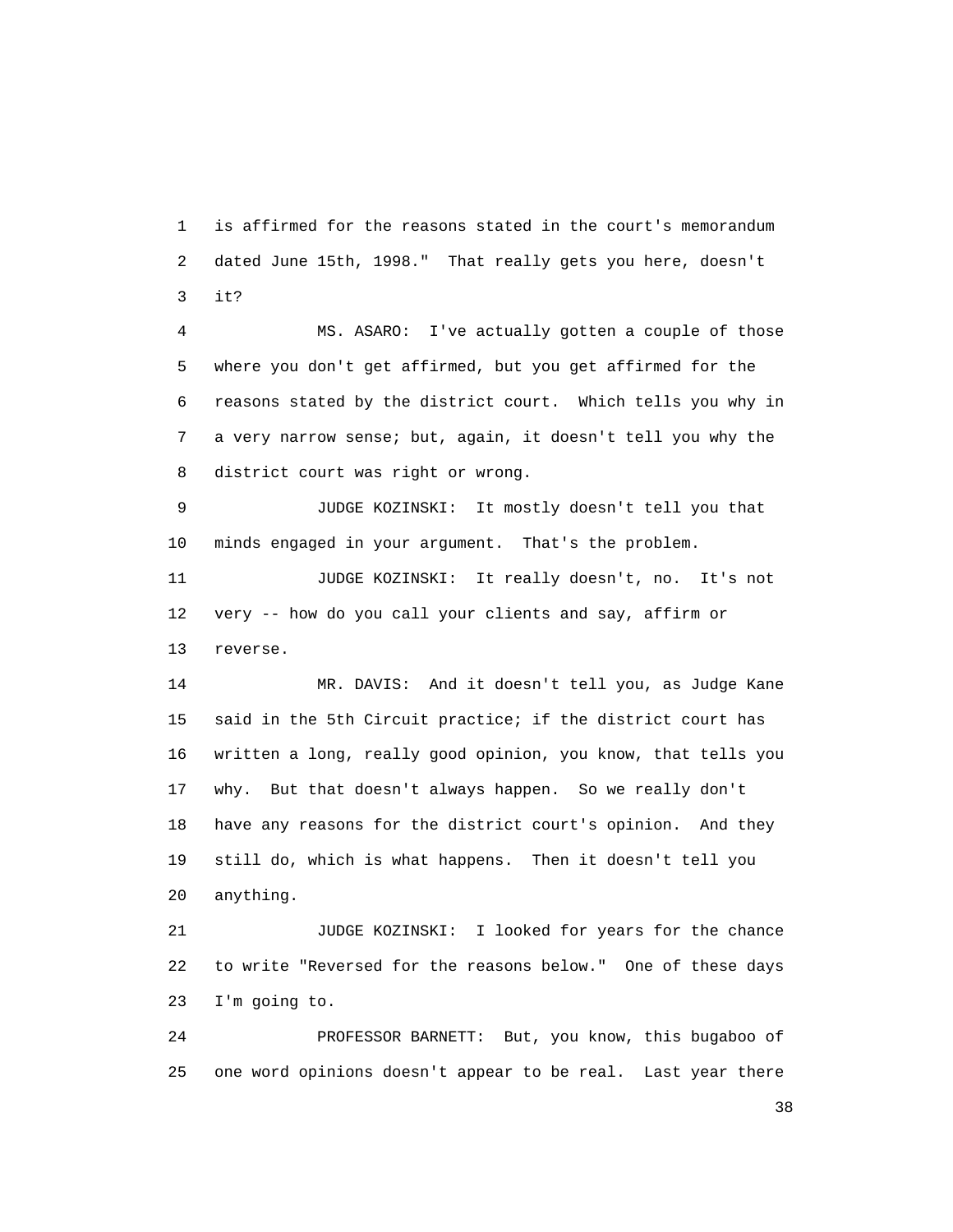1 were only about a thousand such decisions in all the federal 2 circuits and, mind you, and only about 4 percent. 3 JUDGE KOZINSKI: Yeah, yeah. That's right. 4 PROFESSOR BARNETT: And that number was down from

 5 4.9 percent the previous years. So it doesn't appear that 6 there is a surge in one word dispositions.

 7 JUDGE KOZINSKI: That's right. That's because 8 there's ones with eight words. "The court's order granted in 9 defendant's motion for summary judgment is affirmed for the 10 reasons stated therein." 11 words. So yes, there was a 11 surge of one word dispositions and there was a big stink 12 about it, and the 3rd Circuit, they used to do it a lot, 13 stopped doing it because they got so embarrassed. So what it 14 points to are these things. I mean, we have pages and pages 15 upon them. "The adminnistration is hereby ordered -- the 16 Secretary of the Treasury did not issue an order denying 17 application for or suspending or revoking or annulling a 18 basic permit." This is all in quotes. "We therefore find 19 jurisdiction over court's \_\_\_\_\_\_\_."

 20 Well, poop on the court. It must have though it 21 had jurisdiction, and just citing them back the statute is 22 not going to make him or the lawyers feel any better. What 23 court \_\_\_\_\_\_\_\_\_\_\_\_\_\_\_\_that's all you asked for. When a court 24 is BATF, number 99-71022, that's all he knows. You know 25 anything about that? Because if we told them more, I was

<u>39</u>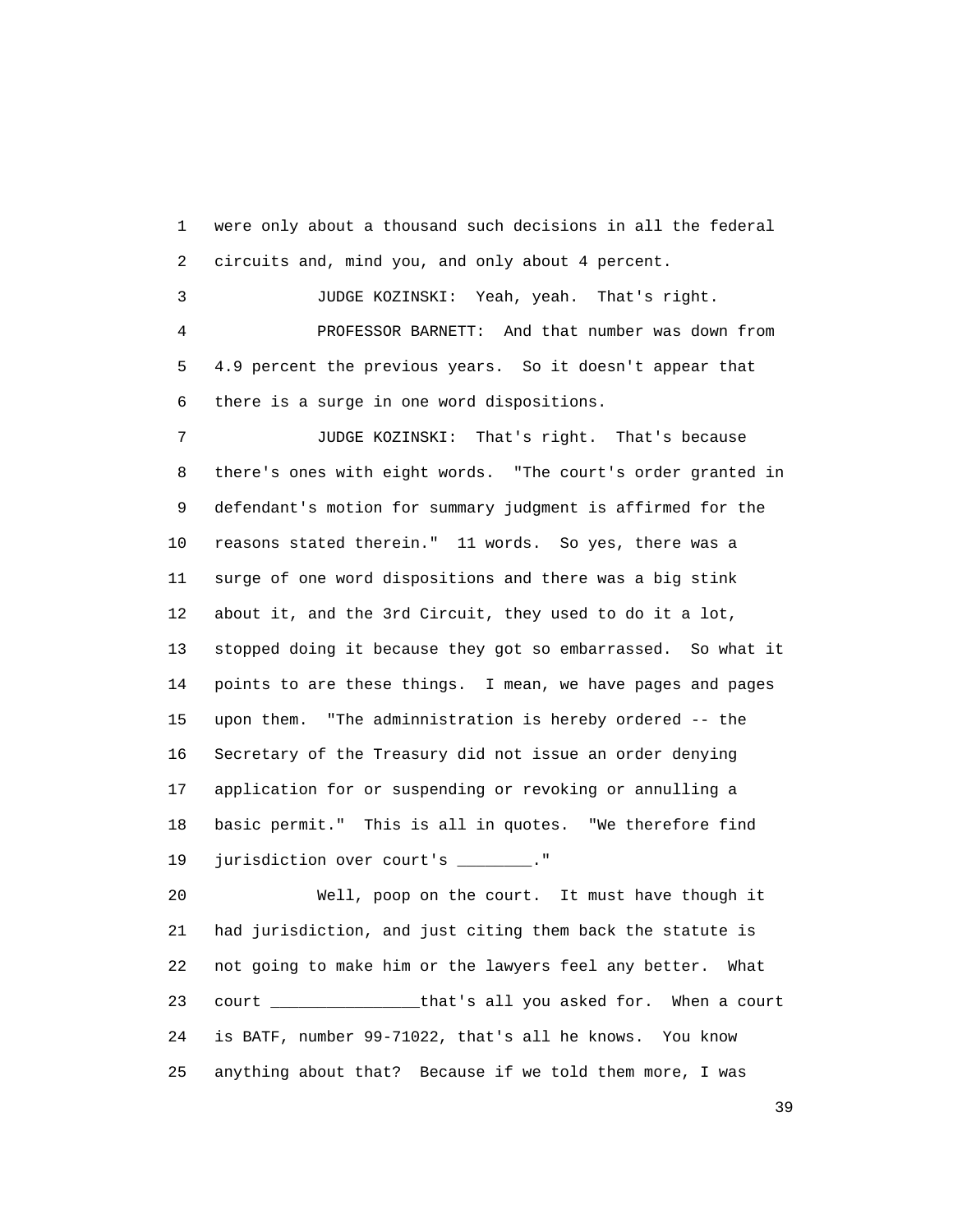1 afraid professors like Steve and clever lawyers like you 2 folks here are going to say, oh, well, you have meanings in 3 that that even the judges don't realize, and by God, you're 4 not the right ones to make decisions as to whether there is 5 hidden significance to what you've done.

 6 PROFESSOR BARNETT: Judge, you now have had an 7 experiment going in the 9th Circuit for two and a half years 8 where you were trying out having decisions be citable but 9 only to show conflicts. What's wrong with having a two year 10 experiment with allowing citations of unpublished opinions 11 which you regard as pervasive? The 10th Circuit tried that. 12 And after two years, they decided they liked it.

 13 JUDGE KOZINSKI: I seldom follow for a variety of 14 reasons, and Judge Holloway being one of them.

 15 PROFESSOR BARNETT: They grudgingly followed you 16 in Cartoons case.

17 JUDGE KOZINSKI: What?

 18 PROFESSOR BARNETT: The Cartoons case on the right 19 of publicity, they followed your dissent.

 20 JUDGE KOZINSKI: Oh, they followed my dissent. 21 Vote no.

 22 PROFESSOR BARNETT: But anyway, once again, what's 23 the experiment like? See if the sky really falls or not. 24 JUDGE KOZINSKI: You don't play with fire. You 25 don't experiment with dynamite. You know, you don't have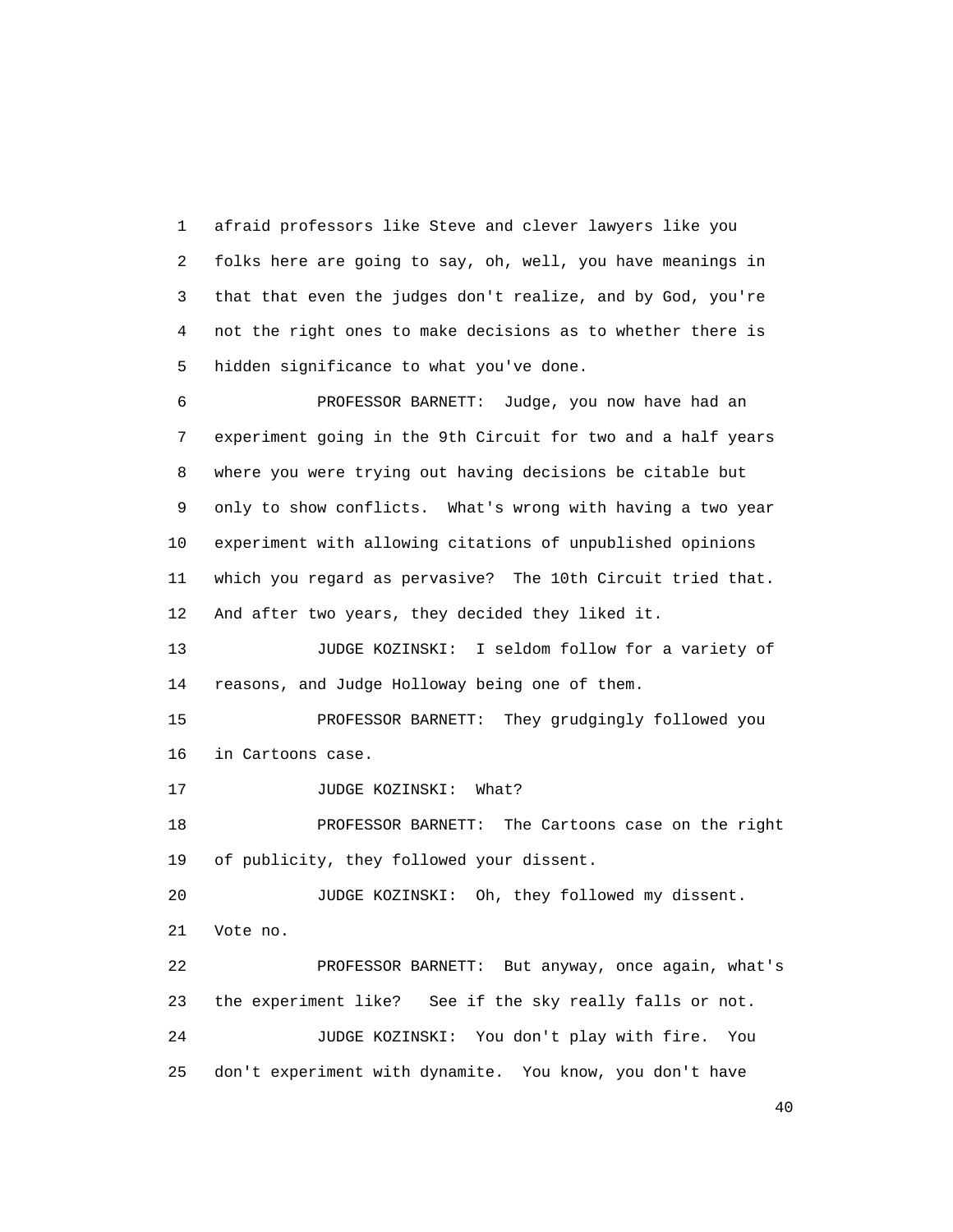1 unprotectd sex in the city. This is a very dangerous thing 2 to try to do. To take things -- I mean, we're now talking 3 about a body of unpublished precedents going back 25 years, 4 written and argued off by judges with the expectation and the 5 understanding that these things are not to be cited back. To 6 take all these things and all of a sudden make them 7 precedential, and make them citable, is to open up a real -- 8 you know, you're asking for real serious trouble.

 9 PROFESSOR BARNETT: Well, okay. And then you 10 suggested have a reverse grandfather clause and the old 11 decisions get decided.

 12 JUDGE KOZINSKI: Oh, but that kind of experiment 13 can only allow you to go back at least five years at a time, 14 and you have to police it as to whether it fell on this side 15 of the law or on that side of the law. And even with the 16 experiment now, people are pushing the line with these "C" 17 violations -- In my last sitting, people started coming in 18 and saying, oh, we thought the rule was this, the rule was 19 that, and not even disclose they're unpublished and just 20 weave them in. So you have to have of course the other side 21 of the response.

 22 The problem -- I mean, one of the problems on 23 unpublished is it takes away from the lawyers -- you know, 24 one lawyer raises it. The other lawyer has to come back and 25 respond. \_\_\_\_\_\_\_\_\_\_\_\_\_\_\_\_\_\_\_Peter too short written page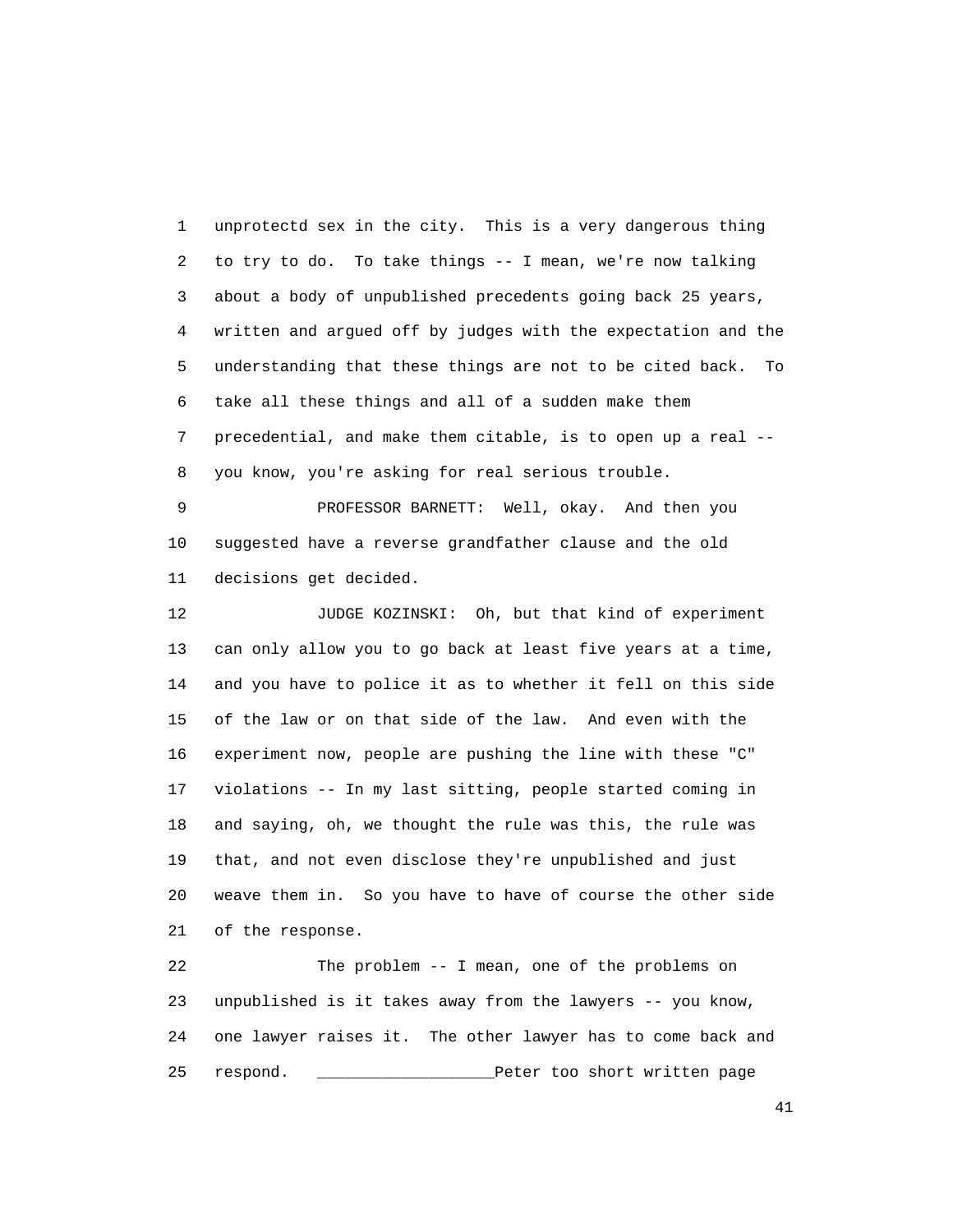1 limits; right? Peter was on the rules committee, was the 2 chairman of the rules committee when we used the page limits. 3 Are then taking up disputing over things that may be of some 4 significance to the lawyers but the judges don't consider 5 significant at all as to whether or not this particular mem 6 dispo is or is not relevant. So you wind up having these 7 little bitty fights over things, taking away pages and 8 arguments from.

 9 MS. ASARO: This is something on point, and if it 10 is something unpublished in the mem dispo, then that's where 11 the law is.

 12 JUDGE KOZINSKI: Nobody can say it's in the law. 13 What do you mean that's where the law is? It may be that a 14 mem dispo seems to have a fact pattern that is closer to 15 yours than published, but it doesn't really mean that's what 16 had animated the court's decision. It just means that as 17 much as they chose, the court, to put in the mem dispo, 18 realizing that it would not be cited. And I can say it again 19 and again and again. You put more -- you put in more and 20 less and shape it differently if we knew that we're right and 21 the parties don't know the full facts of the case.

 22 MR. DAVIS: I promised everybody several minutes 23 to sum up, and we're going down to the end. So Steve, 24 another two or three minutes.

25 PROFESSOR BARNETT: I have a question I'd like to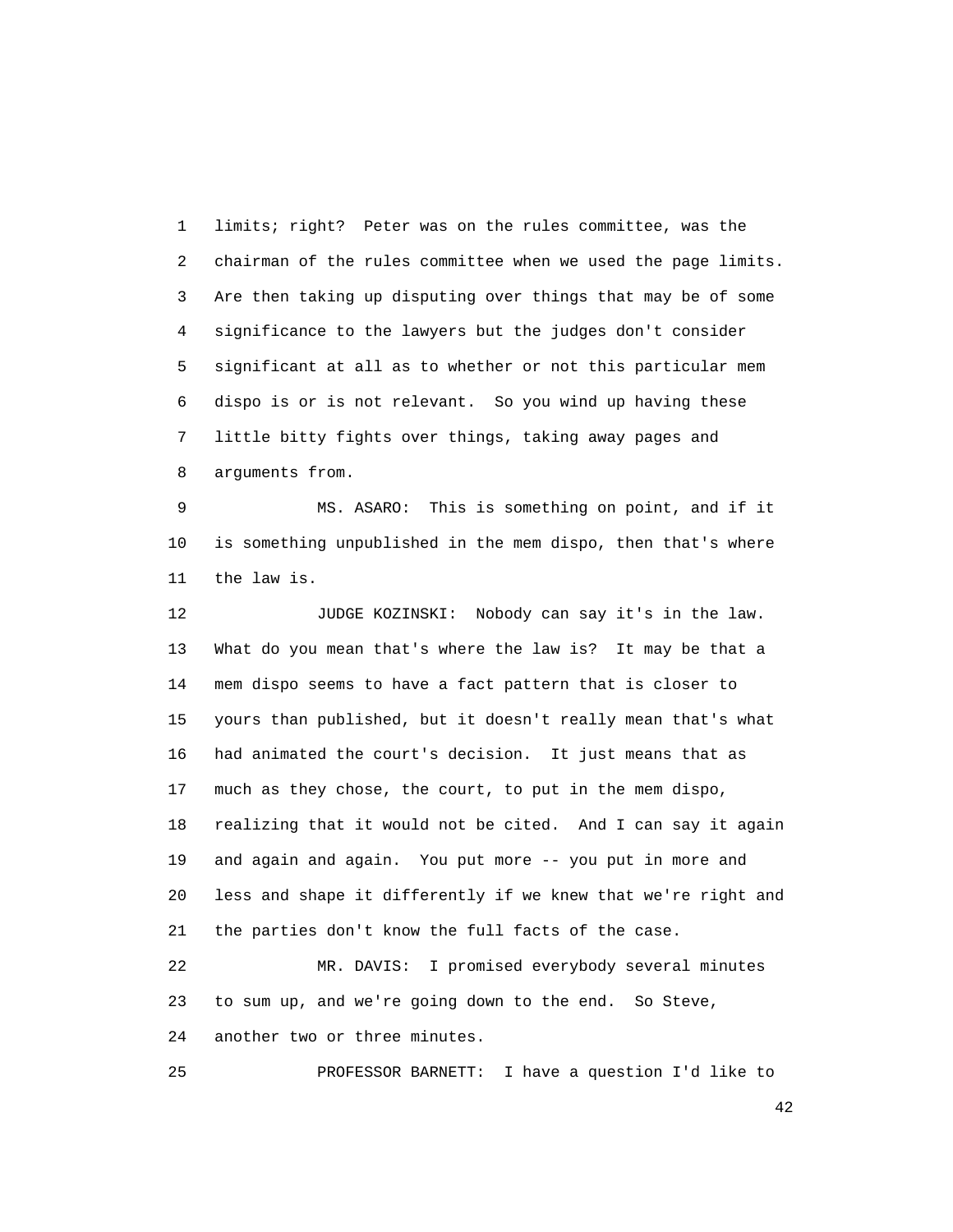1 put to the judge. I'm a long admirer of Judge Kozinski, and 2 as such, I would have expected to find him on the other side 3 of this question. After all, consider, for example, Judge 4 Kozinski is a famous defender of free speech, and here he is 5 insisting that litigants and the lawyers be gagged from 6 telling the court about a previous court decision that they 7 think will help their case. And in fact it turns out Judge 8 Kozinski has taken the position that I find hard to square 9 with his thoughts here today. It's always a little 10 complicated, but bear with me.

 11 In 1994, in the strange and quasi-case called 12 Yuppies Prado, the lawyer for an Elliot, in this case the 9th 13 Circuit, had remanded the Board of Immigration Appeals, kept 14 writing letters to the court, that the court and the INS were 15 taking too long. So a panel of the court decided to ask the 16 government whether it wanted to respond to these letters. 17 Judge Kozinski wrote a fiery dissent from this decision to 18 ask the government that. He argued in his dissent that the 19 court had no case before it, it had no business nudging the 20 government on behalf of the Elliot. Judge Kozinski insisted 21 that his dissent be published, since, as he said, the message 22 sent by the court's action, quote, "Is the type of 23 information that should not be kept from the practicing bar 24 of the 9th Circuit," unquote.

25 Well, in support of that last statement, Judge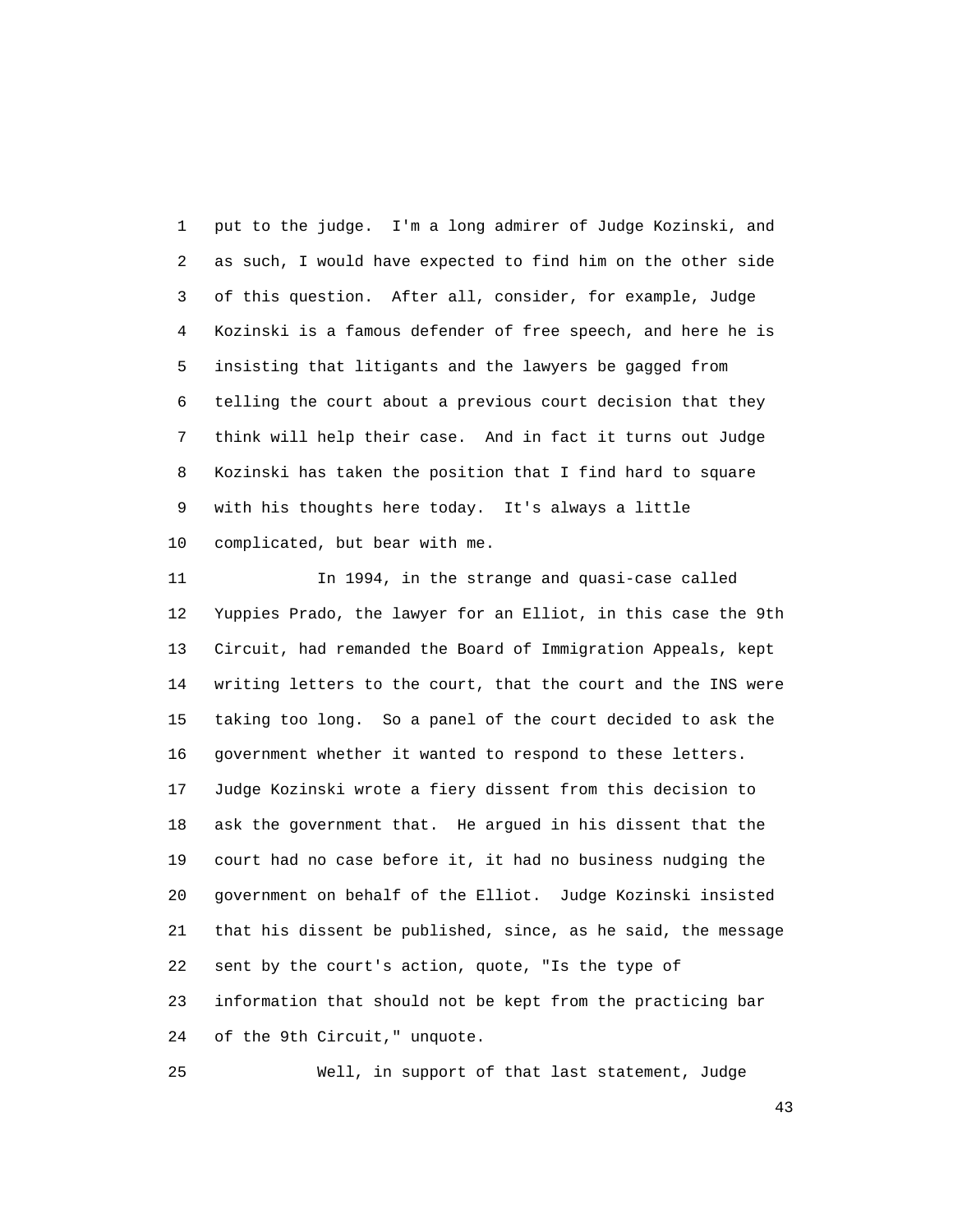1 Kozinski cited with a CF cite, an article in the Daily 2 Journal by Los Angeles criminal defense attorney Stanley 3 Greenberg. In that article, Mr. Greenberg excoriated the 4 conduct of a federal district judge whom he named in the case 5 of Greenberg that had just been affirmed by the 9th Circuit. 6 And Greenberg also excoriated the 9th Circuit's opinion in 7 particular for being unpublished. He charged that the 9th 8 Circuit, quote, "Completely whitewashed substantial 9 misconduct and bias by the judge." And he wrote, quote, 10 "Worse, it was done in an unpublished decision that hides the 11 judge's conduct from the public, preventing the legal 12 community from subjecting the decision to a healthy 13 scrutiny," unquote.

 14 Now, that's the article that Judge Kozinski cited 15 in his dissent. So what are we to make of Judge Kozinski 16 citing this article with apparent approval? Is this the same 17 Judge Kozinski that now defends the non-publication rule that 18 suppressed the court's opinion in Greenberg's case? Now, 19 it's true the opinion today would be available on line, but 20 it remains the case that the rule barring the citation of 21 unpublished opinions keeps them secret from other courts and 22 does much to keep them secret from the bar and the public. 23 As I've said, the secrecy imposed is one of the major vices I 24 think of non-citation rules.

25 So it seems to me there's a question. Which is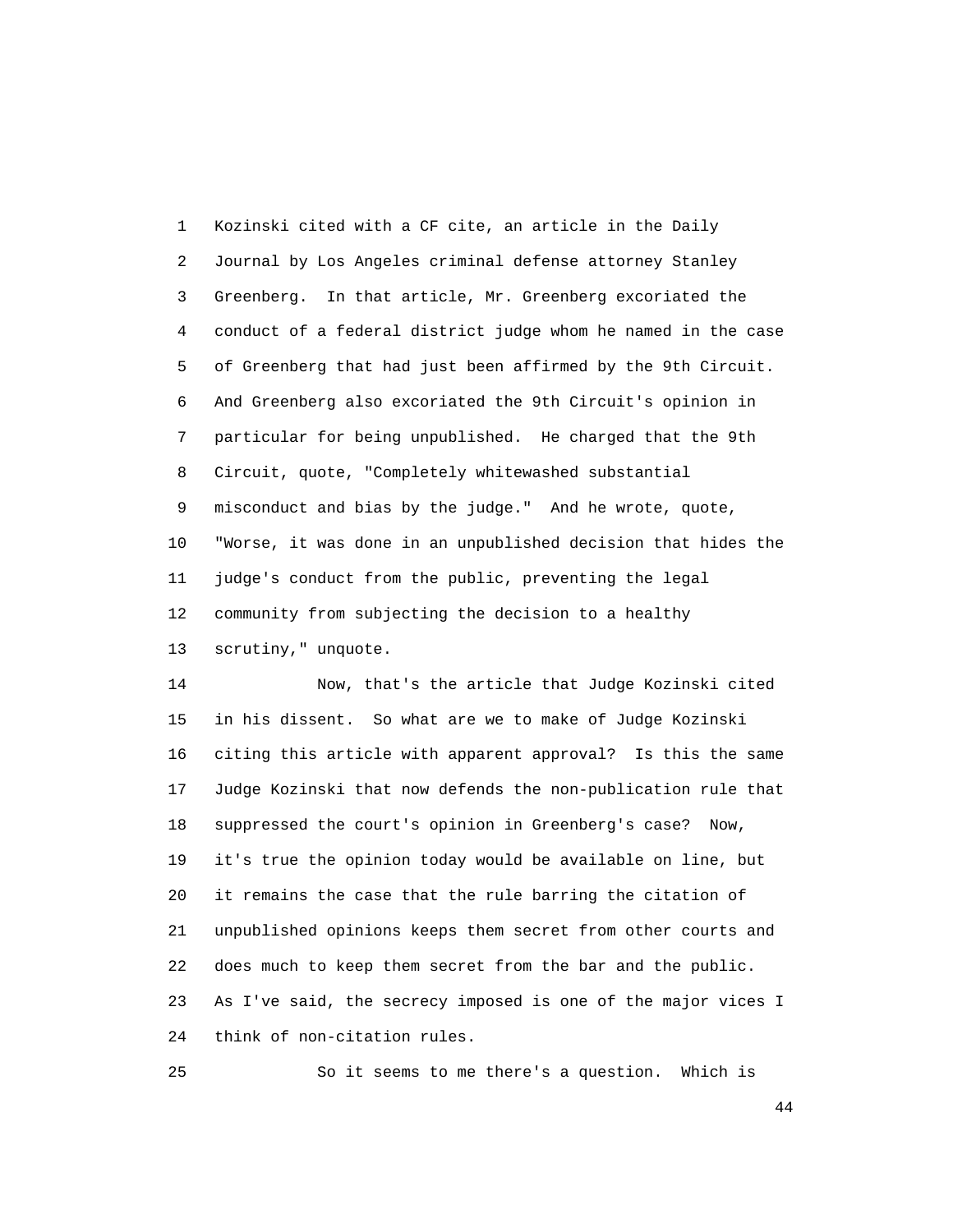1 the real Judge Kozinski? The one who stands for free speech 2 and openness, or the one who defends these non-citations? 3 Judge Kozinski?

 4 JUDGE KOZINSKI: Boy, he got me on that one. Wow. 5 I changed my mind.

 6 First of all, this is a first amendment made 7 argument. You've made this argument, Steve, over and over 8 again. It's not -- you know, come on, it's not a serious 9 argument. You can publish an unpublished decision in the San 10 Francisco Examiner. You can put it on line on a web page. 11 You can tattoo it to your chest. You can write articles 12 about it. You can't do it in a brief.

 13 PROFESSOR BARNETT: Have you thought about the 14 Velasquez decision in this context? The U.S. Supreme Court's 15 recent decision in Legal Services Corporation versus 16 Velasquez, voting that violation of the First Amendment for a 17 statute that says the Legal Service lawyers can't challenge 18 existing law. It violates the First Amendment because it 19 prevents lawyers from doing what they generally do, it 20 truncates the presentation of the case to the court and so 21 forth.

 22 JUDGE KOZINSKI: What it does is it says -- What 23 it says is the issue of our lawyer, you can't be prevented 24 from making arguments on behalf of your client taking a 25 position, not the limits citing authority. It's saying where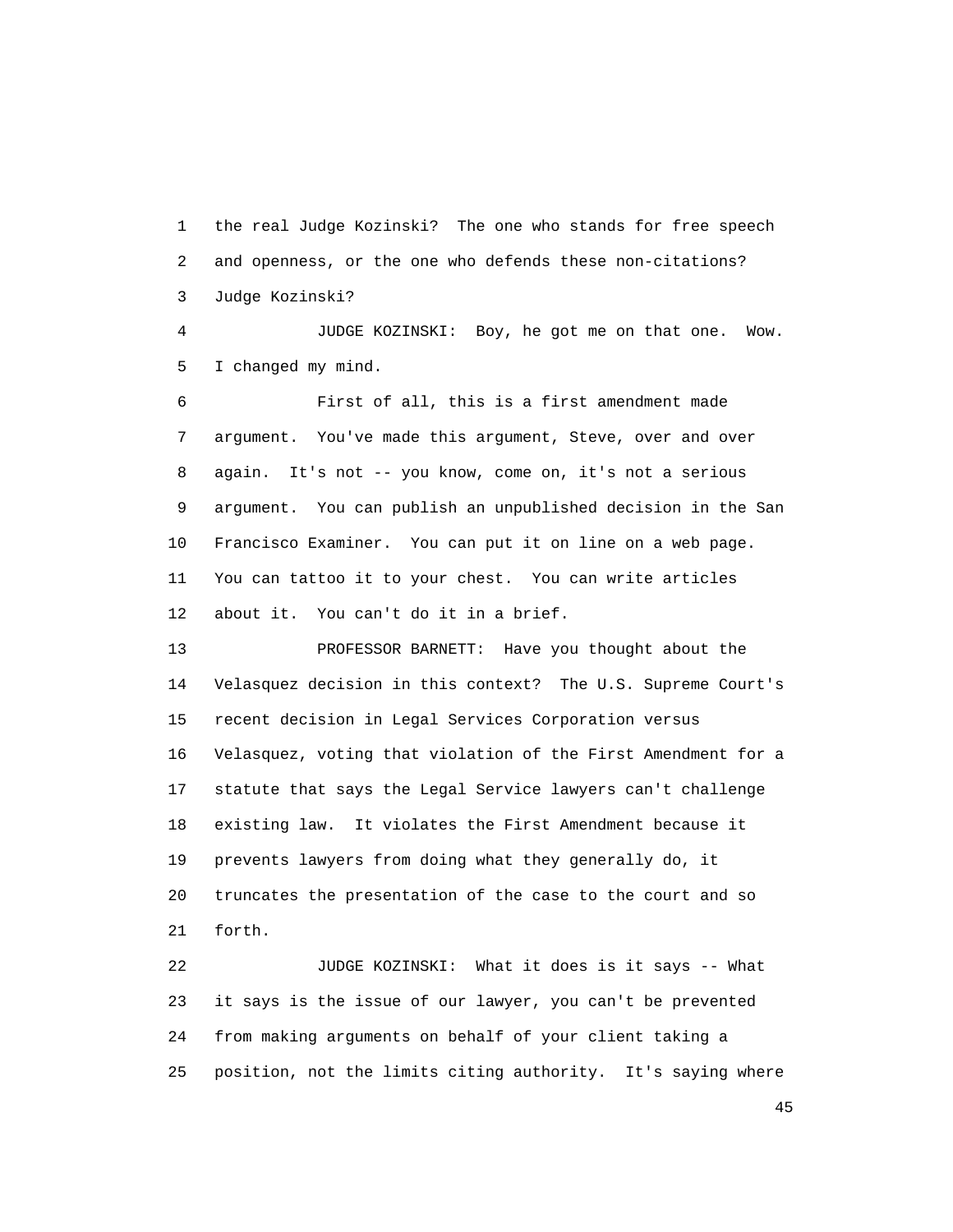1 you can't -- you can -- you can't for example, argue the 2 statute's unconstitutionality. \_\_\_\_\_\_\_\_\_\_\_\_\_\_\_\_\_\_\_\_\_ 3 PROFESSOR BARNETT: It isn't quite so. 4 JUDGE KOZINSKI: But that is not a First Amendment 5 issue. You can -- These are not secrets. Just like you can 6 write a newspaper article misstating precedent. 7 PROFESSOR BARNETT: Which you can't do in a brief. 8 JUDGE KOZINSKI: You can't misstate precedent in a 9 brief. But you're free by the First Amendment to write 10 articles misstating precedent or lying about cases or 11 anything else. It's the First Amendment. The First 12 Amendment does not apply to the pages of a brief. 13 PROFESSOR BARNETT: How about the openness 14 question defending that decision that defends a district 15 judge -- 16 JUDGE KOZINSKI: We can talk all day if you want. 17 We can have another panel. I'll be happy to come back and 18 talk about the terms of nonpublication and how the 19 non-publication rule can be tweaked or ought to be tweaked in 20 the law in order to make it more appropriate. We can talk 21 about that all day long, but suffice it to say the rule is 22 not perfect, although in our case it worked perfectly well. 23 There used to be a time when our circuit had a rule that said 24 in order to get something published you needed two judges. 25 Josephine was a case, and he was a dissenter and he requested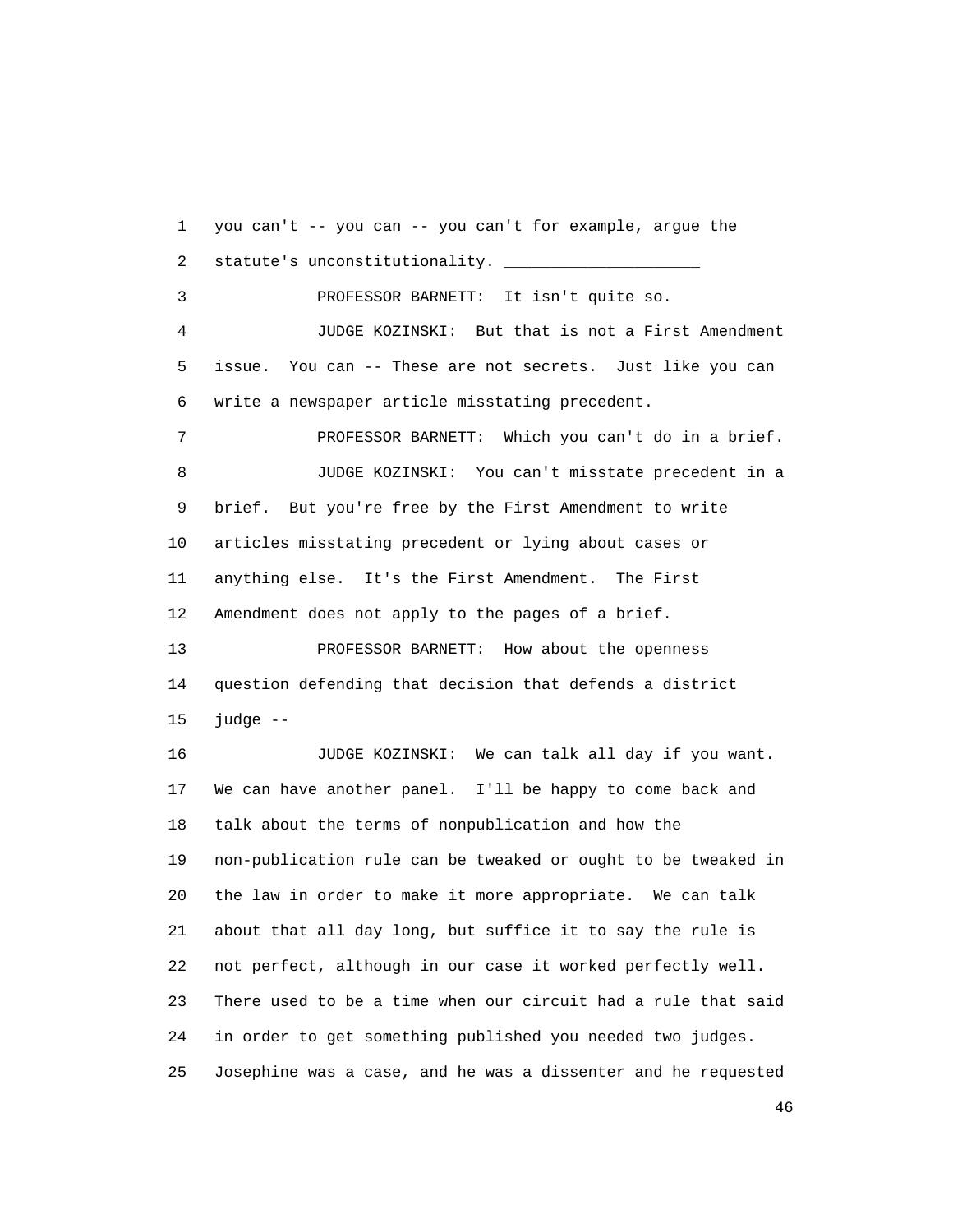1 the panel to publish and the panel refused, and that case 2 said, okay, I'm publishing my dissent, and he put the 3 majority opinion in a footnote to his dissent. Okay? It 4 goes to show you. To have an article 3 in a lifetime is a 5 wonderful thing.

 6 So after that, people realized it was a stupid 7 rule and that every member of the panel can publish. And 8 that's why I decided that prerogative in the Josephine case 9 -- I've forgotten. Is it '84?

10 PROFESSOR BARNETT: '94.

11 JUDGE KOZINSKI: '94, whatever. I certainly think 12 it is appropriate to protect lawyers for criticizing judges, 13 criticizing judges for whatever reason, and I do think that 14 it is appropriate to publicize when a court does not protect 15 the rights of judges -- I'm sorry -- the rights of lawyers to 16 criticize judges.

 17 PROFESSOR BARNETT: Not many cases are publicized. 18 We're talking about 80 percent of the 9th Circuit decisions 19 that were not published.

 20 JUDGE KOZINSKI: Well, not every one of them will 21 raise that kind of issue. We can talk about whether, for 22 example, death cases should never be unpublished. So it's an 23 issue. I can't say any more about it. But it's an issue in 24 our court whether certain kinds of cases are never to be 25 unpublished. You talk about the make-up of the rule, and I'm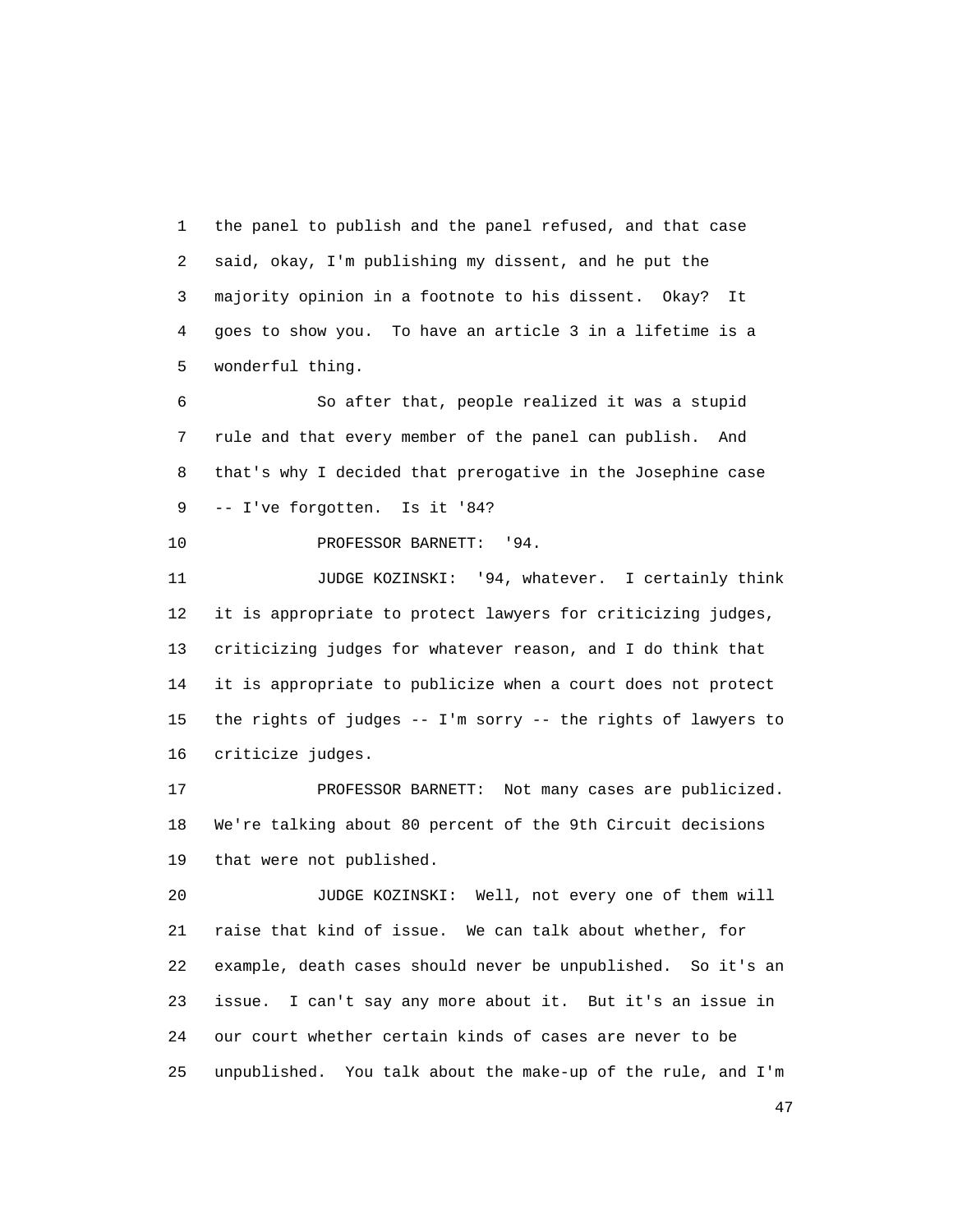1 perfectly willing to consider, and perhaps that class of 2 cases, cases like the others where in fact, where the 3 commentary is on the judicial case where we Yack case where 4 we ought not to be able to not publish not because it sets 5 creates legal precedent, but because we ought not to have the 6 power to hide things that concern criticism of us, where we 7 are sort of implicated, either ourselves, or our colleagues. 8 And I think Yakis, Yakman and many cases like that may very 9 well be the kind of cases where whether or not it sets a 10 legal rule or principle, we ought to publish something just 11 for the knowledge that one who has the discipline to 12 criticize it. Judges are the major offenders on something 13 like that. I'm perfectly willing to do that. But the fact 14 that I may disagree with a non-publication decision in a 15 particular case and the case was reversed, whether it's Clark 16 County of whatever, and I've been on the panel and I've been 17 the dissenter, Judge Hernandez was \_\_\_\_\_\_\_\_\_ I'm not as nice 18 as Judge Hernandez. Sweet guy. I assisted in publishing. I 19 might have had a few more choice words about it, but it would 20 be unnecessary. But the fact that I may disagree with a 21 non-publication decision in a particular case, its 22 publication doesn't in any way undermine my position on 23 non-publication rules. We couldn't operate sanely without 24 it. And that ultimately the people who would be hurt if we 25 were required to give precedential value of an opinion would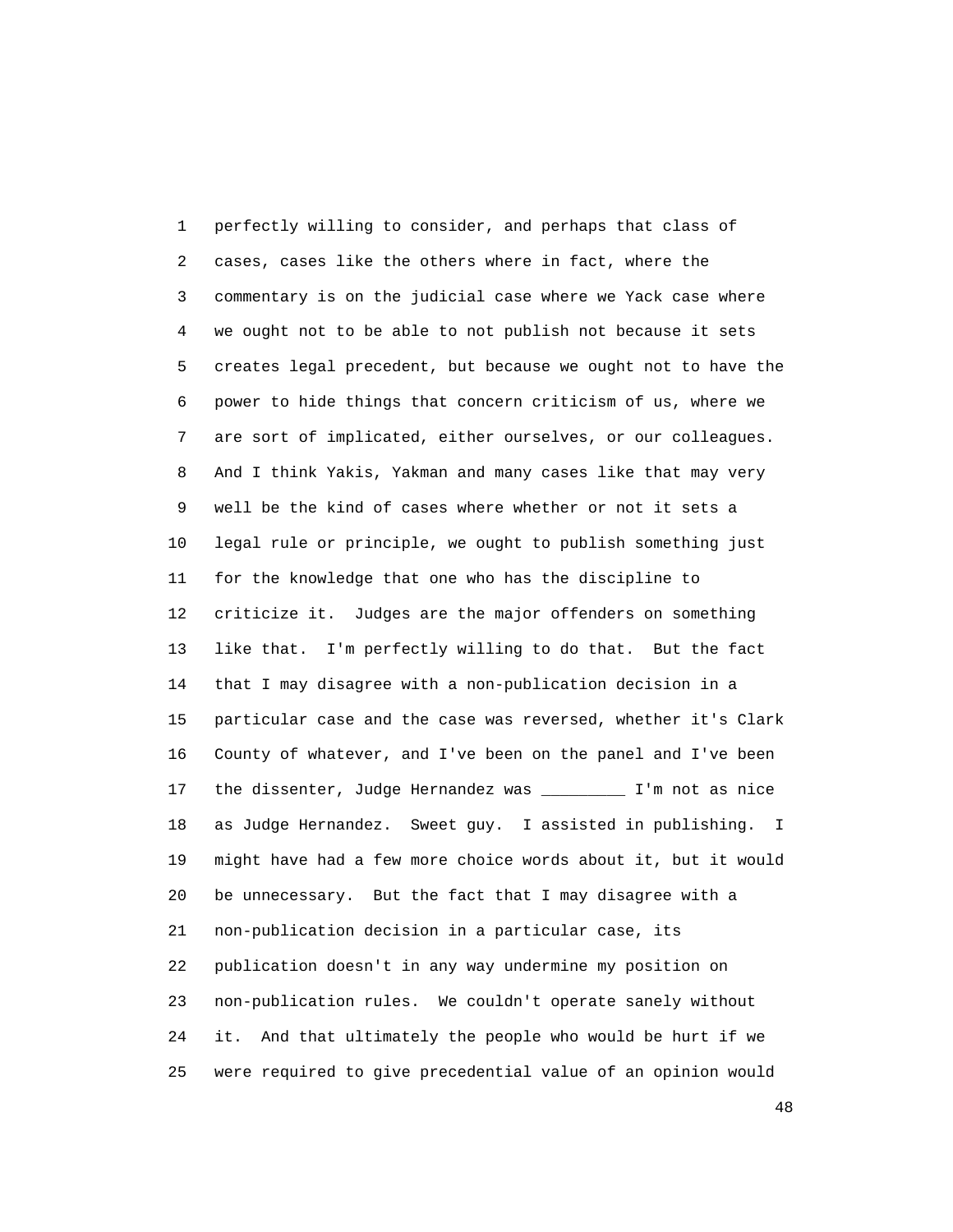1 be the litigants. I would get my salary no matter want, you 2 know. I just have to live and breathe. I'm going to get 3 pay. I have a commitment to the law. I have a commitment to 4 the administration of justice. I know a lot about how we do 5 business and how -- I sat as a district judge. I know a lot 6 that, and how we do business. I just find this really scary, 7 really scary stuff.

 8 PROFESSOR BARNETT: Andrea, you're entitled to 9 your three minutes.

 10 MS. ASARO: Well, I guess on behalf of the 11 litigant I have to come back to where I started, which is 12 that I think for the system to have the respect of lawyers 13 and of clients, we're going to have to do reasonable 14 decisions of cases until or there should be reasonable 15 decisions in cases that tell the parties and the lawyers who 16 won and why in a meaningful way.

 17 I guess I beg to differ with Judge Kozinski on the 18 notion that a court can decide whether it is or isn't making 19 precedent. I think philosophically this may be one of the 20 things you can argue forever about. I think the cases -- 21 that the courts do make law when they decide cases, when they 22 apply precedent to the facts. And I think that if the 23 problem isn't what to say about it when we were doing it in 24 terms of the mem dispo, but it may be as much a resource 25 issue as much as anything else. I don't know. I'm sure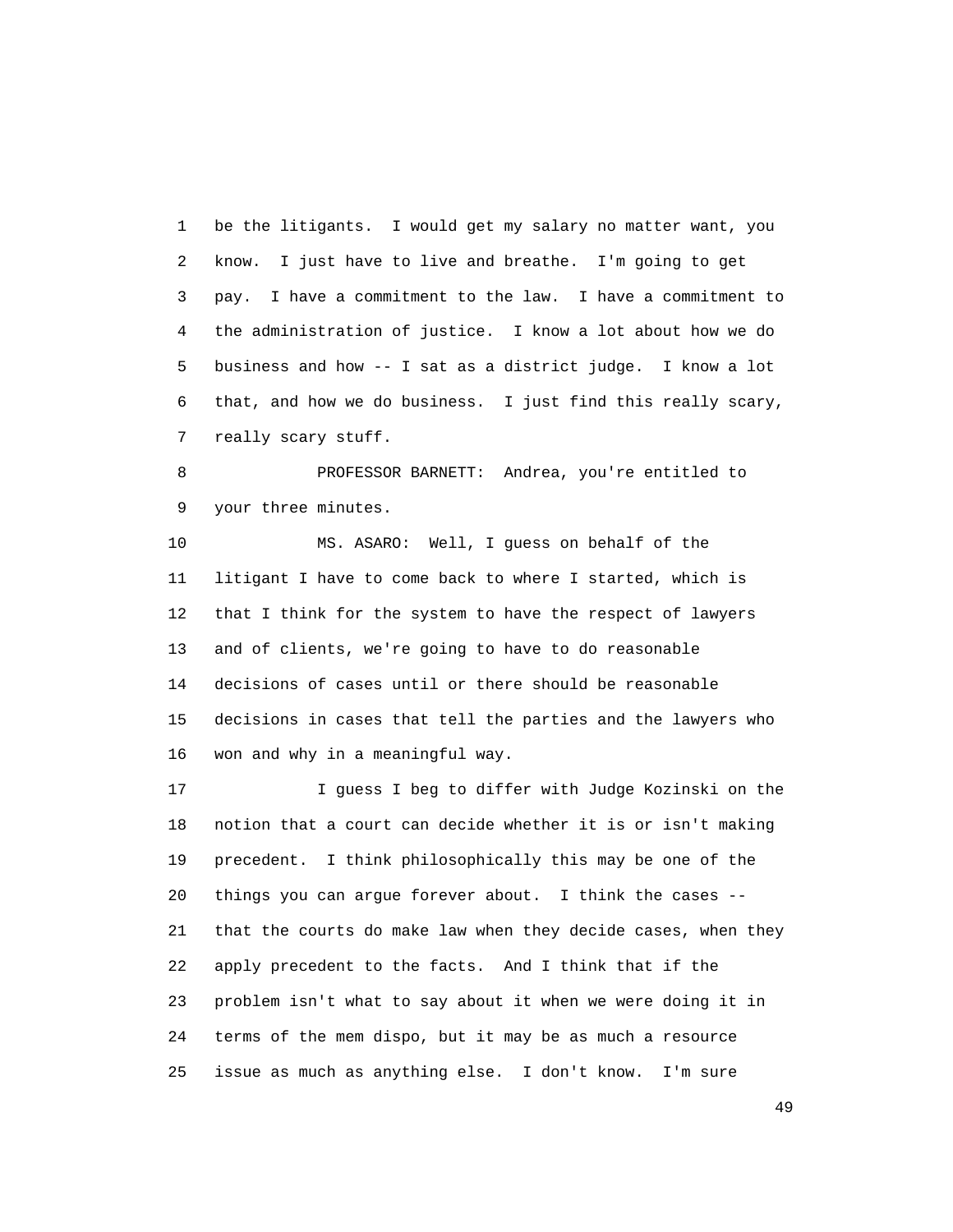1 Judge Kozinski would agree with that. I think that something 2 -- I think that the parties and the public are entitled to 3 know what the court is doing and when it's deciding cases, 4 and I think that mem dispos or unpublished decisions should 5 be cited for their persuasive authority, and I would hope 6 that if ever that were to occur, I'd realize it's unlikely, 7 that I would hope that the court would not then retreat to 8 saying less and less in unpublished decisions as a result. 9 MR. DAVIS: Judge Kozinski, do you want to respond 10 to that? 11 JUDGE KOZINSKI: I think I've said more than my 12 share. 13 MR. DAVIS: You know, usually as lawyers we stand 14 up there and get beaten up by three judges. 15 (GAP IN TAPE) 16 MR LEVINE: That group of GAP cases you'd find a 17 fairly active bar and on the insurance defense bar or 18 corporate bar. It seems to me that without doing this 19 research, we are all flopping around in an environment of 20 lack of knowledge. 21 JUDGE KOZINSKI: Arthur Hellman of the University 22 of Pittsburgh did view at least once, maybe twice, 23 unpublished decisions in the 9th Circuit looking for these 24 hidden conflicts. And I say that their efforts even proved 25 that it wasn't there. Now, I couldn't, the way I develop the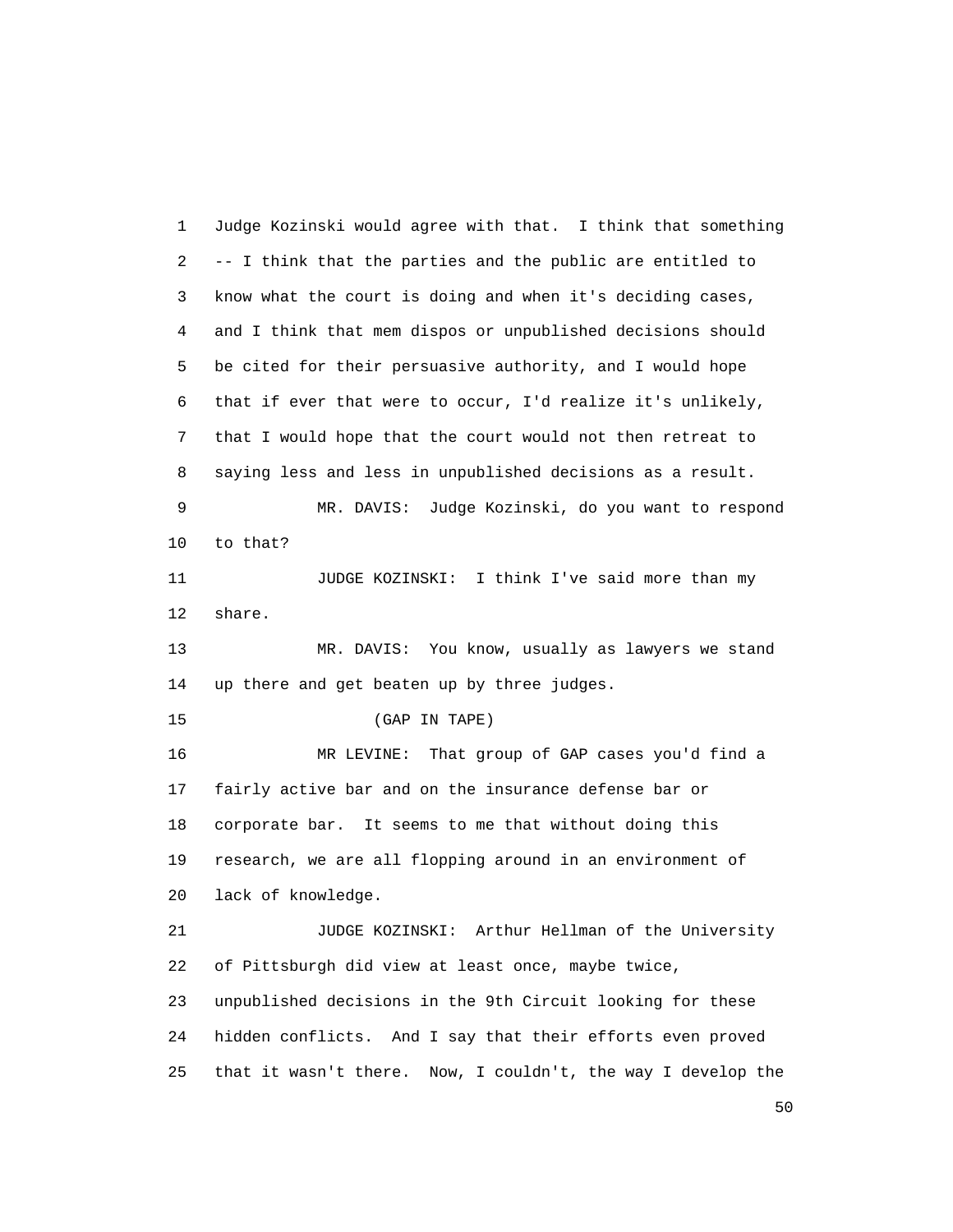1 thought, do this research, but we have also done internal 2 studies. We have mechanisms in place to self study things 3 that flag certain kinds of dispositions for review. None of 4 this guarantees that we see everything or that we can catch 5 everything because not everything can be read and reviewed. 6 But we have made strenuous efforts to try to deal with this 7 in the fear of a hidden body of law that's different, 8 inconsistent with -- if we have found that there was, we 9 would be acting under different assumptions. Our findings 10 have been pretty much on the case.

 11 MR. DAVIS: One more question from the gentleman. 12 UNIDENTIFIED VOICE: How do the members of the 13 panel other than Judge Kozinski go about challenging this 14 rule?

 15 MR. BARNETT: Ask Judge Kozinski that. On thing 16 that can be done. There is a lawsuit pending against the 9th 17 Circuit on this ground recently dismissed by Judge Walker in 18 the district court and going up for appeal. Otherwise I 19 suppose the 9th Circuit has rule making. Is it possible for 20 an outsider to propose a group change in the rules in the 9th 21 Circuit?

 22 JUDGE KOZINSKI: Absolutely. But the attempt to 23 make unpublished citable has been tried and tried again and 24 rejected by the court except for this little exception.

25 PROFESSOR BARNETT: Well, now they make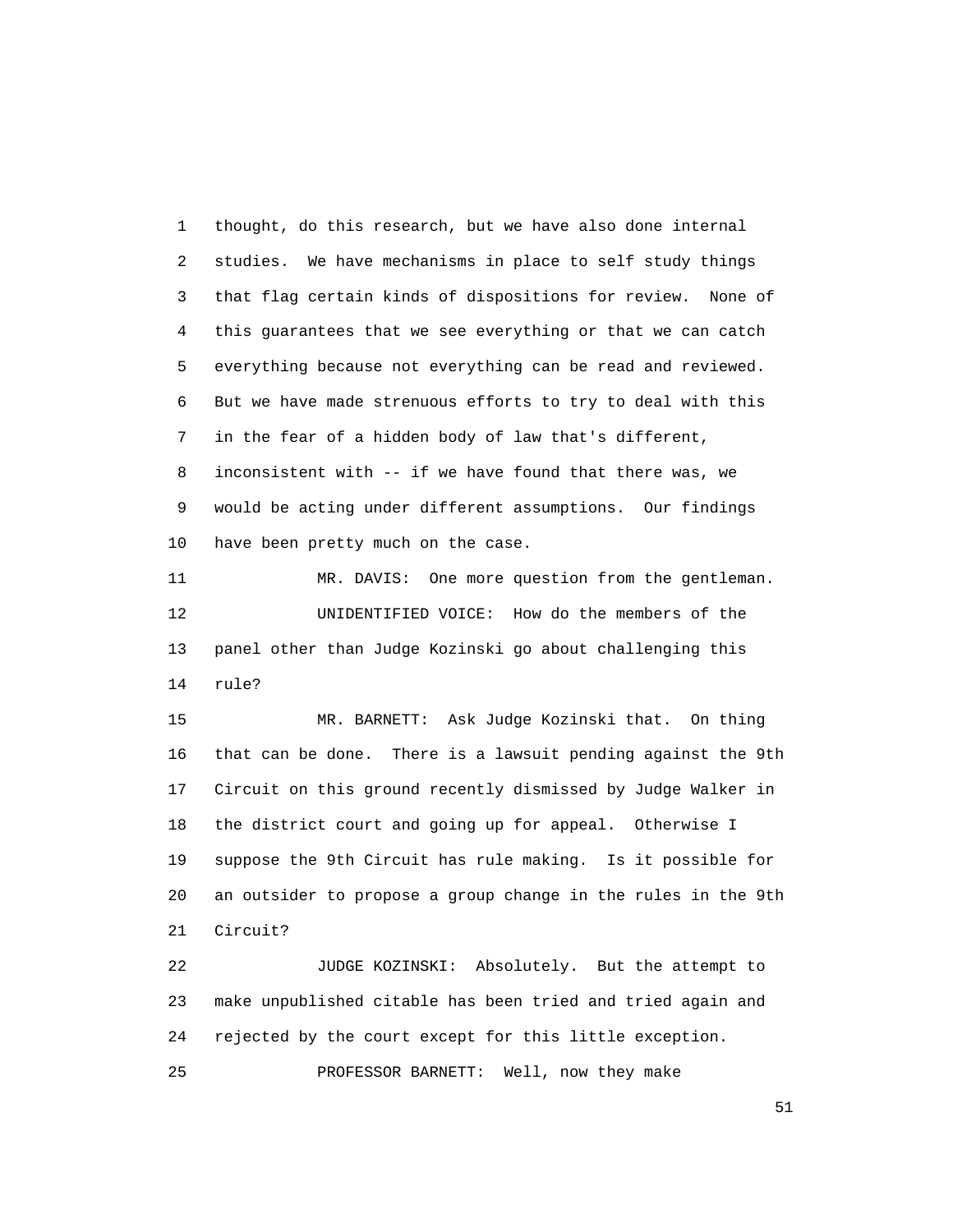1 Constitutional arguments that weren't made with that.

 2 JUDGE KOZINSKI: \_\_\_\_\_\_\_\_\_I suppose you could. 3 MR. DAVIS: From my perspective, and when I was 4 chair of the rules committee, this came up twice. I think 5 these kinds of discussions are useful because I haven't heard 6 the answer. Judge Kozinski in my view makes a very valid 7 point that there's too many cases for us to create careful 8 work product in every case and precedent, and it's a problem. 9 And the people in this room don't see this because you're not 10 dealing with representative cases. You're dealing with one 11 percent of the cases. Go listen to some of those oral 12 arguments. Some extremely high percentage of those cases 13 shouldn't be there. Your dog would decide it the same way. 14 And I talked to a law clerk just last week who told me -- in 15 the 9th Circuit, who told if he that 80 percent of the briefs 16 she saw are garbage. One percent are really good, and others 17 are, you know, they're okay. So we're giving them garbage 18 in, and yet we expect them to give us some great work product 19 coming out when the -- when most of those cases, it doesn't 20 matter how you massage it. It doesn't matter what you do 21 with them. Those cases are not going to be worth doing 22 anything.

 23 The difficulty that I think we're having is how do 24 you separate the wheat from the chaff. I don't think that 25 the process works as well as it should. And we have

 $\sim$  52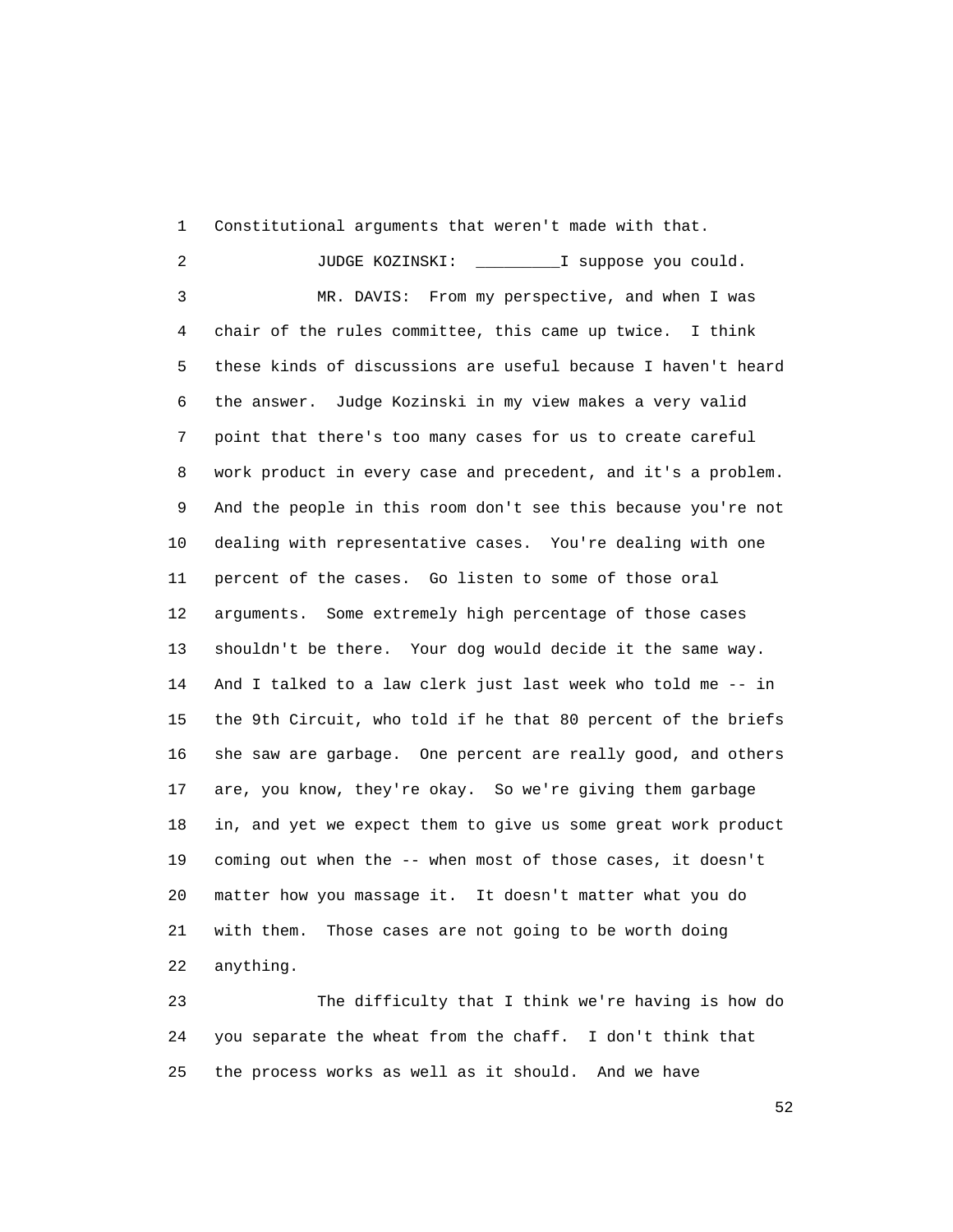1 anecdotal examples of problems in there. Judge Kozinski may 2 be right, that this is not a systemic issue where 10 or 20 or 3 30 or 50 percent of the cases, if any of us decided those 4 case we would decide them differently or decided that they 5 should be published. But because the issue has so much 6 importance to the public and the legitimacy to the system and 7 its concern about judges hiding things, I think we need to 8 keep working on that. And I would take you up on your offer, 9 Judge Kozinski, to keep working on that aspect of the problem 10 and do a better job in the selection process. It seems to me 11 that's one thing that can be done.

 12 JUDGE KOZINSKI: I'm willing. We're all willing. 13 I think the cutting problem and issue on more time, and you 14 have other problems. If you find two inconsistent, 15 unpublished opinions on a disposition of our court, send them 16 to me. If you find an unpublished decision of our court 17 conflicts with an earlier published disposition, send it to 18 me. I want to know about it. We are not out to try to have 19 an uneven body of law. We are trying very hard, given the 20 hugeness of the circuit, given the number of judges we have, 21 given the number of cases that we have, to apply the law 22 equally to everybody in the courts. But this is very 23 different from saying that we do that by having every word 24 that we say become the law.

25 MR. DAVIS: And to that, it's two clock, and we

 $\sim$  53